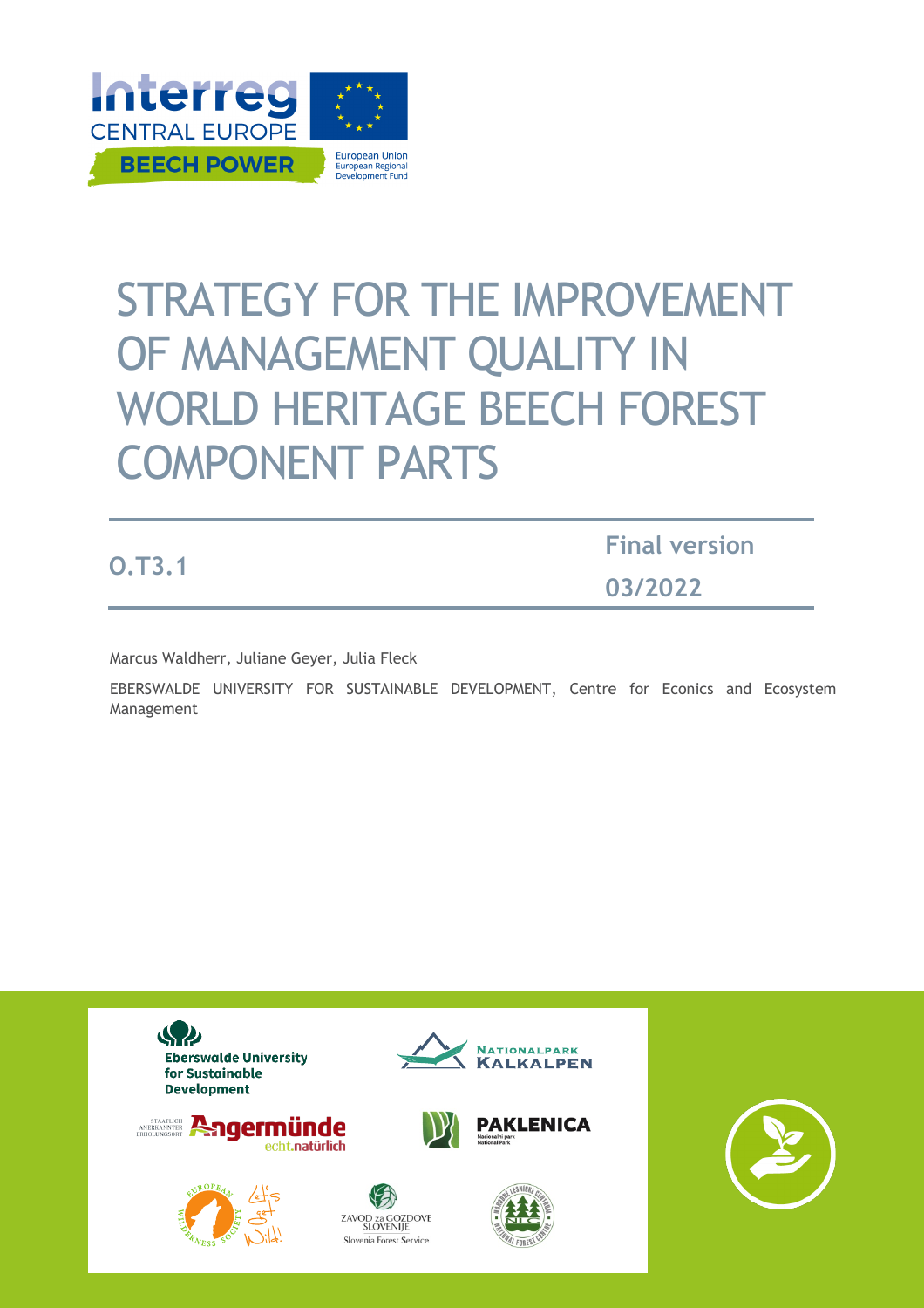



## **Table of Contents**

| 1. Introduction                                                                                            | $\mathbf{3}$            |
|------------------------------------------------------------------------------------------------------------|-------------------------|
| 2. Challenges and opportunities for WH beech forests                                                       | 4                       |
| 2.1. Results from regional studies on needs, potential and requirements for WH component parts             | $\overline{\mathbf{4}}$ |
| 2.2. Implications from the analysis of the requirements for improved WH beech forest management<br>quality | 5                       |
| 3. Conclusion for the management of the target areas                                                       | 10                      |
| 3.1. General requirements for improving management quality                                                 | 10                      |
| 3.1.1. Meet the requirements of the WH Convention                                                          | 10                      |
| 3.1.2. Manage for sustainable development at a larger scale                                                | 11                      |
| 3.1.3. Act self-responsibly as part of the serial WH site                                                  | 11                      |
| 3.1.4. Apply the ecosystem approach                                                                        | 11                      |
| 3.1.5. Consider climate change in all aspects of management                                                | 11                      |
| 3.2. Specific conclusions for the management of the target areas                                           | 11                      |
| 4. Strategy for the improvement of management quality in the target areas                                  | 14                      |
| 4.1. Vision                                                                                                | 14                      |
| 4.2. Objectives and strategic actions                                                                      | 14                      |
| 4.3. Strategic actions and activities to improve management quality and effectiveness                      | 14                      |
| 5. References                                                                                              | 34                      |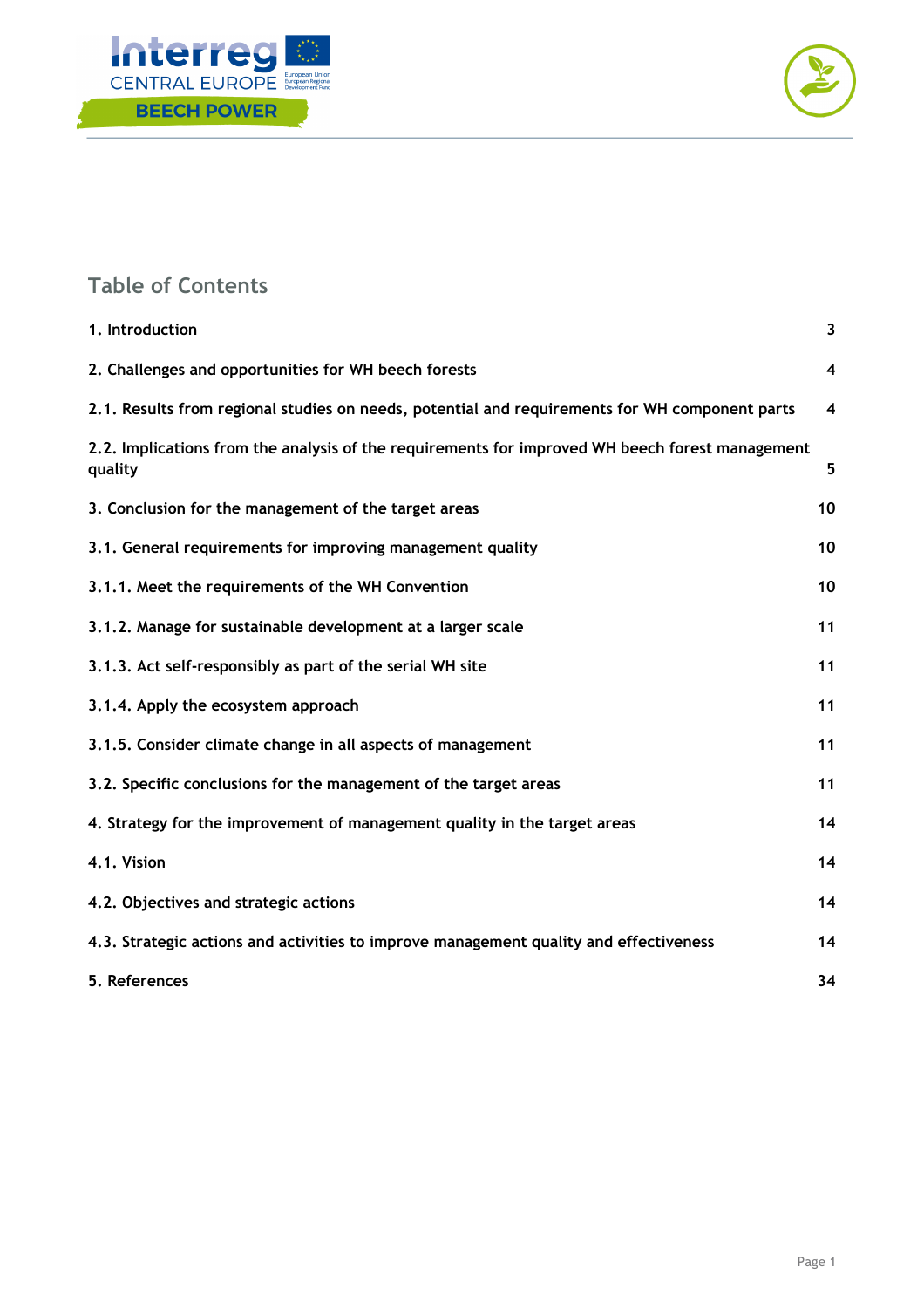



## **Abbreviations**

- BR Biosphere Reserve
- BZ Buffer zone
- CP component part
- CQM Code of Quality Management for World Heritage Beech Forest
- IMS Integrated Management System
- JMC Joint Management Committee
- NGO Non-governmental organisation
- NP National Park
- OUV Outstanding Universal Value
- PA protected area
- WH World Heritage
- WH BF World Heritage Beech Forest (Meaning the serial WH site "Ancient and Primeval Beech Forests of the Carpathians and Other Regions of Europe")
- WHC World Heritage Committee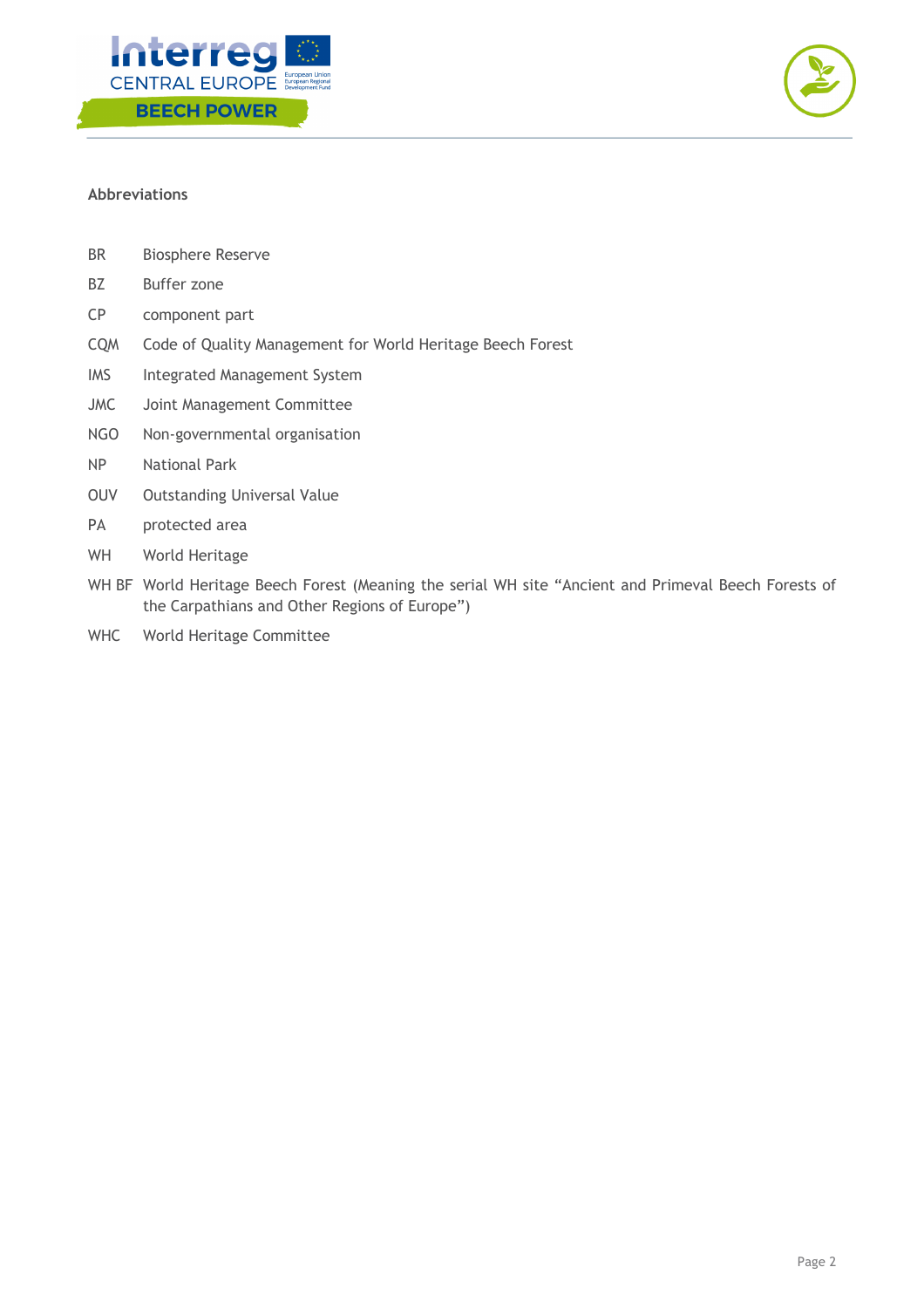



## **1. Introduction**

The overarching goal for the management of the component parts comprised in the "Ancient and Primeval Beech Forests of the Carpathians and Other Regions of Europe" is protecting the integrity of the beech forest ecosystems and the OUV of the entire World Heritage (WH) property. Effective component part management needs to cover the individual WH component parts, their buffer zone and surrounding landscape matrix, incorporating the requirements of WH sites regarding capacity-building, communication and community empowerment.

This strategy is mainly based on the studies on the needs, potential and requirements for good management by relevant stakeholders (D.T3.2.1) in the following project target areas: Grumsin, DE; Kalkalpen NP, AT; Poloniny NP and Vihorlat, SK; Krokar and Snežnik, SI and the analysis of the specific requirements for improved management quality in the target areas by the WH status (D.T3.2.2). Its aim is to indicate steps to reach the improvement of the management quality and effectiveness in the target areas. The strategy therefore includes a vision, objectives and strategic actions with specified activities. A greater emphasis in terms of strategy development is laid on the results of the analysis of WH requirements for good management.

Additionally, further project results feed into the strategic actions of the strategy, as the overall management also includes the issues of stakeholder involvement, conflict management, visitor management, internal and external communication as well as sustainable land use in the buffer zones and the surrounding landscapes. Hence, the following results are reflected in the strategy: participatory situation analysis and strategy development workshops in Grumsin, DE, Krokar, Snežnik, SI and Paklenica NP, HR (D.T1.1.2, D.T1.2.1), participatory risk and vulnerability analysis in SI and SK (D.T2.1.1) and the study on existing strategies, measures and infrastructure for information management in buffer zones (D.T2.2.1).

The results from the two expert workshops, a set of online focus interviews with protected area managers, an online questionnaire and an interactive online pin board for project partners, associated partners and collaborators of the European Beech Forest Network, which also supported the development of the *Code of Quality Management for WH Beech Forests*, are also taken into consideration (D.T3.3.1; D.T3.3.2). The Code of Quality Management (guideline) will present a management support tool, helping component part management teams in fulfilling the requirements of UNESCO WH sites. It enables protected areas managers to conduct a self-assessment of their management quality. Furthermore, it provides best practice guidance and relevant tools, concepts and topic-specific strategies, etc. to give incentives for the formulation of recommendations and work plans for the further development of selected management aspects (if needed), which is why this strategy is closely linked to it.

By increasing the management quality and effectiveness of the component parts the strategy also aims at strengthening the overall serial transboundary WH property, as well as its impact on ecosystem-based sustainable development and further contributions to EU policy agendas (e.g. EU Biodiversity Strategy 2030, Green Deal). This includes the promotion of landscape scale conservation measures, ensuring sufficient connectivity between component parts (e.g. strict protection of remaining primary and old-growth forests as stepping stones), implementing an efficient monitoring system to safeguard the integrity the forests; increasing the public awareness of the value of these forests for people and the planet; and supporting research and further sustainable management practices [1].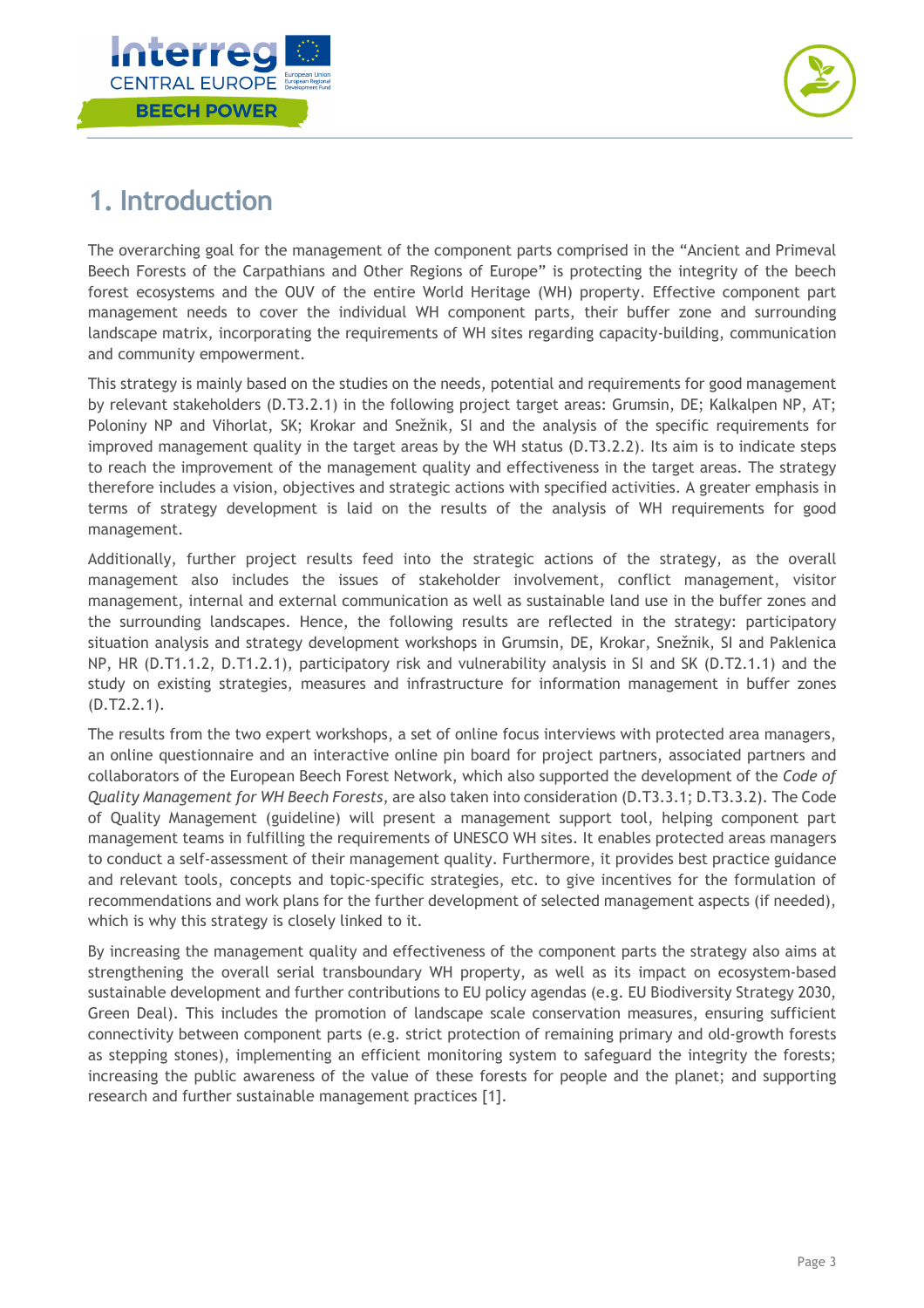



## **2. Challenges and opportunities for WH beech forests**

The UNESCO WH property "Primeval and Ancient beech forests of the Carpathians and other regions of Europe" is the largest transnational serial site in the WH list, comprising 94 components in 18 European countries. Therefore, it presents a very challenging and complex WH site in terms of joint management, which requires international cooperation as well as commitment on component part level. The complexity and size of the WH site might even increase in the case of a successful inscription of additional component parts in further countries.

With the inscription of these beech forests in the WH list the States Parties declare their responsibility to "preserve the last remnants of ancient and primeval European Beech forests, as examples of complete and comprehensive ecological patterns and processes of pure and mixed stands across a variety of environmental conditions in the still ongoing postglacial continental wide expansion process" [2].

This commitment results in the overall goal of protecting the beech forests in the component parts from any threats, which negatively impact the integrity of the forest ecosystems and therefore their Outstanding Universal Value (OUV) – the basic value for being inscribed in the WH list.

Within the ICUN WH outlook 2020, the conservation outlook for this site has been assessed as of "significant concern" [3]. In several component parts the beech forests are facing threats connected to logging operations in buffer zones of some component parts of significant concern and very high threat. Furthermore, climate change already poses a risk to some component parts and further impacts are expected in the future, which need to be monitored thoroughly.

The values of this serial transnational WH site are well protected through a high legal protection status in many of the component parts, regarding undisturbed and functional primeval or ancient beech forest ecosystems. However, concerning the Integrated Management System (IMS) of the WH site, effectiveness will need to be further evaluated in the future, as concerns were raised regarding its financial sustainability in the long term. Additionally, at the level of individual component parts and the PAs in which they are embedded, management effectiveness varies significantly, due to different levels of financial and human resources [4].

Alongside the mentioned challenges the WH status further incorporates a high responsibility for all involved actors (and their management quality) in terms of fulfilling the related objectives of the WH Convention that go beyond conservation and include the support of all aspects of sustainable development. Here, the WH site as flagship of the best examples of strictly protected beech forest ecosystems, presents a great opportunity with a high potential to catalyse an ecosystem-based regional sustainable development in the regional surroundings of the individual component parts.

## **2.1. Results from regional studies on needs, potential and requirements for WH component parts**

The regional studies (D.T3.2.1) were conducted in the project target areas (AT, DE, SI and SK) and were principally derived from interviews with relevant stakeholders to assess their view on what is needed for good management in the context of sustainable regional development, tourism and education. The results show that in the involved component parts the situation is very heterogenic, which is also due to the diverse setting of these component parts in terms of component part size, protected area framework and time of inscription into the WH list. The main requirements for good management resulting from the regional studies are included in the strategy development – mainly in the strategic objectives and activities.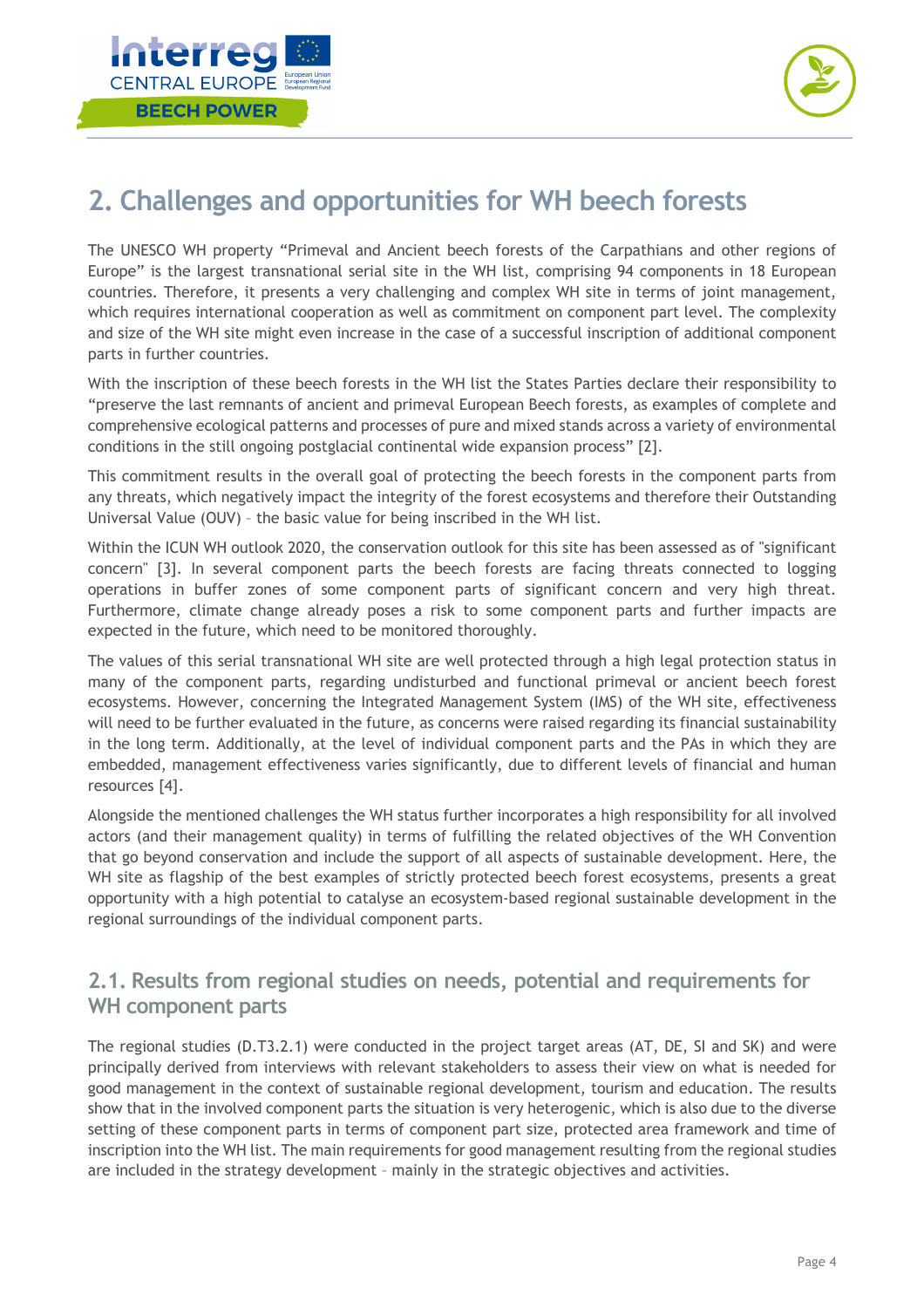



In Kalkalpen NP (AT) both a need to improve the WH-related external communication and a need for additional visitor offers has been identified. Those issues are tackled by the BEECH POWER project in terms of pilot implementation of related activities in visitor information and WH knowledge transfer.

In the case of Grumsin (DE) the study identified a number of activities, which have been implemented since the inscription of the component part in 2011. Since then many advances have been made, including opportunities to initiate further development. The results also provide an overview about identified needs that are mainly based in the area of communication and cooperation with stakeholders on different levels (regional and transnational) as well as in the area of education.

The example of Snežnik & Krokar (SI) shows that the procedures promised in the Nomination Dossier for both areas are under implementation. The component parts are state owned and, according to a forest decree, their protection is under the responsibility of the Ministry for Agriculture, Forestry and Food. Another decree authorizes the public company Slovenia State Forests for the actual management of the component parts. However, natural WH properties in Slovenia are usually under the responsibility of the Ministry for Environment and Spatial Planning. From the described situation there is a conflict of interest and responsibility in management, which is currently being worked on through the preparation of another decree, which covers the protection of the component parts as well as the management responsibility. In a next step the development of a management plan can be started. Incentives to increase the size of the current buffer zones are, nevertheless, under implementation. Both areas have potential for visitors and touristic development, resulting in the need to manage them to ensure protection of the OUV. Both national and local stakeholders, need to come to an agreement about how to manage the situation and how to divide the responsibilities.

For Poloniny NP and Vihorlat component part clusters (SK), the study on the management requirements in the Slovak component parts reveals that it is necessary to clearly declare the public interest in the component parts, related protected areas and the entire region. This should be achieved by ensuring the legal protection of the component parts, by improving the economic situation of the local population through supporting regional sustainable development as well as by significantly improving communication with and between stakeholders.

It is necessary to clarify the competences and responsibilities of individual state authorities and organizations in component part management, to elaborate management plans, to give all interested parties the opportunity to participate in the decision-making and management of the component parts and to support investment in the sustainable development of the region. The new boundaries of the property and buffer zones, including related management have been agreed between stakeholders and adopted in a government resolution. A supporting financial framework is also in place to fulfil the new forest management responsibilities in the core and buffer zones.

## **2.2. Implications from the analysis of the requirements for improved WH beech forest management quality**

Results from the analysis of requirements for good management resulting from WH status show that in the first place the five principle strategic objectives (the five "Cs") [5] of the WH Convention need to be considered (see Table 1) in the context of management quality but also regarding the development of strategies for improvement.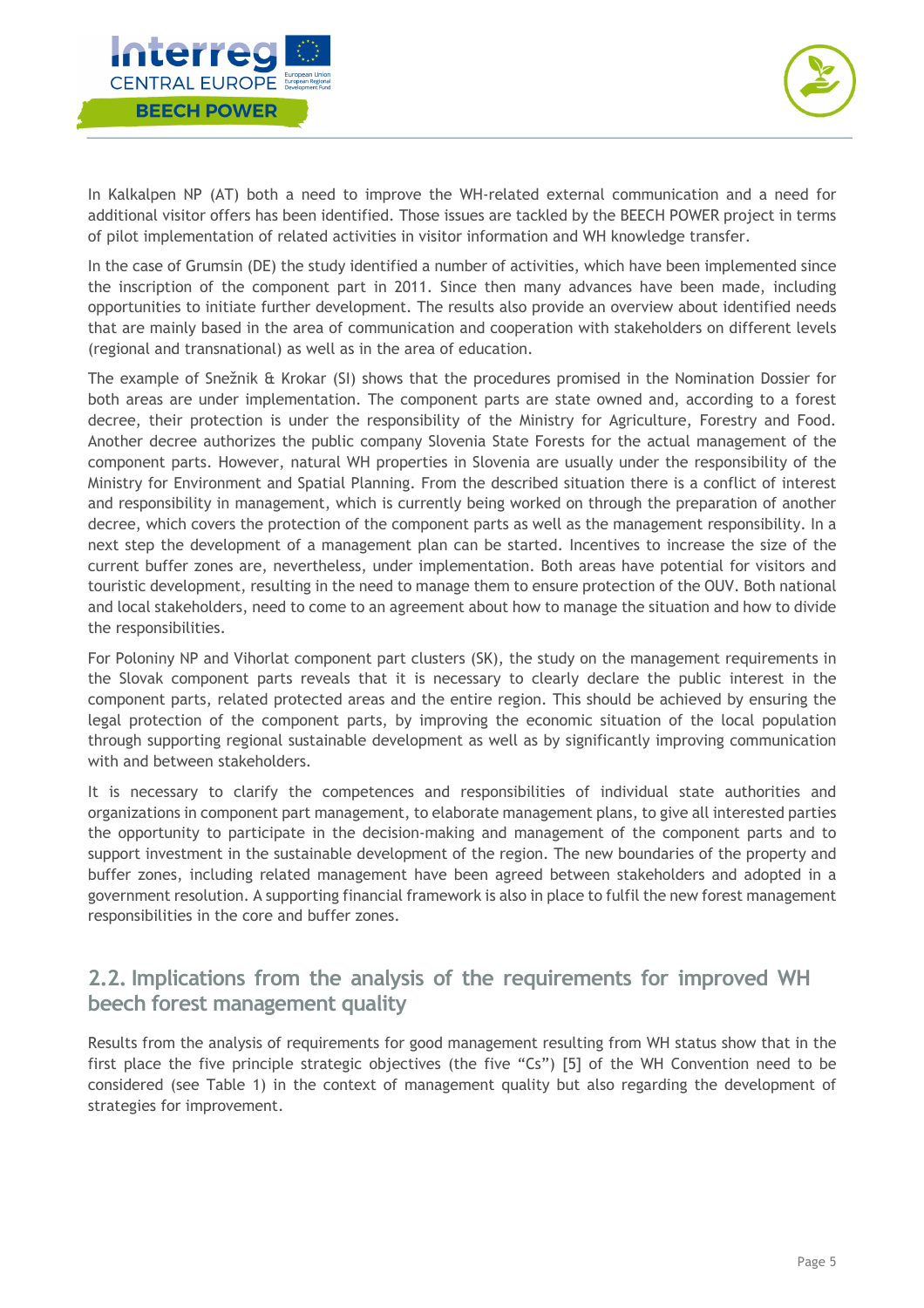



| <b>Strategic</b><br>objectives | Related requirements for WH beech forest component parts                                                                                                                                                                                                                                                                                                                       |
|--------------------------------|--------------------------------------------------------------------------------------------------------------------------------------------------------------------------------------------------------------------------------------------------------------------------------------------------------------------------------------------------------------------------------|
| Credibility                    | Maintain the credibility of the WH list by protecting each component part from any negative<br>impact by adequate long-term protection and management to sustain or enhance the OUV of<br>the property, including the integrity of the beech forest ecosystems.                                                                                                                |
| Conservation                   | Conserve the beech forests ecosystems through effective and active measures, which is not only<br>including their protection, care and maintenance, but further refers to their presentation and<br>transmission beyond the boundaries of the property.                                                                                                                        |
| Capacity-building              | Cooperate with any kind of stakeholders and relevant actors connected to the component part(s)<br>on all levels by increasing knowledge (exchange), skills and behaviour to improve different<br>management approaches as well as structures and processes to achieve a sustained, mutually<br>beneficial standing of the beech forests in their spatial and thematic context. |
| Communication                  | Strengthen the appreciation and increase the awareness of the broad public for the beech forest<br>heritage, its values and need to conserve it through education and information programmes.                                                                                                                                                                                  |
| Community                      | Enhance the role of communities in the implementation of the objectives of the WH convention<br>in the context of WH beech forests and encourage the local population to participate in the<br>conservation of 'their' beech forests heritage by empowering its role in the community life.                                                                                    |

*Table 1: Strategic objectives of the WH Convention and requirements for WH Beech Forests*

Apart from the main strategic objectives of the WH Convention, there are further requirements that need to be fulfilled by the management of WH component parts. Among those is the general requirement of a WH site as model region, to contribute to sustainable development, which not only refers to the direct surrounding of a component part (buffer zone) but also to the regional landscape matrix, including its cultural and socio-economic setting.

In addition to that it is important to acknowledge for all component part managers that their management contributes to the maintenance of the OUV of the serial transnational WH property as a whole. In this context component part management further comprises responsibilities and obligations for joint monitoring, periodic reporting, reactive monitoring and participation in meetings as well as for the provision of information to the coordination office (e.g. on certain developments and activities concerning the OUV of the property or the state of conservation of the component part).

Further requirements resulting from the WH status include the integration of ecosystem approach principles in their management to protect the ongoing evolutionary and natural dynamic processes (OUV) and the biological diversity of the beech forests.

Of high importance is climate change as one of the principle threats to the beech forests in the WH property. It should therefore be considered in management, monitoring and reporting.

When it comes to specific requirements for improved management quality the following table (Table 2) summarizes the identified thematic categories of management quality of WH sites and the resulting implications for WH beech forest component parts.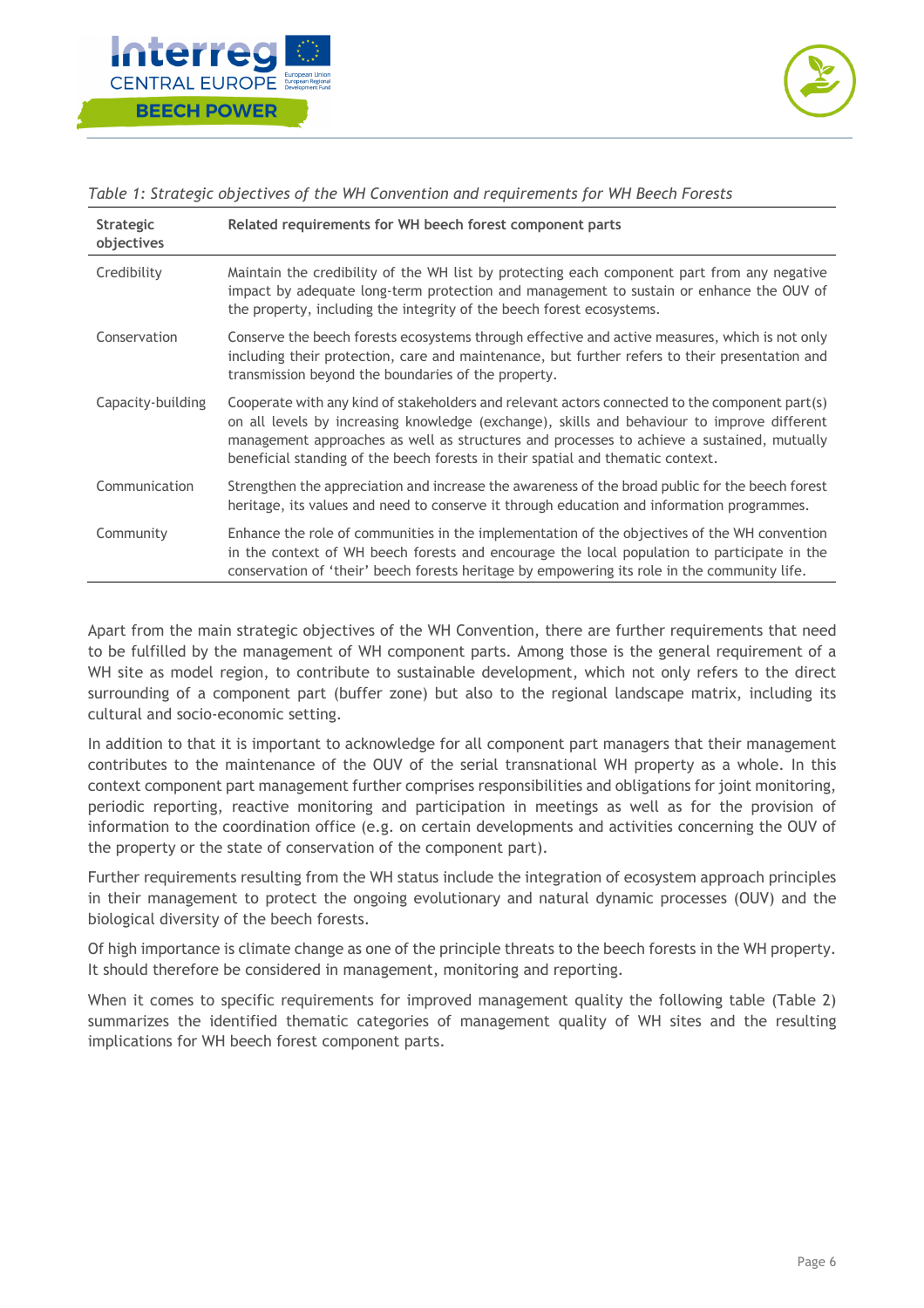



*Table 2: Categories of specific requirements for WH management quality and implications for WH Beech Forest management*

| <b>Categories of specific</b><br>requirements for<br>improved WH<br>management quality | Implications for the management quality of WH beech forest component part                                                                                                                                                                      |  |  |
|----------------------------------------------------------------------------------------|------------------------------------------------------------------------------------------------------------------------------------------------------------------------------------------------------------------------------------------------|--|--|
| 1. Priorisation of                                                                     | Focus on ecological integrity and functioning of WH beech forests.<br>$\bullet$                                                                                                                                                                |  |  |
| component part integrity                                                               | Clearly define the OUV as central element of protection and management<br>$\circ$<br>system.                                                                                                                                                   |  |  |
|                                                                                        | Manage buffer zones adequately (support natural dynamics, e.g. increasing<br>$\circ$<br>dead wood volumes) and monitor threats.                                                                                                                |  |  |
|                                                                                        | Ensure sustainable land use and implement restrictions.<br>$\bullet$                                                                                                                                                                           |  |  |
|                                                                                        | Support sustainable land uses contributing to well-being of communities (see<br>$\circ$<br>also category 10), while ensuring that any use does not impact OUV and apply<br>adequate measures such as restrictions.                             |  |  |
|                                                                                        | Ensure that logging is strictly prohibited inside the property and prevent<br>$\circ$<br>logging operations in the buffer zones if they could negatively impact the OUV.                                                                       |  |  |
|                                                                                        | Address climate change.                                                                                                                                                                                                                        |  |  |
|                                                                                        | Integrate climate change adaptation strategies in conservation target setting;<br>$\circ$<br>Increase ecosystem resilience and reduce other pressures and threats.                                                                             |  |  |
| 2. Spatial setting and                                                                 | Ensure delineation and size of property.<br>$\bullet$                                                                                                                                                                                          |  |  |
| design                                                                                 | Ensure the reflection of spatial requirements of beech forest habitats,<br>$\circ$<br>connected species and ecological processes that provide the basis for the OUV.                                                                           |  |  |
|                                                                                        | Include sufficient areas adjacent to the area of OUV in order to protect the<br>$\circ$<br>property's values from direct effect of impacts from resource use outside the<br>property.                                                          |  |  |
|                                                                                        | Ensure adequate buffer zones.<br>$\bullet$                                                                                                                                                                                                     |  |  |
|                                                                                        | Clearly explain how the buffer zone protects the property.<br>$\circ$                                                                                                                                                                          |  |  |
|                                                                                        | Place legal and/or customary restrictions on its use and development.<br>$\circ$                                                                                                                                                               |  |  |
|                                                                                        | Use the buffer zone as tool to enhance mutual benefits of local and other<br>$\circ$<br>communities and the beech forests themselves.                                                                                                          |  |  |
|                                                                                        | Manage for component part connectivity.                                                                                                                                                                                                        |  |  |
|                                                                                        | Reflect cultural, social or functional links over time that provide, where<br>$\circ$<br>relevant, landscape, ecological, evolutionary or habitat connectivity.                                                                                |  |  |
|                                                                                        | Improve the ecological connectivity between component parts across the<br>$\circ$<br>property as well as for greater connectivity across the whole beech forest<br>network.                                                                    |  |  |
| 3. Time frame                                                                          | Apply a long-term perspective for management planning.                                                                                                                                                                                         |  |  |
|                                                                                        | Ensure effective protection of the property and well-being of present and<br>$\circ$<br>future generations by a long-term perspective in all processes of decision-<br>making (e.g. regarding climate change and other environmental changes). |  |  |
| 4. Legal and regulatory<br>framework                                                   | Ensure an adequate protection context.                                                                                                                                                                                                         |  |  |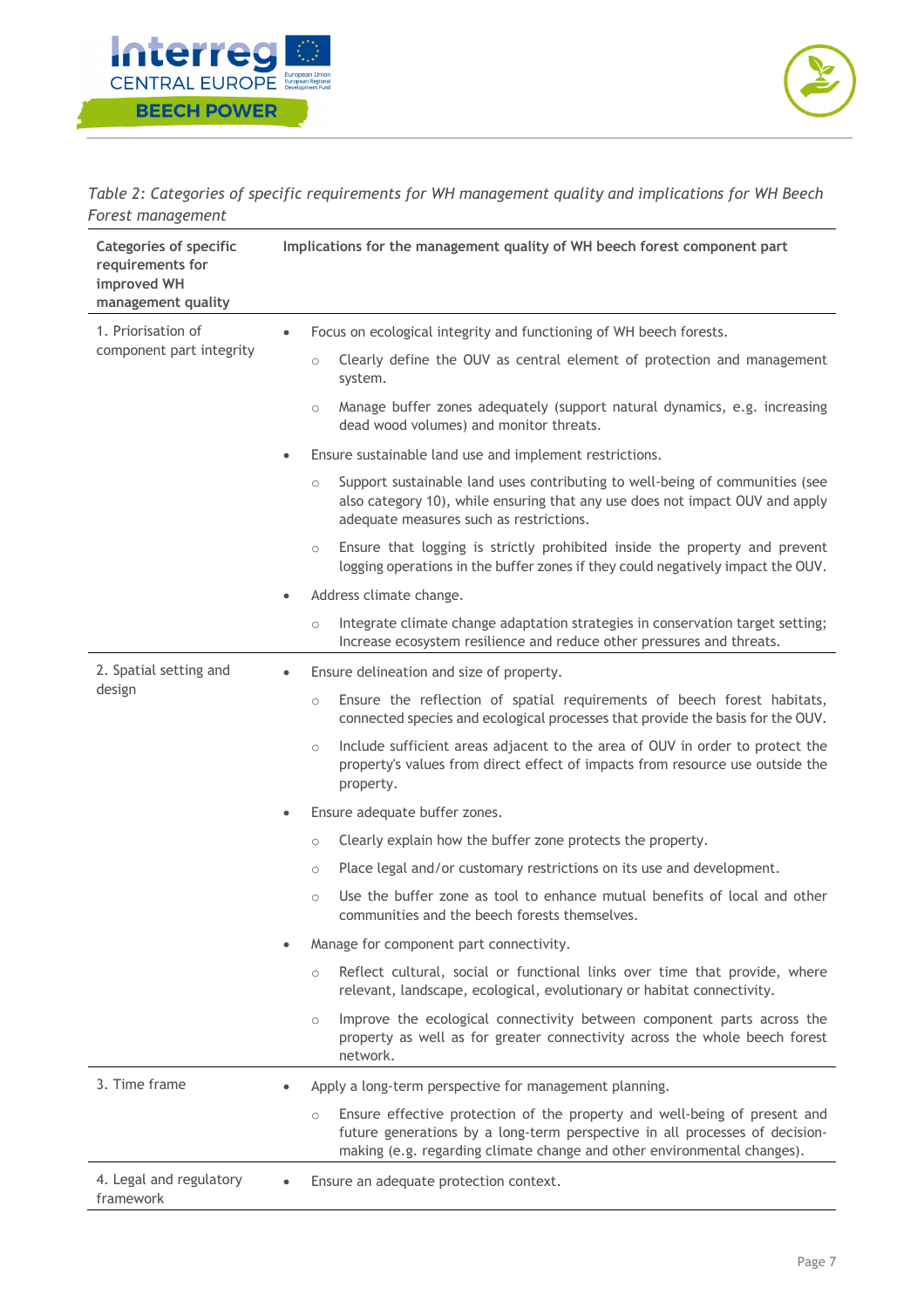



|          |                         |           | $\circ$ | Implement adequate legislative, regulatory, institutional and/or traditional<br>protection of the property from social, economic and other pressures or<br>changes on national, regional, municipal, and/or traditional level.                                                                                                                                                                                  |
|----------|-------------------------|-----------|---------|-----------------------------------------------------------------------------------------------------------------------------------------------------------------------------------------------------------------------------------------------------------------------------------------------------------------------------------------------------------------------------------------------------------------|
|          |                         | $\bullet$ |         | Engage for political support and supporting legislation.                                                                                                                                                                                                                                                                                                                                                        |
|          |                         |           | $\circ$ | Raise awareness about urgent topics affecting the WH property and mobilise<br>political support and catalyse international debate and policy development for<br>topics that apply for a wider region and/or that are beyond the scope of the<br>component part.                                                                                                                                                 |
|          |                         | $\bullet$ |         | Ensure strict protection regime of property.                                                                                                                                                                                                                                                                                                                                                                    |
|          |                         |           | $\circ$ | Prevent commercial and illegal logging inside the property and reduce logging<br>in buffer zones by legal provisions.                                                                                                                                                                                                                                                                                           |
|          |                         | $\bullet$ |         | Act within existing legislative and regulatory frameworks on (inter-) national and<br>regional level, including the WH Convention and according WHC decisions.                                                                                                                                                                                                                                                  |
| planning | 5. Strategic management | $\bullet$ |         | Apply an integrated approach to planning and management beyond the property<br>and its buffer zone, including the broader setting (e.g. topography, natural and<br>built environment, infrastructure, land use patterns, spatial organisation, visual<br>relationships, social and cultural practices, economic processes and other<br>intangible dimensions of heritage such as perceptions and associations). |
|          |                         |           | $\circ$ | Incorporate traditional practices, existing urban or regional planning<br>instruments, and other planning control mechanisms.                                                                                                                                                                                                                                                                                   |
|          |                         |           | $\circ$ | Elaborate management plans for each component part or specific sections on<br>its management in existing protected area management plans.                                                                                                                                                                                                                                                                       |
|          |                         | $\bullet$ |         | Provide an impact assessment of proposed development, including environmental,<br>social and economic impacts (e.g. from tourism).                                                                                                                                                                                                                                                                              |
|          |                         | $\bullet$ |         | Include vulnerability analysis and risk management.                                                                                                                                                                                                                                                                                                                                                             |
|          |                         |           | $\circ$ | Assess the vulnerability of the component part to social, economic,<br>environmental and other pressures and changes.                                                                                                                                                                                                                                                                                           |
|          |                         |           | $\circ$ | Identify, assess and monitor risks and reduce underlying risk factors.                                                                                                                                                                                                                                                                                                                                          |
|          |                         |           | $\circ$ | Develop and implement climate change adaptation strategies and proactively<br>plan for other potential risks (e.g. increasing visitor numbers and tourism<br>development).                                                                                                                                                                                                                                      |
|          |                         |           |         | Establish an adequate monitoring system.                                                                                                                                                                                                                                                                                                                                                                        |
|          |                         |           | $\circ$ | Participate in the process of reactive and periodic monitoring.                                                                                                                                                                                                                                                                                                                                                 |
|          |                         |           | $\circ$ | Monitor natural parameters that describe the OUV inside the component part<br>in a periodic, systematic, and uniform investigation; include monitoring of<br>risks in the buffer zone.                                                                                                                                                                                                                          |
|          |                         |           | $\circ$ | Monitor the management (effectiveness) of the component part.                                                                                                                                                                                                                                                                                                                                                   |
|          | 6. Research and         |           |         | Participate in cooperative research and knowledge sharing.                                                                                                                                                                                                                                                                                                                                                      |
|          | knowledge management    |           | $\circ$ | Participate in cooperative and transnational research programmes and<br>projects (incl. inventories, responses to climate change, research on natural<br>forest ecosystems).                                                                                                                                                                                                                                    |
|          |                         |           | $\circ$ | Participate in international cooperation and knowledge sharing in the context<br>of:                                                                                                                                                                                                                                                                                                                            |
|          |                         |           |         |                                                                                                                                                                                                                                                                                                                                                                                                                 |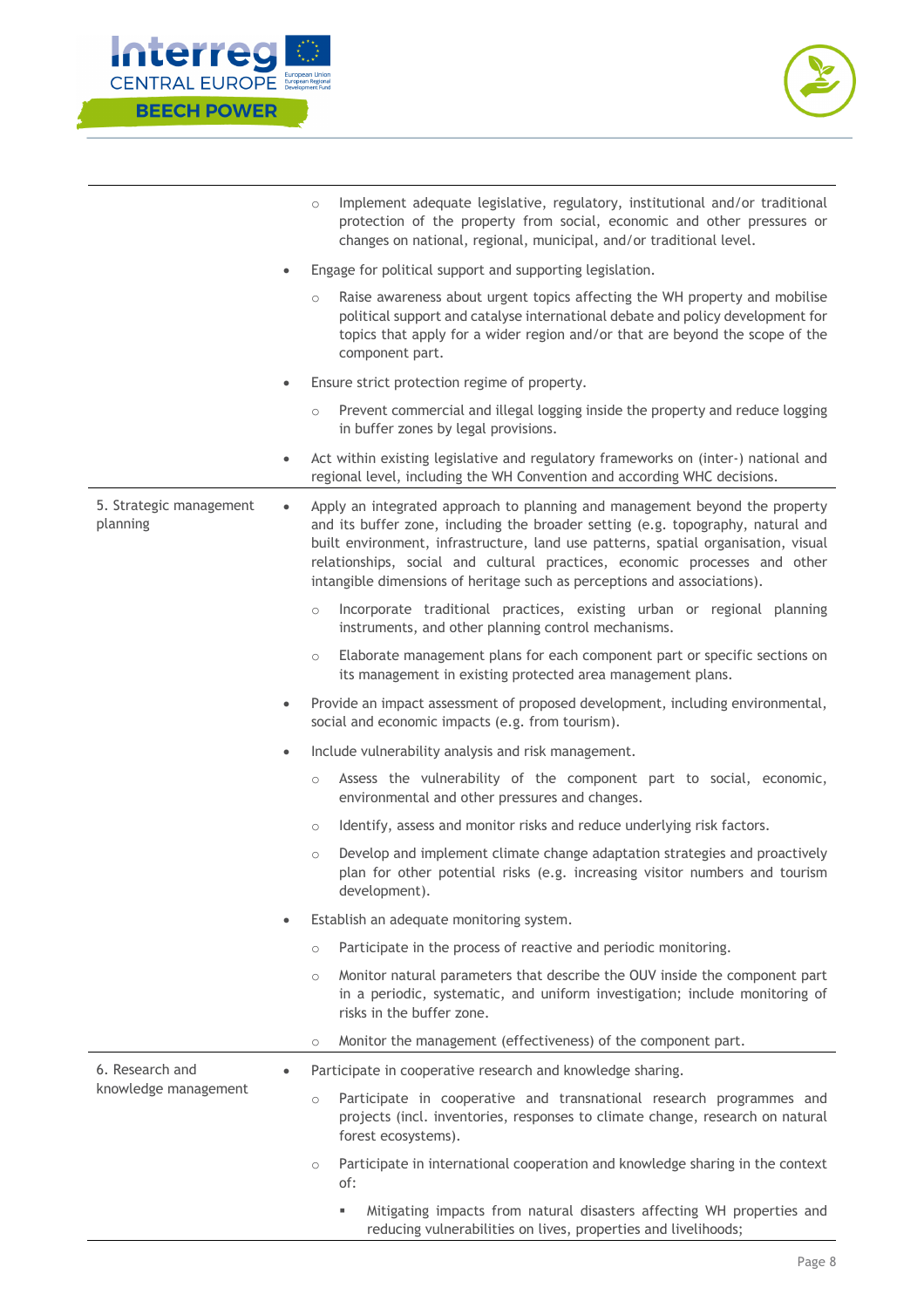



|                                   |           | Advocating relevant climate change research, by influencing and<br>٠<br>supporting relevant partners;                                                                                                                                                   |
|-----------------------------------|-----------|---------------------------------------------------------------------------------------------------------------------------------------------------------------------------------------------------------------------------------------------------------|
|                                   |           | Catalysing the international debate and obtaining public and political<br>٠<br>support for policies to mitigate climate change;                                                                                                                         |
|                                   |           | Communicating best practices in vulnerability assessments, adaptation<br>٠<br>strategies, mitigation opportunities, and pilot projects.                                                                                                                 |
|                                   | $\circ$   | Contribute to the establishment, maintenance and updating of a knowledge<br>sharing platform to inform the public and to exchange information between<br>the component parts.                                                                           |
|                                   | $\circ$   | Engage in cooperation with other component parts, mutual learning and<br>networking.                                                                                                                                                                    |
| 7. Institutional capacity         |           | Ensure adequate human resources.                                                                                                                                                                                                                        |
|                                   | $\circ$   | Analyse human resource (regarding numbers, abilities, knowledge and skills)<br>to identify shortcomings and needs for capacity building and staff<br>development programmes.                                                                            |
|                                   | $\circ$   | Participate in adequate training programmes, exchange among specialists and<br>joint capacity-building strategies.                                                                                                                                      |
|                                   | $\bullet$ | Ensure financial sustainability.                                                                                                                                                                                                                        |
|                                   | $\circ$   | Demand sustainable funding commitments to safeguard consistent site<br>management at component level.                                                                                                                                                   |
| 8. Governance                     |           | Contribute to the Integrated Management System (IMS).                                                                                                                                                                                                   |
|                                   | $\circ$   | Represent the component part in the National Steering Group.                                                                                                                                                                                            |
|                                   | $\circ$   | Appoint and support thematic experts (and their tasks) and engage the<br>Integrated Management Panel in management by participating in the<br>requested activities such as the periodic reporting.                                                      |
|                                   |           | Pursue a partnership approach in component part governance.                                                                                                                                                                                             |
|                                   | $\circ$   | collaborate<br>with<br>local<br>Closely<br>communities,<br>indigenous<br>peoples,<br>governmental, non-governmental and private organizations and owners.                                                                                               |
|                                   | $\circ$   | Promote and encourage active participation of the communities and<br>stakeholders.                                                                                                                                                                      |
|                                   |           | Fully respect and engage all stakeholders.                                                                                                                                                                                                              |
|                                   | $\circ$   | Ensure that gender-rooted traditional practices in relation to access or<br>participation in management mechanisms receive full consent among all<br>involved groups through transparent consultation processes that fully respects<br>gender equality. |
| 9. Education and<br>Communication |           | Present the component part as part of a serial transnational World Heritage<br>property.                                                                                                                                                                |
|                                   | $\circ$   | Develop a comprehensive site presentation and interpretation programme for<br>visitors (e.g. signage, trails, notices, publications/guides, museum, exhibition,<br>visitor centre etc.)                                                                 |
|                                   | $\circ$   | Use the World Heritage emblem and official logo(s).                                                                                                                                                                                                     |
|                                   |           | Support education and awareness raising activities on the value of Natural World<br>Heritage and the need to preserve it (in global terms as well as site-specific).                                                                                    |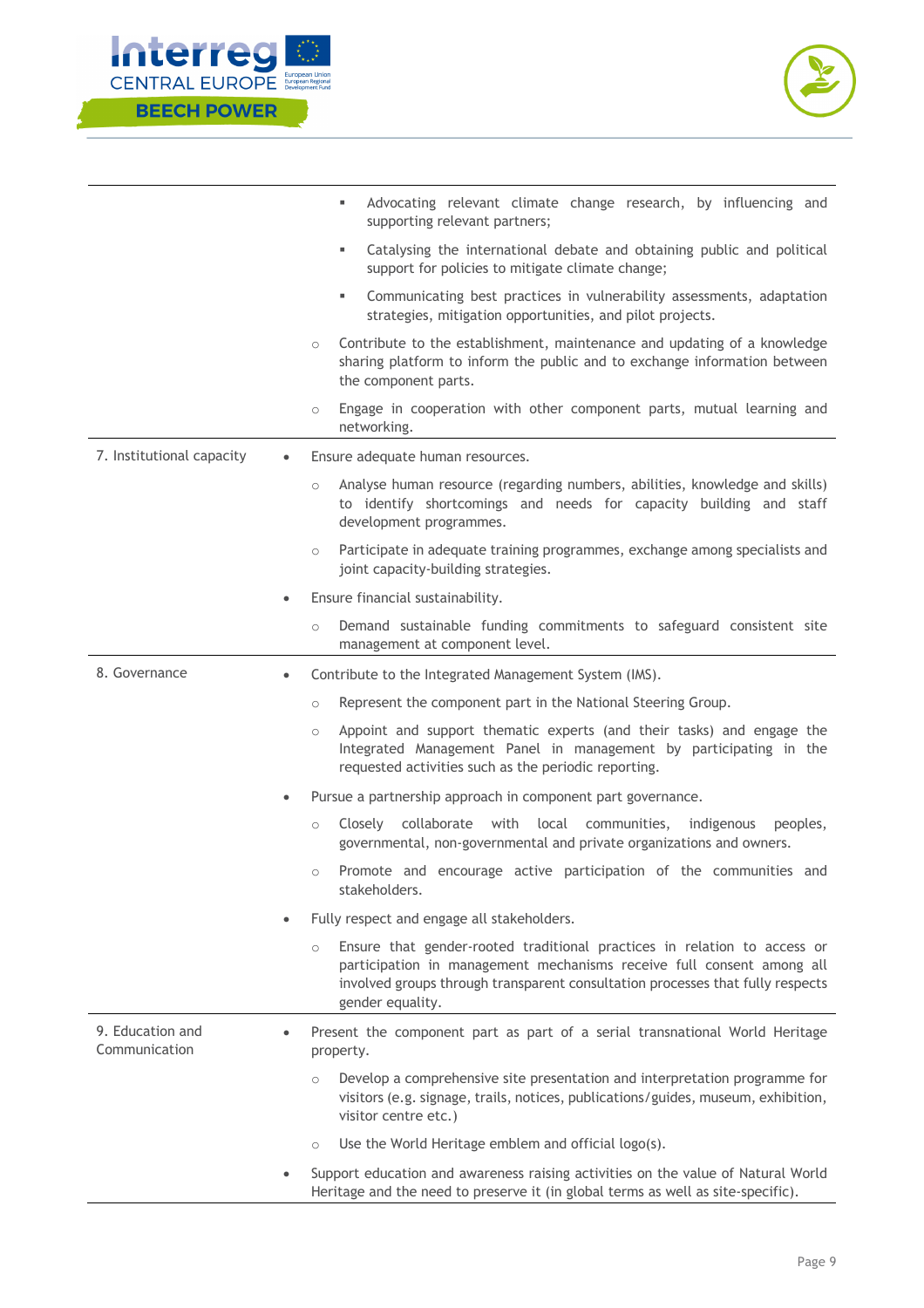



|                                       | Increase the understanding and appreciation of the role of Natural Heritage for the<br>$\bullet$<br>life and well-being of the local and wider community.                                                                                                                                  |
|---------------------------------------|--------------------------------------------------------------------------------------------------------------------------------------------------------------------------------------------------------------------------------------------------------------------------------------------|
|                                       | Communicate implications of climate change.<br>$\bullet$                                                                                                                                                                                                                                   |
|                                       | Raise awareness about the impacts of climate change upon World Heritage and<br>$\circ$<br>to communicate best practices in vulnerability assessments and adaptation.                                                                                                                       |
|                                       | Highlight the threats from climate change to Natural Heritage and<br>$\circ$<br>demonstrate management actions that to meet such threats both within the<br>properties and in the wider context.                                                                                           |
| 10. Community                         | Give the WH beech forests a function in the life of the community.                                                                                                                                                                                                                         |
| development and well-<br>being        | Maintain ecosystem services and other benefits contributing to the quality of<br>$\circ$<br>life and well-being of local communities.                                                                                                                                                      |
|                                       | Support a variety of ongoing and proposed uses that are ecologically and<br>$\circ$<br>culturally sustainable.                                                                                                                                                                             |
|                                       | Actively participate in sustainable community development by taking into<br>$\bullet$<br>consideration the principles of inclusive social and economic development,<br>pursuing a rights-based approach, fostering peace and security and safeguarding<br>gender equality.                 |
| 11. Tourism and visitor<br>management | Ensure sustainable planning and management of tourism as driver for preservation<br>and conservation of WH beech forests and vehicle for sustainable regional<br>development.                                                                                                              |
|                                       | Thoroughly assess potential impacts on the OUV prior to any development of<br>$\circ$<br>tourism facilities.                                                                                                                                                                               |
|                                       | Develop a comprehensive tourism management plan or a sustainable tourism<br>$\circ$<br>strategy, including a set of measures to address the tourism pressure on the<br>beech forest ecosystem.                                                                                             |
|                                       | Consider providing visitor facilities, including interpretation and explanation tools<br>$\bullet$<br>(signage, trails, notices or publications, guides); museum/exhibition devoted to<br>the property, visitor or interpretation centre; and/or potential use of digital<br>technologies. |

## **3. Conclusion for the management of the target areas**

## **3.1. General requirements for improving management quality**

## **3.1.1. Meet the requirements of the WH Convention**

As a matter of course component part management works within the framework of the WH Convention and must meet according requirements. Hence all objectives, strategies and decisions must comply with the WH Convention. This is especially challenging concerning the goal of achieving sustainable development. On the one hand, all land use and strategies for economic development, such as tourism, must not compromise the integrity of the WH property. On the other hand, conservation and management strategies must in turn also adequately account for the well-being of local communities.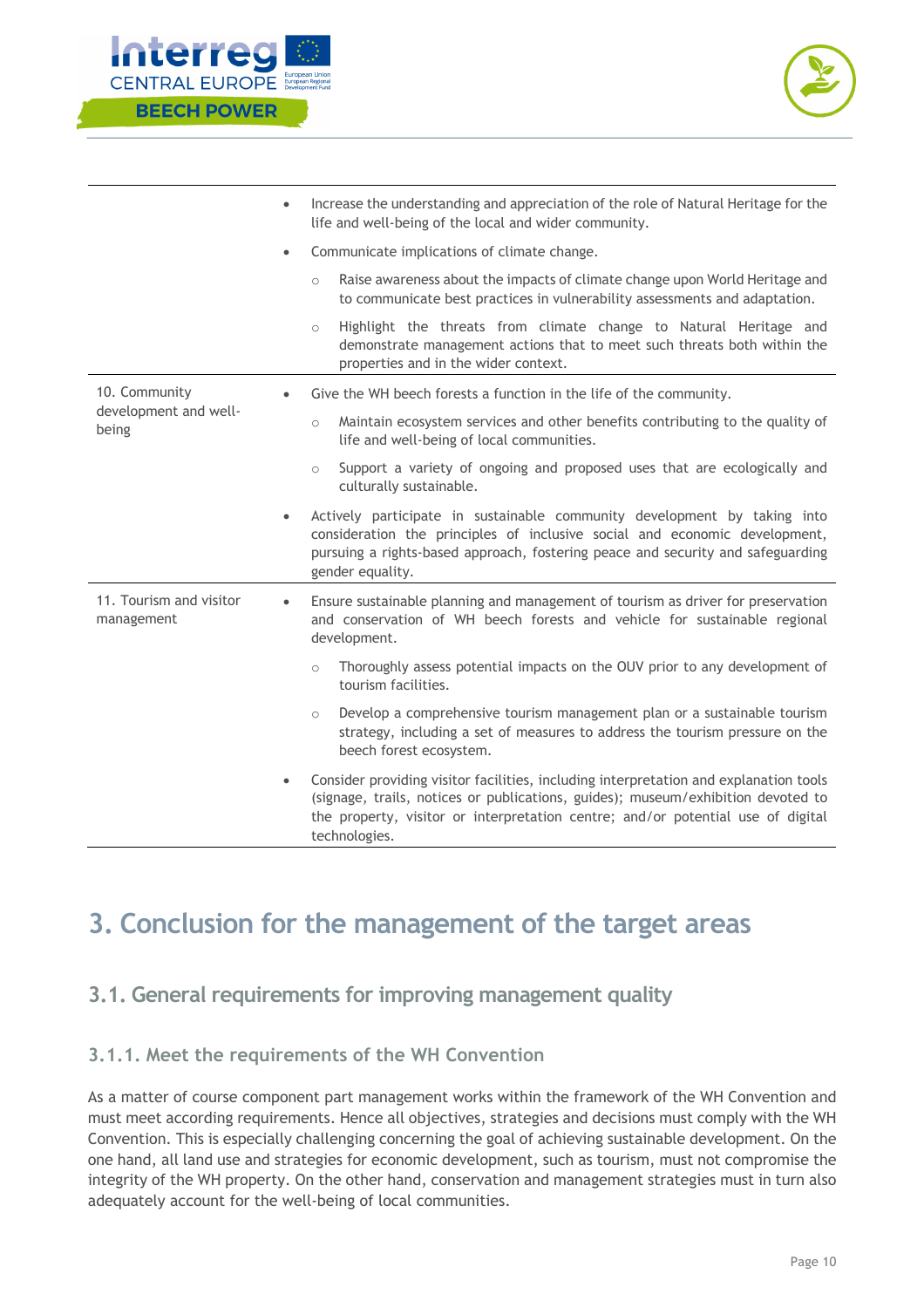



## **3.1.2. Manage for sustainable development at a larger scale**

Achieving sustainable development will require acting at a scale that is much larger than the property itself and, in the process, some dimensions of sustainable development may prove to be of greater relevance than others [6]. WH properties may act as model regions for sustainable development setting standards for best practice and catalysing wider change rather than falling victim of it [6]. For this it is important to apply an integrated management approach beyond the property including any buffer zone(s), as well as the broader landscape, cultural and socio-economic setting [7].

## **3.1.3. Act self-responsibly as part of the serial WH site**

Component part management must acknowledge at all times to be a self-responsible part of the serial, transnational WH site and managers are expected to act accordingly. It must be clear, that the series as a whole and not necessarily the individual parts of it are of Outstanding Universal Value [7] to be maintained. All component parts are expected to at least participate in obligations for monitoring, periodic reporting and reactive monitoring coordinated by the overall coordination body of the serial WH site [7]. Component part authorities are expected to self-responsibly report exceptional circumstances or work undertaken which may have an impact on the OUV of property or the state of conservation to the coordination office of the WH site [7]. Moreover, component parts should actively contribute to the improvement of collaborative management of the serial site.

## **3.1.4. Apply the ecosystem approach**

Component part managers should promote the integration of ecosystem approach principles into all stages of planning and management of WH sites [8]. They are intended to safeguard the ongoing evolutionary and natural dynamic processes to preserve the entire biological diversity of the beech forests [9].

## **3.1.5. Consider climate change in all aspects of management**

Climate Change is one risk among a number of challenges facing World Heritage sites. This threat should be considered in the broader context of the conservation [10] of the component parts as well as of the serial WH site. Climate change must be considered in all aspects of managing, monitoring and reporting on the status of the properties [11]. There is the possibility to ask assistance/guidance from the WH Committee (WHC) to implement appropriate management responses to face the threats posed by climate change [10].

## **3.2. Specific conclusions for the management of the target areas**

The main challenge to the management of this exceptional WH site is that it has to fulfil the highest requirements in terms of conservation of the component parts and also of their function regarding the strategic objectives of the WH Convention in very diverse settings. The project target areas show a great heterogeneity regarding their current management (and effectiveness). Some of the component parts are included in large National Parks (NPs), which have a long conservation history, well established protected area management systems and considerable resources (e.g. Kalkalpen NP and Paklenica NP). Several component parts are located within different, overlapping protected area systems, which can lead to contradictions and conflicts regarding different objectives that need to be solved. The example of the surrounding of the buffer zone of Grumsin, for instance, shows that in some cases opposite goals exist, e.g. for agricultural areas. The objective of the Biosphere Reserve (BR) has a focus on conserving the cultural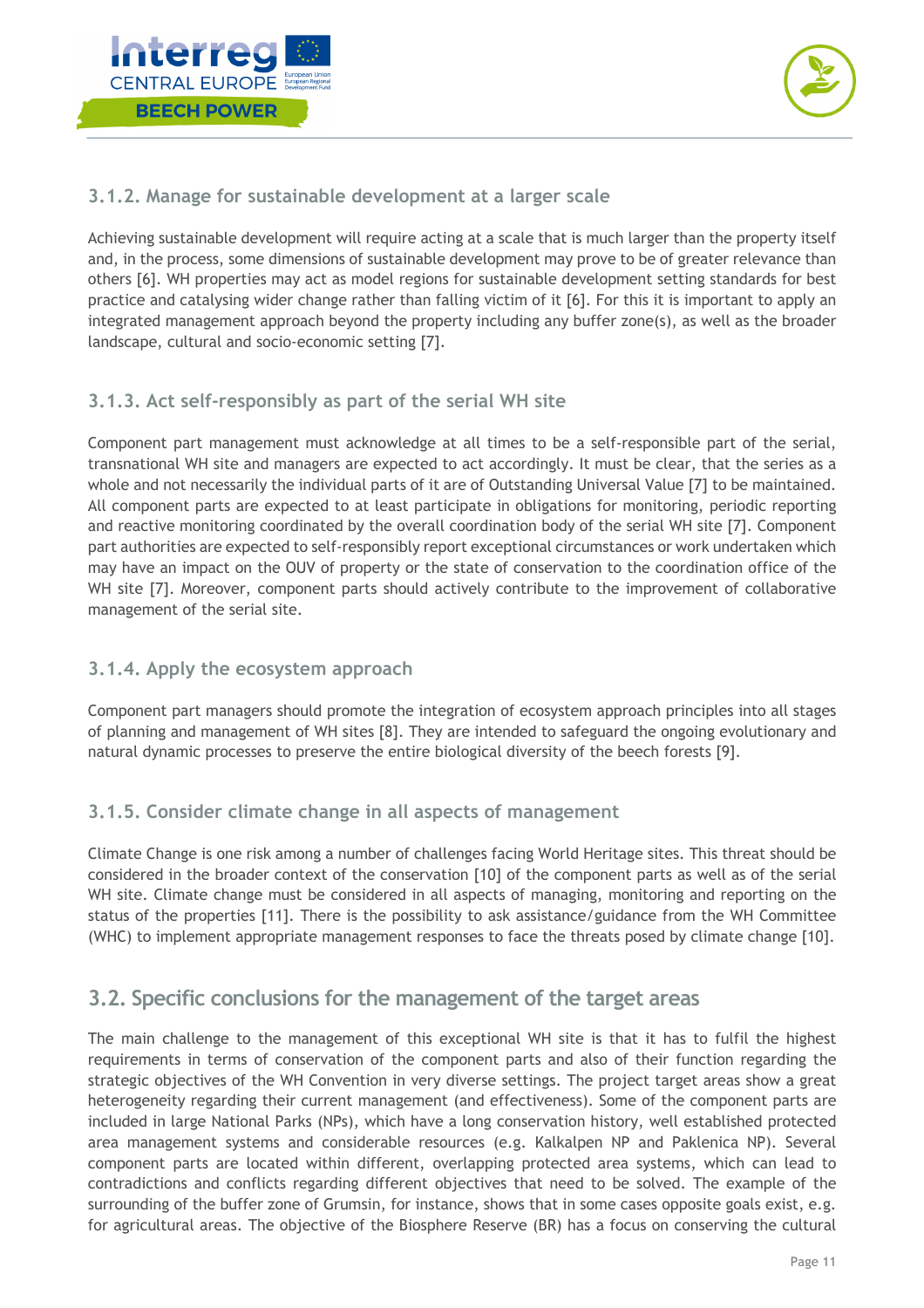



landscape and the best possible protection of the WH beech forests would rather target a management towards increasing the forested area in their close vicinity.

The component parts in Slovenia, although very well preserved by forest management decrees, are in the process of being integrated in official protected area systems. For the component part of Grumsin it took almost ten years to considerably increase the personal resources particularly responsible for the WH component part. In Slovakia, the component parts have the longest history as parts of the original nomination in 2007, and recently finalized a long process of re-zonation and stakeholder negotiations and still need to clarify the different responsibilities of the concerned public authorities and Ministries.

Nevertheless, existing legal frameworks are able to secure the conservation of the property and the nominated component parts, with only few concerns identified in the IUCN WH Outlook 2020 [3]. However, the management has further objectives besides the conservation of the beech forests, their integrity and OUV. These additional objectives include the coordination of activities, as e.g. mobilization of public resources, awareness raising campaigns, education activities, research, monitoring and reporting, knowledge exchange, etc.

Moreover, the quality and implementation efficiency of the IMS depends on the involvement of component part managers and relevant stakeholders [9]. However, the relationship with local stakeholders as well as effectiveness and degree of their involvement in management varies across the different components of the property. What is more, in some component parts there is almost no exchange on the regional and local level (e.g. experts and stakeholders) of the counties, municipalities and villages with other component parts of the serial WH property.

Integrated Management Panels are only established for several components and need to be fully operationalized. However, in many cases stakeholders are already involved in the management of larger NPs within which the components or buffer zone of the property are located [9].

All component parts of the WH site are facing current and potential risks. Accelerating climate change requires appropriate buffer zonation and management. For managing growing visitor numbers there is a need for improved regulation, demarcation, control and infrastructure (e.g. official entrance, parking lots, information centres, etc.). There is a need for tailor made solutions for each component part in order to meet the mentioned challenges.

There is a need for a management support tool for management teams of WH component parts that helps to fulfil the demanding and challenging requirements of WH sites and to increase their knowledge, as well as knowledge and information exchange and mutual learning with other management teams.

The further development of the management quality of the involved component parts can build on a variety of opportunities and best practices already implemented in a number of component parts and related protected areas.

Regarding the requirements for good management based on the WH relevant documents, the target areas are to a large extent fulfilling the main categories and related implications referring to the protection of the integrity of the forest ecosystems and the OUV of the WH site.

The key stakeholders have been identified and consulted in the target areas. The majority of the WH property area is publicly owned and managed by public entities. In privately owned areas strict protection of the areas is guaranteed by legal contracts. The maintenance of relationships with local people is envisioned through the implementation of Integrated Management Panels for stakeholder participation [9].

The target areas are either within the process of preparing the management plans for the component parts or recently finalized these - in the case of the Slovak component parts this procedure was flanked with the official re-zonation and re-nomination process.

Good practice in terms of making use of additional funding sources have been reported from Hainich NP (DE), where the management joined forces with a cultural WH site (Wartburg) in the region and participated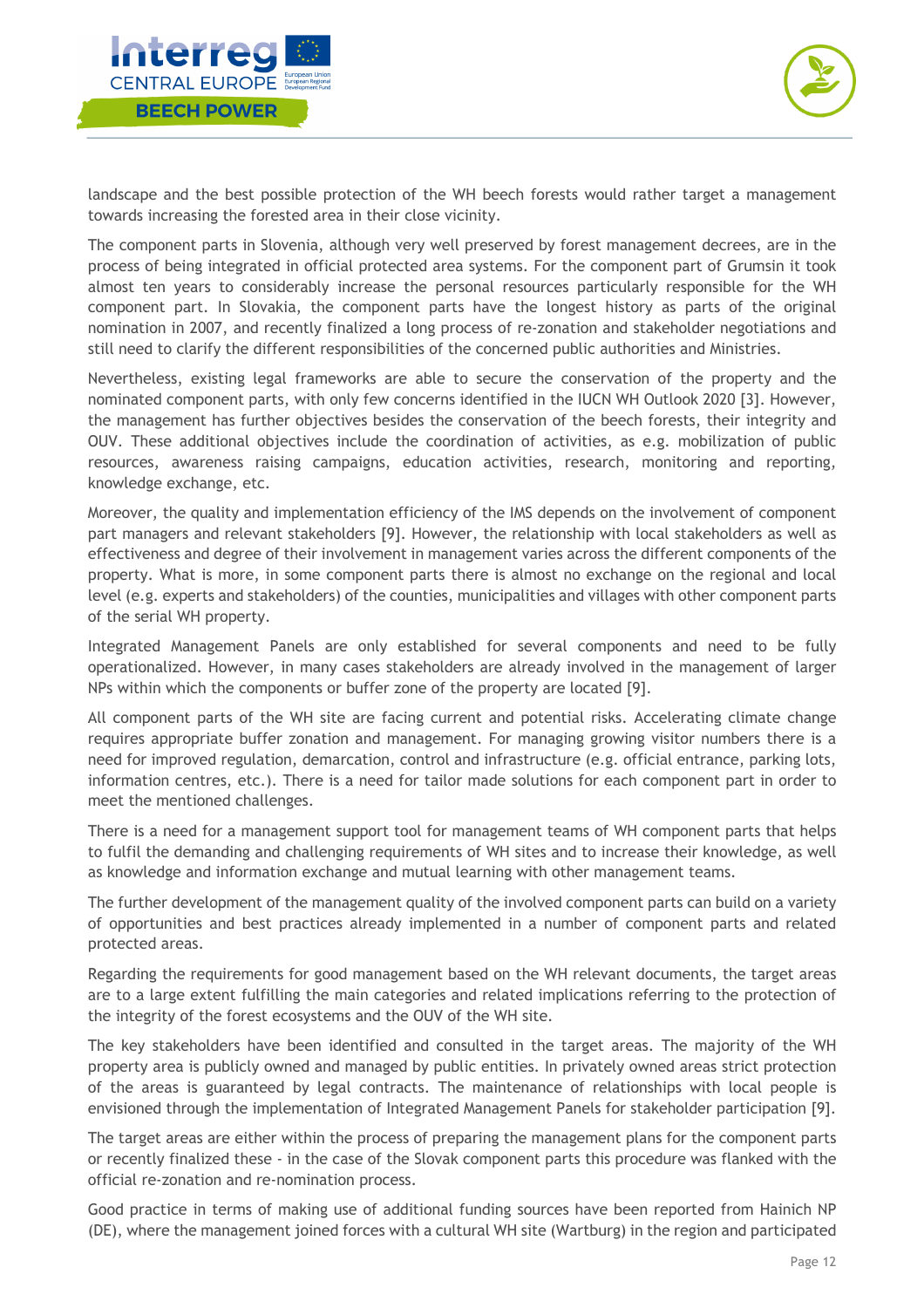



in an official federal state (Thuringia) competition. The application with the concept of a 'WH region' was successful and led to significant public funding for further cooperation and promotion of the region including both WH sites.

From other component parts, in this case from Kalkalpen NP, several best practice examples in effective management can be considered by other component parts: partnerships with local guesthouses are established to support tourism in the region. Additionally, regional added value is promoted by the NP in terms of promoting sustainable regional products. Furthermore, target group oriented communication is being applied.

The already mentioned example of Grumsin showed that it paid off to continuously demand additional human resources for the BR management explicitly for the WH component part, as recently three new rangers were hired, and an additional person for education and sustainable development.

Another good practice example is the establishment of local entities, e.g. associations that dedicate themselves to the support of their component part(s) (management). The "World Natural Heritage Beech Forest Grumsin" registered society initiated the development and application of the BEECH POWER project, thereby generating further positive effects on the management of the WH site on interregional level.

In this context the BEECH POWER project has the aim to support the further development of management effectiveness in different fields by implementing best practice examples and initiating respective pilot activities. Such measures are included in related objectives and strategic actions with reference to other tools and strategies developed in the project. Here, they comprise:

- **Implementation of local working groups, Integrated Management Panels,**
- ¡ Strengthening stakeholder involvement and conflict management,
- Risk and vulnerability analysis,
- WH knowledge transfer and further communication measures,
- Sustainable forest management guidelines (handbook),
- Fostering the exchange between communities from the surroundings of other component parts and
- **EXECT** Development and implementation of regional marketing strategies.

This strategy complements the development of the *Code of Quality Management for WH Beech Forests (handbook)* to provide a comprehensive tool for the WH property to assess the management quality of the component parts to identify shortcomings and develop strategies for its improvement.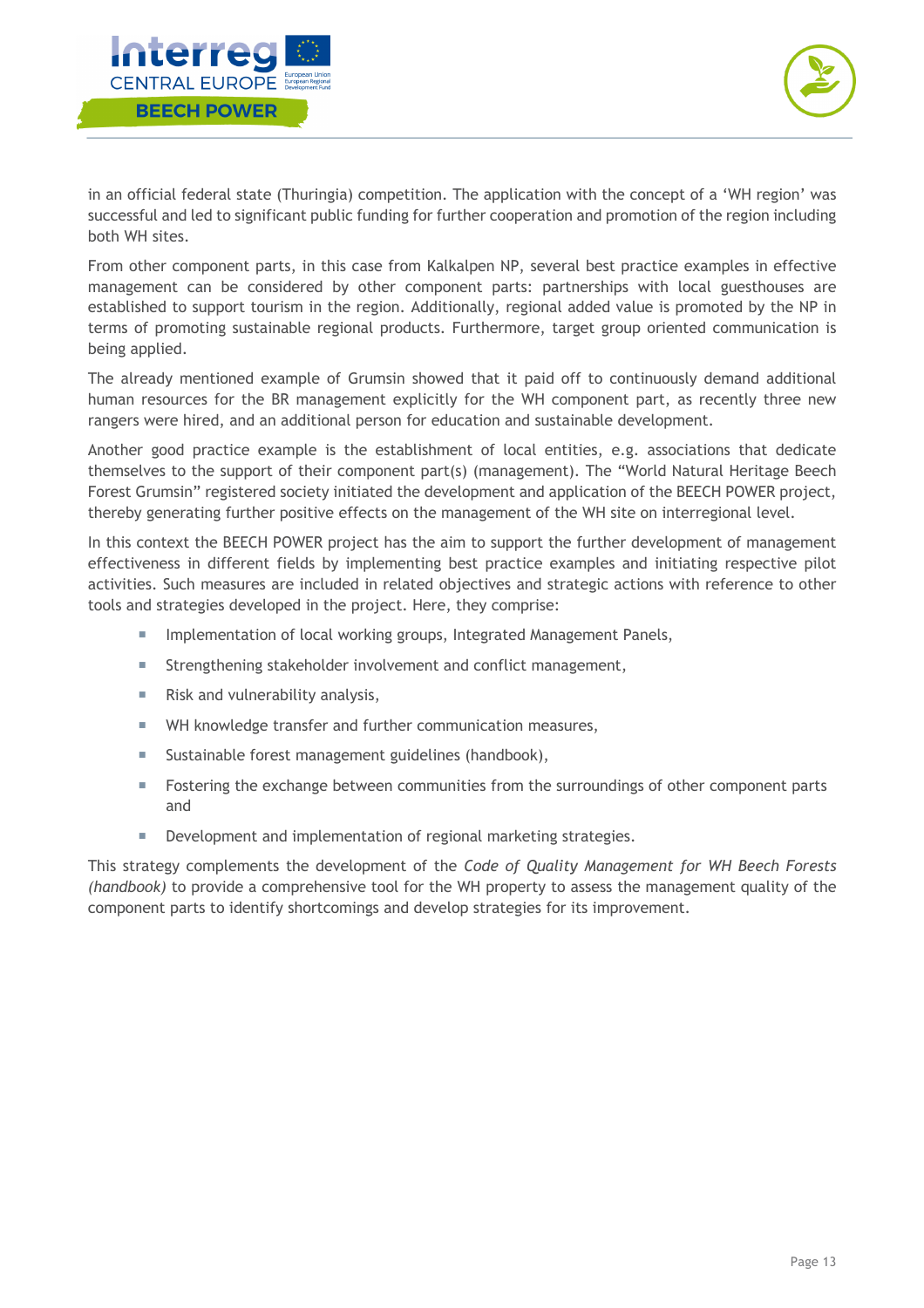



## **4. Strategy for the improvement of management quality in the target areas**

## **4.1. Vision**

The management of the component parts in the target areas effectively contributes to the overall goal of protecting the integrity of the beech forest ecosystems and the OUV of the entire WH property. The quality of component part management further reflects the general objectives of a natural WH site regarding its function of a model region in terms of contributing to regional ecosystem-based sustainable development, support and involvement of stakeholders as well as awareness raising and education on old-growth forest conservation and related topics, beyond the borders of the property and buffer zones.

The WH site is a serial transboundary property consisting of multiple component parts it can be considered a net(work). For highest effectiveness this network needs strong knots (JMC, national steering groups, regionally anchored component parts), thick lines (functional communication and cooperation) and high density (stakeholder involvement).

## **4.2. Objectives and strategic actions**

Strategy objectives are formulated in order to achieve the vision for the improved management quality of individual WH component parts and their surroundings and thereby strengthening the overall WH property network. The formulated strategy objectives incorporate the requirements of WH sites regarding capacitybuilding, communication and community empowerment.

The previous analysis of requirements for good management quality of WH beech forests that has been developed in the frame of the BEECH POWER project, indicates that the main focus of management is on the protection of the integrity of the beech forests within the component parts, followed by appropriate zonation and legal frameworks as main prerequisites. The regional studies that have been conducted in the project target areas reveal that the current management regimes have this focus, and to a great extent meet the related objectives. However, the regional studies also show that the main objectives for this strategy need to consider additional requirements for WH beech forest management quality. As indicated above, the sample of the project target areas analysed in the regional studies represents the high complexity and diversity of the component parts of the entire WH site, in terms of size of component parts and buffer zones, protected area system, available resources and experience, which is taken into consideration for the formulation of objectives.

For this reason, the objectives include a number of strategic actions, which can be implemented chronologically, if applicable – meaning that not all strategic actions are relevant for all component parts.

## **4.3. Strategic actions and activities to improve management quality and effectiveness**

**Objective 1: Strategic, integrative, ecosystem-based adaptive management planning following the principles and criteria of the CQM is the basis for component part management to ensure the integrity of the component part and the protection of the OUV.**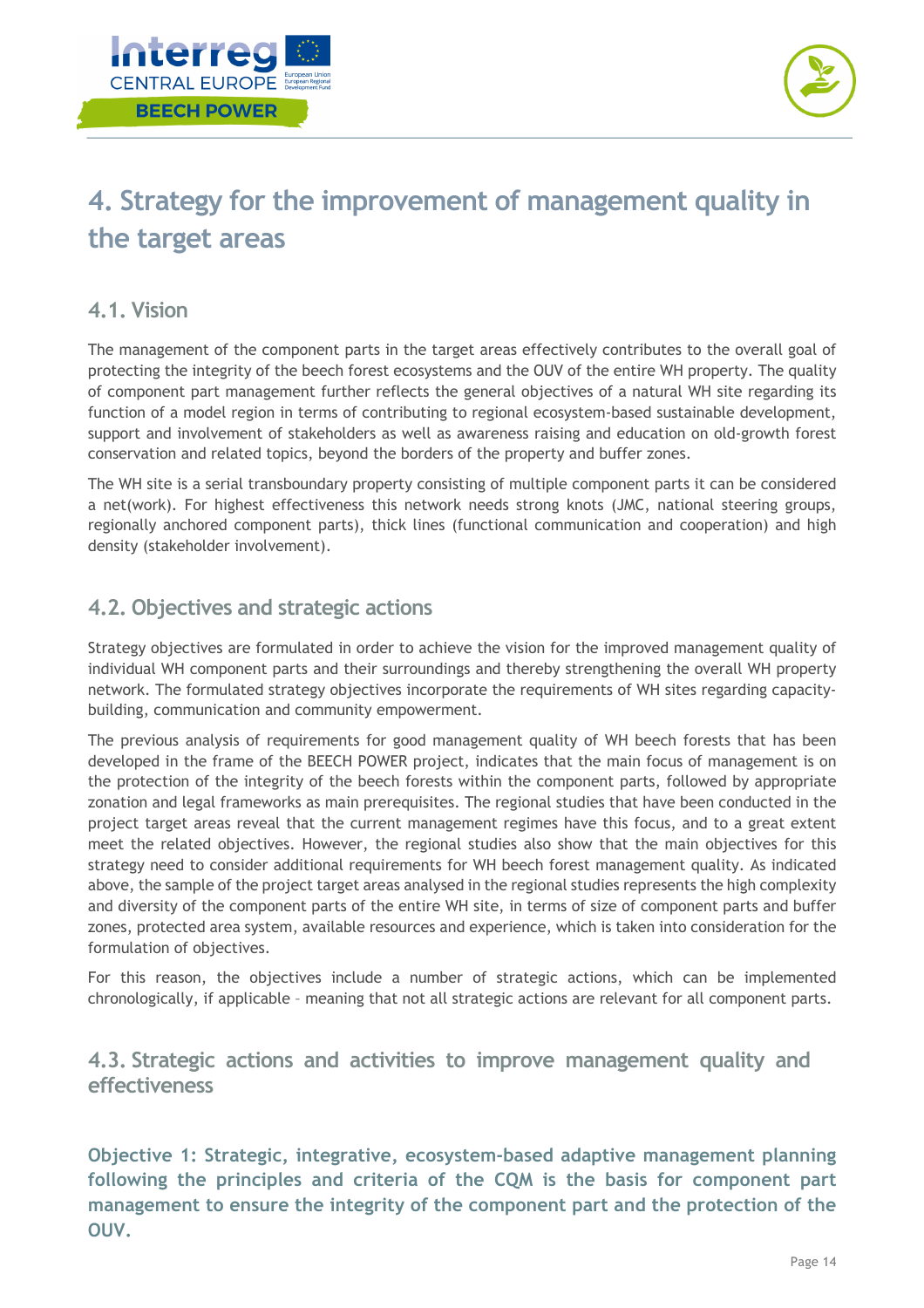



## **Strategic action 1.1:** Introduce and consolidate management planning for the component part applying a strategic, adaptive and proactive ecosystem-based management approach

To ensure effective management each component part or component part cluster must have a management plan or at least a specific section in an incorporating protected area management plan. A broad range of good practice guidance for management planning of protected areas in general and natural WH sites in particular already exists and can be used to support this process, e.g.:

- Managing Natural World Heritage World Heritage Resource Manual [12];
- **EXECT And The Enhancing our Heritage Toolkit No. 23: Assessing management effectiveness of natural World** Heritage sites [13];
- **MARISCO** Adaptive Management of vulnerability and Risk at Conservation [14]
- Open Standards for the Practice of Conservation [15];
- Management plans for World Heritage Sites Guideline for practice [16];
- **Principles of climate change-robust conservation management [17].**

The *Code of Quality Management for World Heritage Beech Forest* will also give guidance for management planning and support managers with the initial elaboration and continued adaptation of the management plan, especially with regard to setting management goals and developing a monitoring system.

The Conservation Standards [15] with their supporting 'MIRADI' software offer a detailed guide through all necessary steps of strategic conservation management planning. Likewise, the MARISCO method [14] and the planned supporting software guide management planning but with a more pronounced focus on vulnerability and risk management. Both pursue an ecosystem-based management approach prioritising ecosystem functionality and resilience. It is advisable to follow the *Principles of climate change-robust conservation management* [17] in component part management planning.

Component part managers are recommended to consult with the coordination office and other component part mangers to identify best practice examples for management plans, which should be shared among the WH component part managements to be used as guidelines by those who are still developing their management plans.

### **Specific activity 1.1.1: Define an adequate management scope**

The management scope is the geographical delineation of the management area. It defines the spatial dimension in where management actions are implemented or for which (most) management goals are set. The management scope can include one single component part or a cluster of component parts depending on the geographical and administrative setting. It makes sense to consider a cluster if managed by the same entity. Although all component parts are designated WH sites and in most cases embedded in existing protected areas, this area is often based on socio-political factors or economic reasons and most likely to be insufficient to ensure ecological integrity of the component part. Human impacts occurring in the wider landscape may influence the component part and its integrity. Management must take into account the ecological processes beyond the borders of the component part as well as threats and opportunities arising in the wider landscape. Thus, the definition of the management scope should be guided by a landscape perspective that puts the site in a wider context [7][12][14]. It should therefore comprise sufficient areas immediately adjacent to the component parts and their buffer zones that affect or may affect CP integrity and CP management by human encroachments and impacts of resource use outside of the nominated areas and that is in turn affected by CP management [12][14]. This can include several more or less neighbouring landscape forms, ecosystems and land use types as well as diverse groups of stakeholders with their places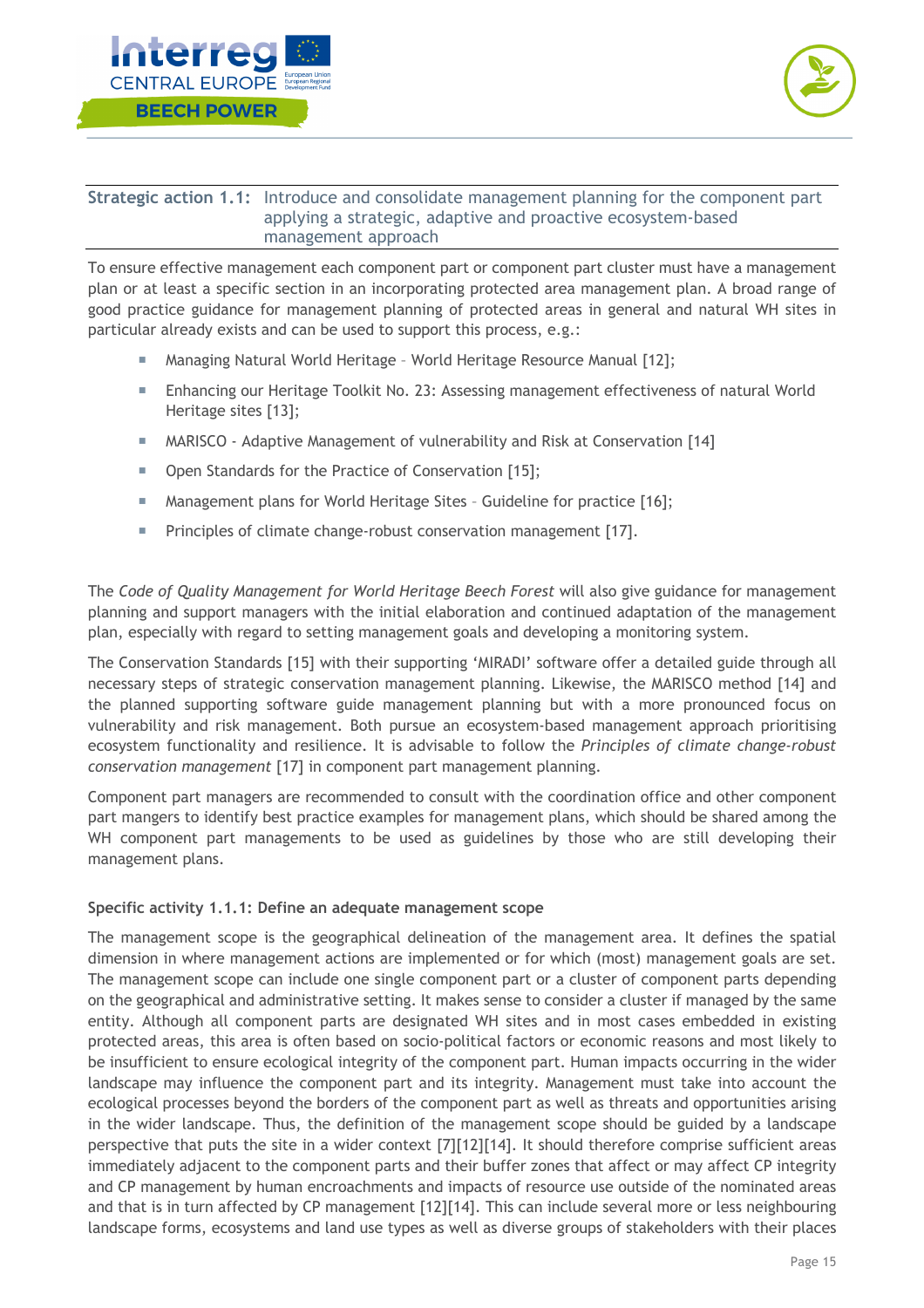



of residence and spaces of action. The definition of the management scope might be guided by geographical and/or ecological delineation such as watersheds or ecoregions. The following questions may guide this process (extracted from the MARISCO handbook [14]):

- ¡ Is the existing area coverage of the site large enough to allow for the effective functioning of the relevant ecosystems?
- Does the projected scope take into account wider landscape features or ecosystems that may influence the biodiversity of the existing site?
- Does the area coverage of the current scope ensure/ support the existence of a viable population of an important species?
- Does the scope include relevant stakeholders and/or communities close to the conservation site?

Additional to the direct area of management activity the management scope of WH BF component parts also includes other areas of responsibility beyond the official mandate of PA managers. Management should also take action and effect on the level of the serial WH site that the component part belongs to and for the European beech forest ecosystem in which it is embedded.

Besides taking a landscape approach, management should also apply a long-term perspective to all processes of decision-making for WH BF component parts [6][7]. Especially with regard to climate change and other environmental change, long-term perspectives are highly applicable.

## **Specific activity 1.1.2: Define management goals and targets**

The overarching and uncompromising goal of WH BF component part management is the

"Effective protection of the ecological integrity and the Outstanding Universal Value of the component parts of the serial WH site *Ancient and Primeval Beech Forests of the Carpathians and Other Regions of Europe* for present and future generations".

The *Code of Quality Management for WH BF* component parts provides five main principles for component part management building on five values that should be generated or maintained by component part management. Each principle is underpinned by several criteria. The principles and criteria can guide goal and target setting for component part management. The criteria can be considered management objectives representing the range of values for which the component part is managed [18]. In order to maintain ecological integrity of the component parts, climate change as a global impacting factor should be addressed in conservation and management. Building resilience to climate change by reducing other pressures and threats, and developing and implementing climate adaptation strategies [19] should be integrated in conservation goal setting.

### **Specific activity 1.1.2: Analyse the situation, vulnerabilities and risks**

For each component part of the WH site a comprehensive and coherent situation and vulnerability analysis and risk assessment should be conducted, concerning social, economic, environmental and other pressures and changes. It is essential to provide for the systematic assessment of environmental, social and economic impacts of all proposed interventions and developments [6][7]. Especially concerning the impact of tourism, the World Heritage Committee encourages the thorough assessment of its potential impacts on the OUV prior to any development of tourism facilities [5]. This exercise is targeting the identification of ecosystem stresses reducing the functionality of forest ecosystems within the component part and buffer zones, related threats that cause the stresses and underlying factors leading to these threats. It is recommended to apply the approach of *Adaptive Management of vulnerability and Risk at Conservation sites (MARISC*O)[14].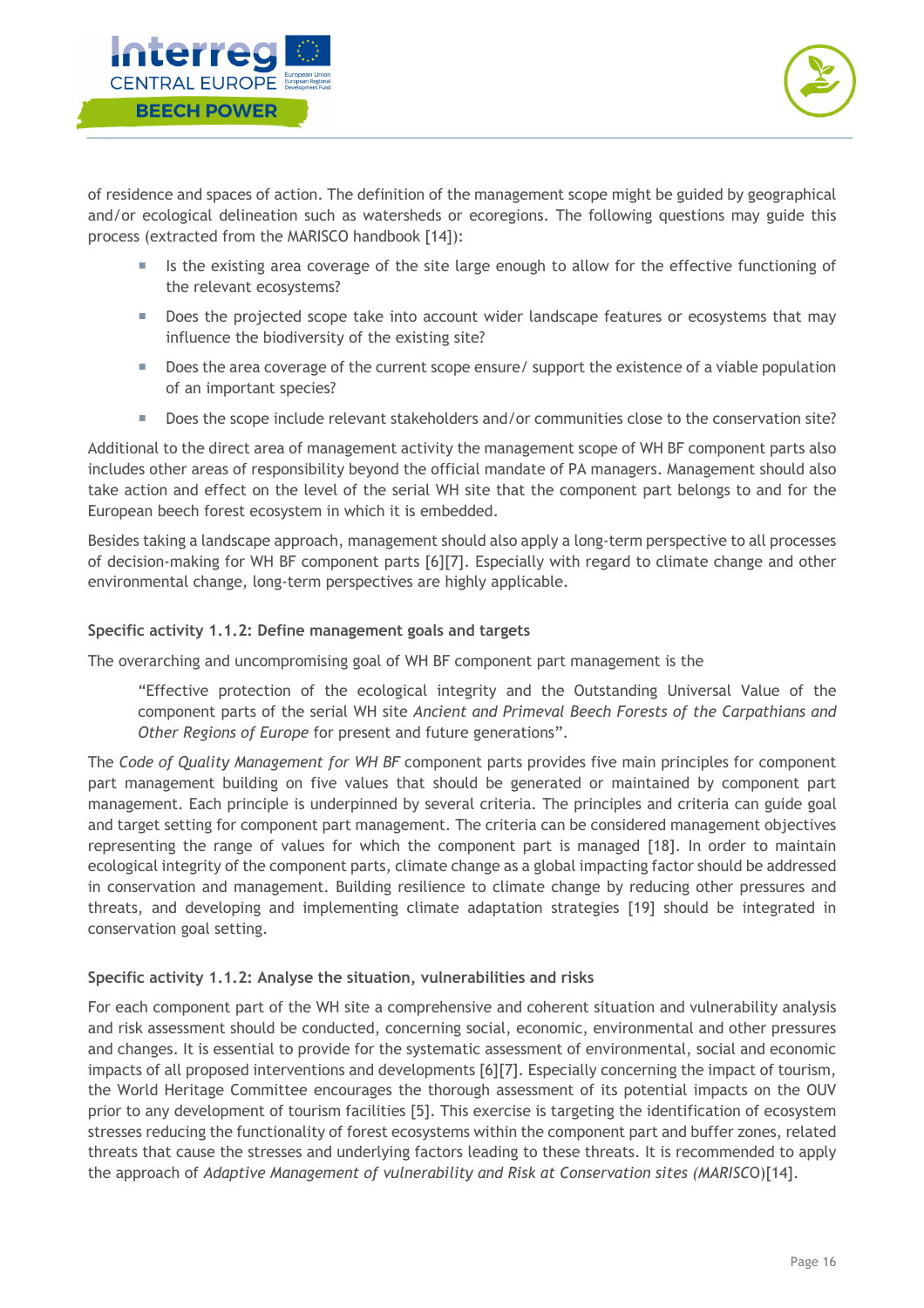



**Specific activity 1.1.3: Develop effective strategies to maintain and enhance forest ecosystem functionality**

To continuously reduce stresses, threats, and underlying risk factors, the approach allows for the development and implementation of adaptation strategies and proactive planning for potential risks (e.g. increasing visitor numbers, tourism development and, most prominently, climate change). These strategies should incorporate the improvement of the management and design of the buffer zone and target sustainable land use and a supportive ecological landscape structure in the surrounding landscape matrix. Climate change adaptation strategies need to be developed and implemented for properties at risk of climate change impacts [19]. Likewise, other risks and potential negative influences must be proactively planned for, for example the increasing visitor interest or tourism development in the component parts of the serial WH site [20]. In addition, strategies to achieve higher level goals, such as the protection of European beech forest, must be considered in planning.

Further details on specific strategies of different working fields are provided in the set of strategy papers and guidelines developed in the BEECH POWER project:

- BEECH POWER Participatory strategy development for WH BF sites in Germany, Slovenia and Croatia (D.T1.2.1)
- **EXECUM** POWER Governance strategy I Activating and involving regional stakeholders in participatory planning processes (O.T1.1)
- **EXECUMERE** SEPTE BET According to the U.S. Integrating natural heritage in regional and communal sustainable development (O.T1.1).
- **EXECT POWER Marketing and communication concept for World Heritage Beech Forest Grumsin** (D.T1.3.8)
- BEECH POWER Marketing concept Component part Krokar (D.T1.3.8)
- BEECH POWER Marketing concept Component part Snežnik (D.T1.3.8)
- **EXECUTE:** BEECH POWER Strategy for conflict management in buffer zones of WH Beech Forests (0.T2.2)
- **EXECUAL POWER Strategy for the active involvement of stakeholder in WH Beech Forest buffer** zone management (O.T2.1)
- BEECH POWER Guideline for ecosystem-based forest management in landscape conservation buffer zones of WH Beech Forests (D.T2.3.3)
- **EXECUTE:** BEECH POWER Strategies for ecosystem-based forestry practices in buffer zones of WH Beech Forest PAs (O.T2.5)
- BEECH POWER Strategies for visitor management and knowledge transfer in buffer zones of WH Beech Forests PAs (O.T2.3)

### **Specific activity 1.1.4: Conduct operational planning and implementation**

In order to implement the planned strategies and activities they need to be translated into practical and concrete tasks. For this, required resources – time, money, human resources, infrastructure, and equipment – as well as the specific responsibilities within the managing entity must be defined [14][18]. Financial planning is very important – you need to define the expected costs and find ways to meet those costs [12]. There are practical guidelines and templates available for this step, e.g., Conservation Standards [15].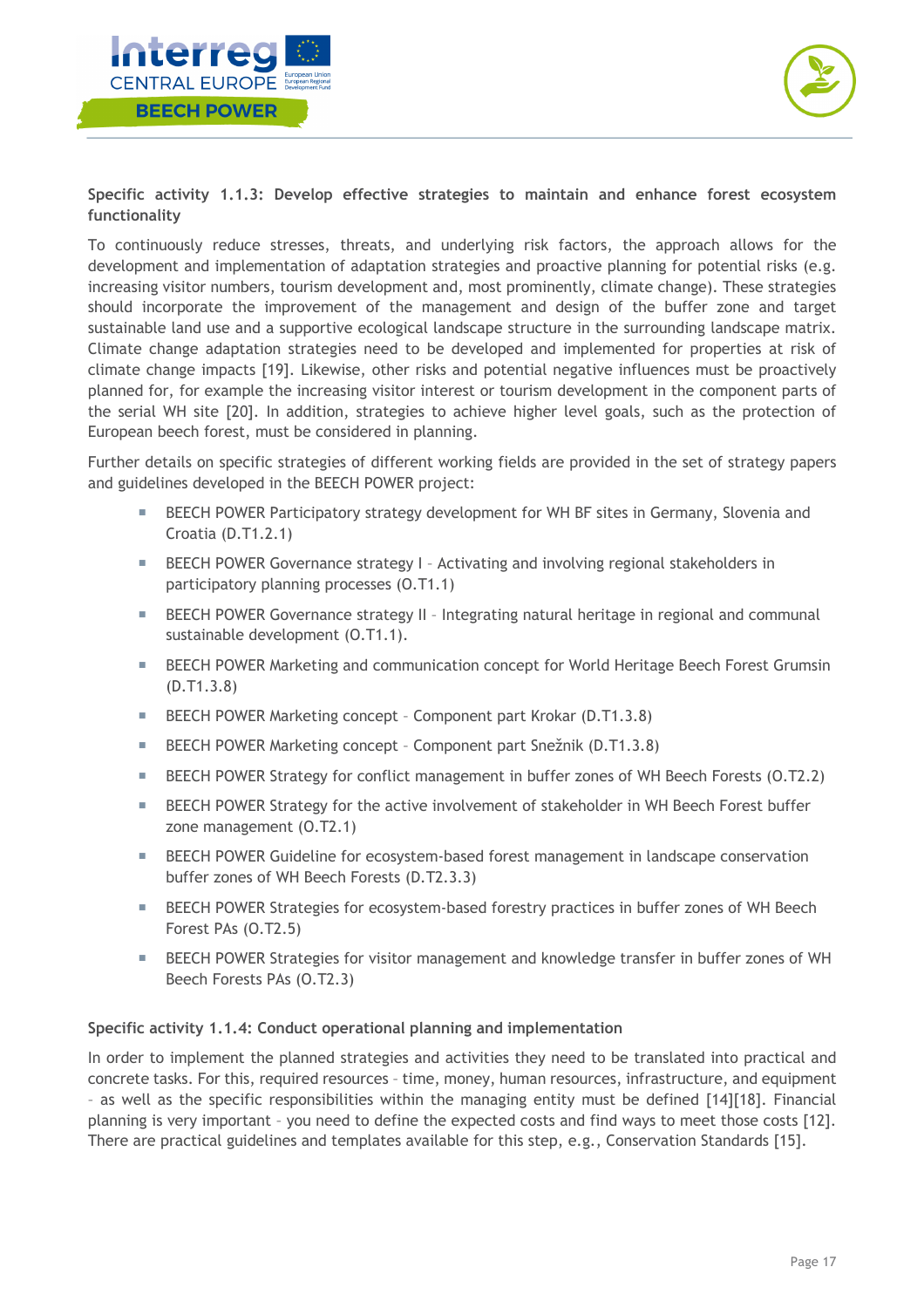



### **Specific activity 1.1.5: Establish an adequate monitoring and evaluation system.**

Each component part (cluster) and/or respective PA must implement a monitoring system, not only to participate in the process of periodic monitoring<sup>1</sup>, but also to include monitoring of (potential) risks in the component part itself, the buffer zone and the wider landscape matrix. Monitoring also needs to cover the management (effectiveness) of each component part.

A good monitoring system acts as an early-warning system, informing managers about significant changes in the system, potential strategy failures and the loss of functionality in the component part and buffer zone. Ideally, the system begins monitoring problems before they manifest or become significant, which requires early risk horizon-scanning [14].

One of the objectives of the current coordination office of the WH site is the implementation of a coherent and comprehensive monitoring system for the whole WH property. Component parts should therefore proactively communicate their monitoring activities to the coordination office and further participate in and contribute to information and knowledge exchange with the coordination office and other component part managements regarding the development of a joint monitoring system.

### **Strategic action 1.2: Evaluate and adapt management planning**

#### **Specific activity 1.2.1: Evaluate management effectiveness and goal achievement**

Based on the monitoring system the effectiveness of management, i.e. the achievement of management goals, should be evaluated frequently. The *Code of Quality Management for WH BF* provides an assessment tool to evaluate intended management results that can support this activity. Besides looking at management activities, also the effectiveness of regulations and the official delineation of borders must be evaluated regularly.

#### **Specific activity 1.2.2: Adapt management planning (goals, strategies, activities)**

According to the results of the evaluation of management effectiveness management planning needs to be constantly adapted. Also, if there are new knowledge or new framework conditions arising for the component part, an according adaptation of management planning becomes necessary. That includes adjusting general goals, specific targets, strategies and concrete activities but also personnel, tools or resources applied. It also may include the adjustment of set borders such as for the buffer zone, if their effectiveness is not given or decreases under changing circumstances.

**Objective 2: Management ensures an adequate, coherent and consistent legal and regulatory framework to assure the protection of the component part from social, economic and other pressures or changes negatively affecting the OUV for the long term.**

## **Strategic action 2.1:** Identify and monitor (potential) impacts, opportunities, risks and shortcomings of the existing legislative framework for component part management

In order to fulfil the requirements with regard to the legal framework for component part protection those responsible for component part management have to be and stay on existing legislation and regulations on different levels. The initial and regular exploration as well as a continuous monitoring of relevant

<sup>1</sup> monitoring of natural parameters that describe the OUV inside the component part in a periodic, systematic, and uniform investigation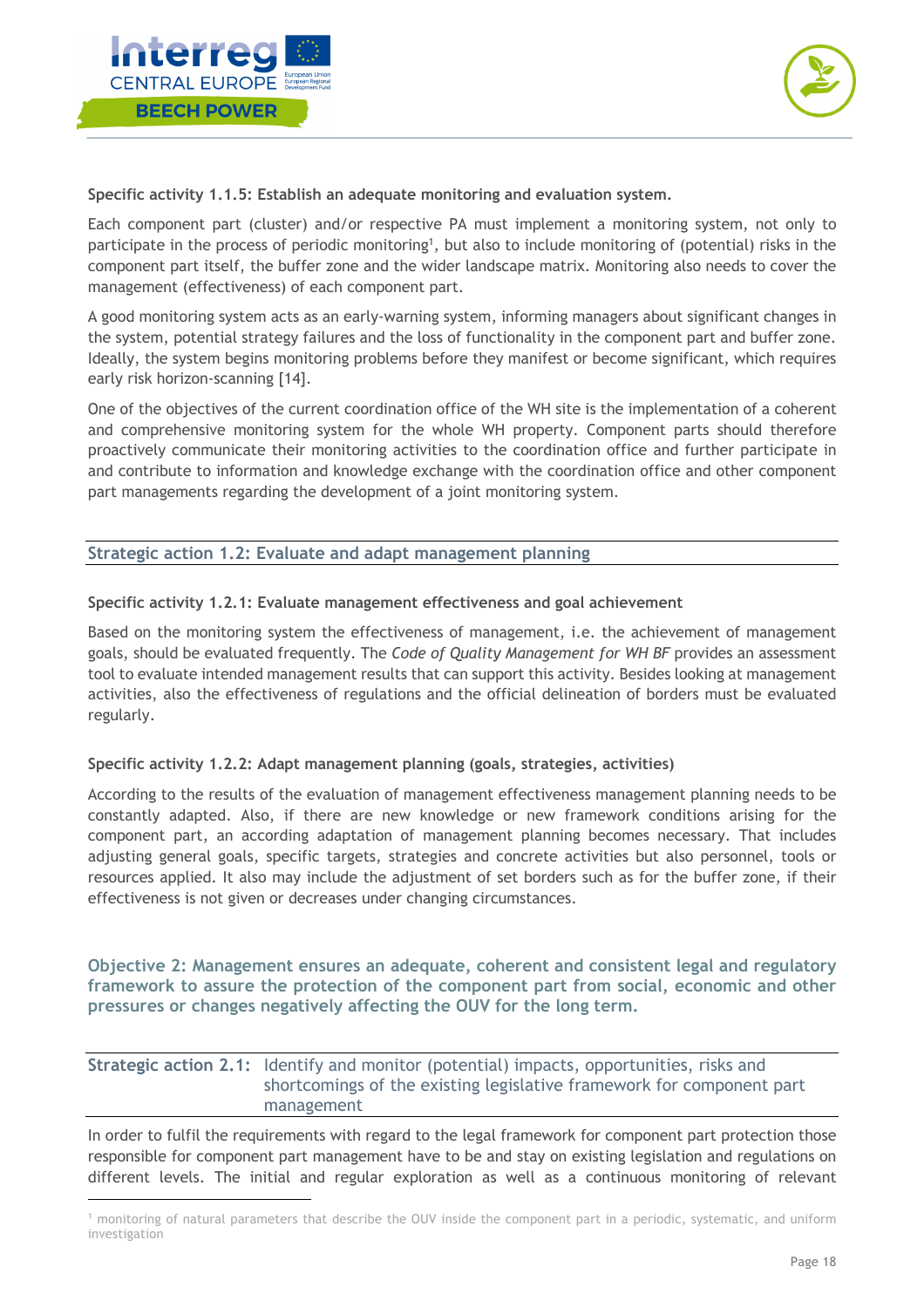



developments of the legislative framework is an important task in component part management. This includes the identification of chances and opportunities provided by the existing legal framework as well as (potential) deficiencies and gaps in or with existing legislation and regulations that directly or indirectly compromise the protection of component part integrity. In addition, a possible or potential contradiction between existing legislation and regulations, e.g. nature conservation and forestry [13] should be revealed since it also might compromise component part management

## **Specific activity 2.1.1 Examine relevant national legislation**

Identify and monitor (potential) impacts, opportunities, risks and shortcomings of the existing national legislation for component part management. This covers primarily the directly related regulations and policies with focus on forests, conservation and land use, but also those with less direct relation such as for land development, spatial planning, mobility and transport or infrastructural development. The analysis could also include the question on the role of natural WH sites within national policies and strategies and to what extent the legal potential is already being used or could be used further.

## **Specific activity 2.1.2 Examine relevant international legal requirements**

Component part managers must be aware on any international legal requirements and protection regimes that (can) have an influence on the component part. This can include Biosphere Reserves within the UNESCO MAB Programme or directives of the European Union such as the Birds and Habitats Directives and the associated Natura 2000 network. Those frameworks might be supportive of component part management or pose conflicts to it.

## **Specific activity 2.1.3 Examine regional and local regulations and agreements**

Identify and monitor (potential) impacts, opportunities, risks and shortcomings of existing legislation on the local and regional level for component part management. This can include legislation and regulations with direct relevance for the component part and its buffer zone, for example provisions for forest management, conservation, or the official delineation of the component part and its buffer zone. Equally, regulations with regard to regional development and land use in the surroundings of the component part should be covered here.

## **Strategic action 2.2:** Account for opportunities of the legal framework and supportive legal requirements in component part management

### **Specific activity 2.2.1: Adapt management to supportive legal requirements**

Good management of Natural WH requires acting within existing national and regional legislation. For component part management that means that all goals, strategies and activities should comply with the existing legislative and policy frameworks [20]. In most cases legal provisions may directly support the OUV and according strategic goals of component part management or might at least bare opportunities for effective component part management. In case of requirements that stand in conflict with the strategic goals of the component part it is advisable to (re-)enter in *specific activity 2.1.1* and/or continue with *strategic action 2.3*.

## **Specific activity 2.2.2: Adapt component part management according to (general and) site-specific WH requirements and directives**

WH-related requirements arise on two levels. Firstly, there are general WH requirements set by the WH Convention and Committee. That means that management of individual component parts must comply with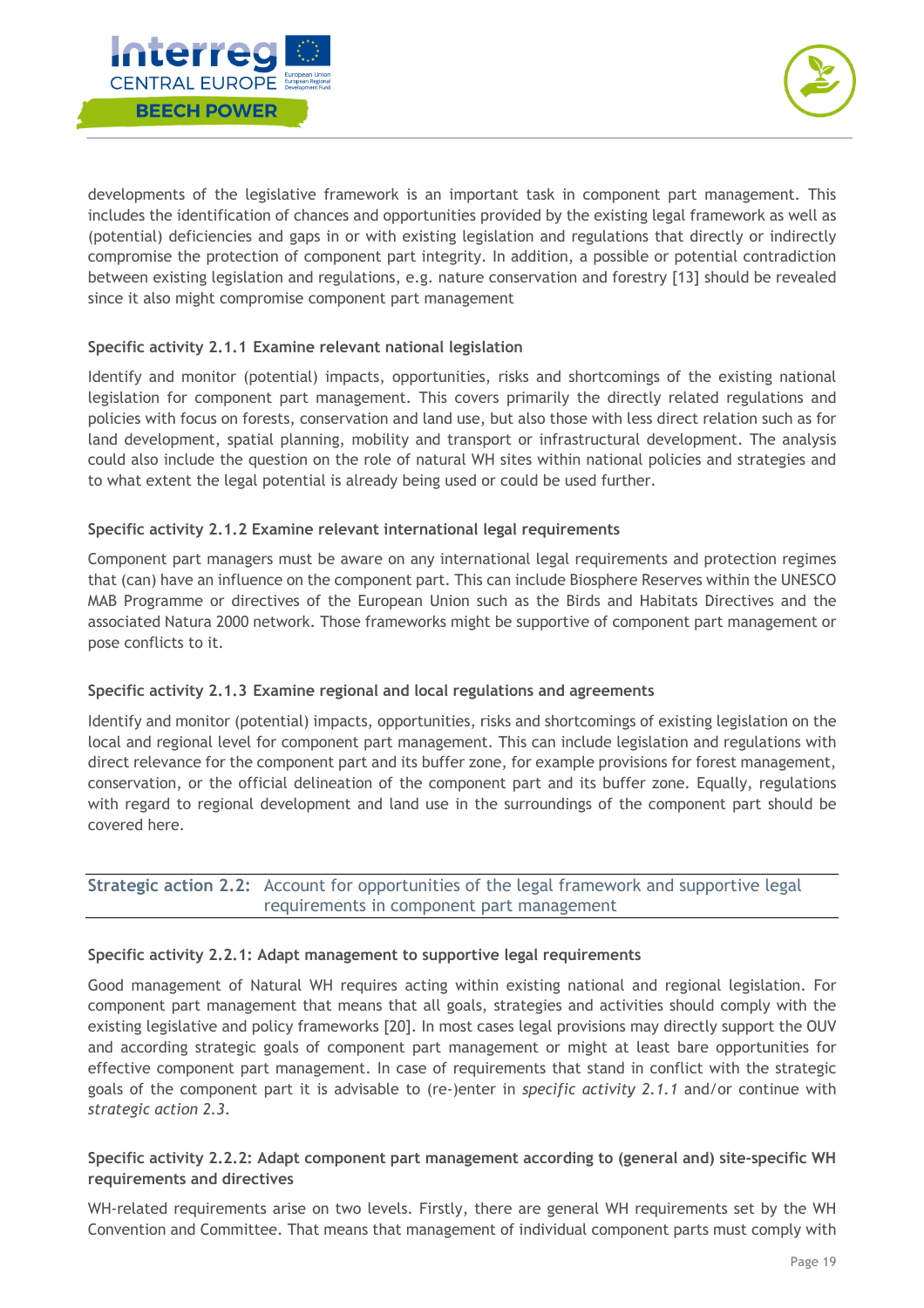



all WH policies and the operational guidelines. Although it is useful to be aware of those requirements, they rather apply to the entire serial WH site and its coordinated management. However, most requirement are reflected in more site-specific requirements and directives such as WHC decisions ore JMC agreements. This is the second level and more relevant to individual component parts. Hence, component part management must account for decisions and demands of the WH committee, which are often related to State of Conservation and other reporting. Those decisions may relate to specific component parts or component clusters as well as the whole serial WH site. Further component parts should recognise and follow agreements and guidelines decided by the JMC as the main organ of decision-making and management for the serial WH BF site. This includes the Joint Declaration of Intent, the Integrated Management System as well as the Guidance Document on buffer zone management and buffer zone zonation [21]. Some state parties have specific guidelines or even legal provisions for (natural) WH site management at national level, which should be followed for greater consistency – provided there are no conflicts and contradictions with other relevant provisions.

## **Strategic action 2.3:** Advocate for adaptation of the legislative framework in order to reduce or eliminate risks and conflicts and address deficits

All component parts need an appropriate protection context [20] meaning an adequate long-term legislative, regulatory, institutional and/or traditional protection of the property from social, economic and other pressures or changes that might negatively impact the Outstanding Universal Value, including the integrity of the property [7]. It also means adequate protection at the national, regional, municipal, and/or traditional level for the property [7] are in place, sustained and implemented. Legislations, policies and strategies affecting World Heritage properties should not only ensure the protection of the Outstanding Universal Value, but should at the same time support the wider conservation of natural and cultural heritage, and promote and encourage the active participation of the communities and stakeholders concerned with the property. These are seen as necessary conditions for its sustainable protection, conservation, management and presentation [7]. In order to comply with this requirement component part management must ensure the legal and regulatory framework is adequate for the conservation and management of the component part and advocate adaptations if necessary.

## **Specific activity 2.3.1: Advocate for adequate protection of the WH property and BZ**

In order to protect the OUV adequate protection of the component part and its buffer zone is necessary. For the property itself a strict non-intervention protection regime must be installed and enforced [9]. For the BZ adequate protection and regulations of land and resource use as well as development need to be implemented in order to guarantee its buffering function [7]. Preventing commercial and illegal logging in the property and reducing logging regimes in buffer zones by legal provisions are the most serious topics to be tackled by component part management [20][22][23], although logging is and remains strictly prohibited within the property [24]. If necessary adequate protection and regulations are not in place yet or unsecure, component part management must ensure that these requirements are elaborated, installed and implemented. This may include the establishment and/or further development of a legal protected area system. It might also include initiating and supporting the adaptation of the official delineation and size of the CP and BZ [12] if their effectiveness is not guaranteed or if circumstances change or the embedding protected area [18].

## **Specific activity 2.3.2: Advocate for a supporting legal framework for the surrounding landscape matrix**

Advocate for an adequate framework of legal protection and regulations for sustainable use of land and resources in the surrounding landscape matrix serving the goal of CP integrity and protecting the OUV. The specific requirements on land use and conservation in the surrounding matrix result from the initial and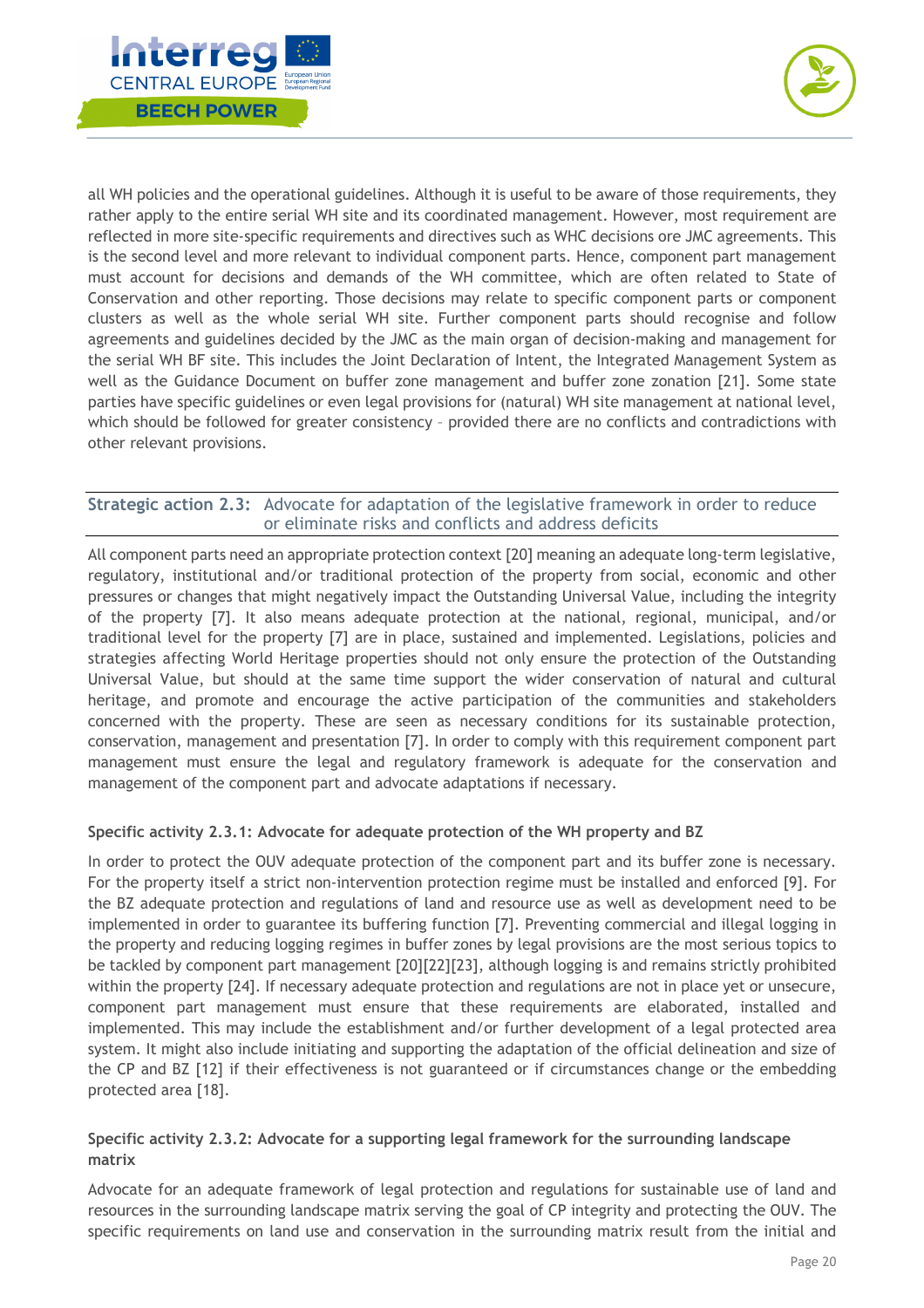



iterative analysis of the situation, vulnerabilities and risks as well as subsequent strategy development (*strategic action 1.1*).

### **Specific activity 2.3.3: Advocate for the protection of beech forests and old-growth forests in Europe**

The WH status can be very useful as a means to raise awareness about urgent topics affecting Heritage sites, such as climate change, and to mobilise political support and catalyse policy development. WH sites are requested to catalyse the international debate and to obtain support for policies to mitigate climate change and to ensure that the results about climate change affecting World Heritage properties reach the public at large, in order to mobilise political support for activities against climate change [25]. Therefore, emphasise the importance of beech forest ecosystems and old-growth forests to political actors and decision-makers. Advocate for an adequate legal framework for the protection of and connectivity with other beech forests and old-growth forests in Europe. You may contribute to "lobbying" for more forest reserves and protection of old-growth forests individually on a regional/national level but also in a European context as part of the serial WH site. This includes also old-growth forests that are not designated World Heritage.

## **Specific activity 2.3.4: Advocate for adaptations in serial WH BF requirements and regulations**

Even though regulations and requirements for the serial WH site are usually derived from policies associated to the World Heritage Convention or elaborated from within the site and agreed on JMC level, they might appear inappropriate or insufficient for individual component parts. In this rare case, component part managers can stimulate a reconsideration and/or adaptation of those regulations and requirements, first on the level of the site's coordination office and the JMC.

**Objective 3: A comprehensive knowledge management system facilitates the (collaborative) generation, documentation, sharing and transferring of knowledge of all sources, including local knowledge, monitoring, information and academic research to inform and support decision-making and management planning of WH BF component parts.**

## **Strategic action 3.1:** Apply diverse knowledge from different sources, topics and formats to inform and guide component part management (planning) and decisionmaking

### **Specific activity 3.1.1: Identify knowledge needs, gaps, non-knowledge and knowledge deficiencies.**

Management has to be grounded on appropriate information and knowledge in order to achieve the desired results. The management of a WH site component part encompasses many thematic areas that need to be underpinned with appropriate knowledge. It is therefore important to constantly increase and diversify the knowledge base with regard to all principles of the CQM. Working with existing knowledge in management planning, decision-making and monitoring might already reveal knowledge gaps and deficiencies or identify non-knowledge. In addition to this, it might be helpful to systematically search for and document knowledge gaps and uncertainties that hinder effective management, i.e. missing knowledge that would enable profound assessments or decision-making. This encompasses knowledge and non-knowledge of different topics, but also different sources, formats and levels of detail of knowledge within on specific topic.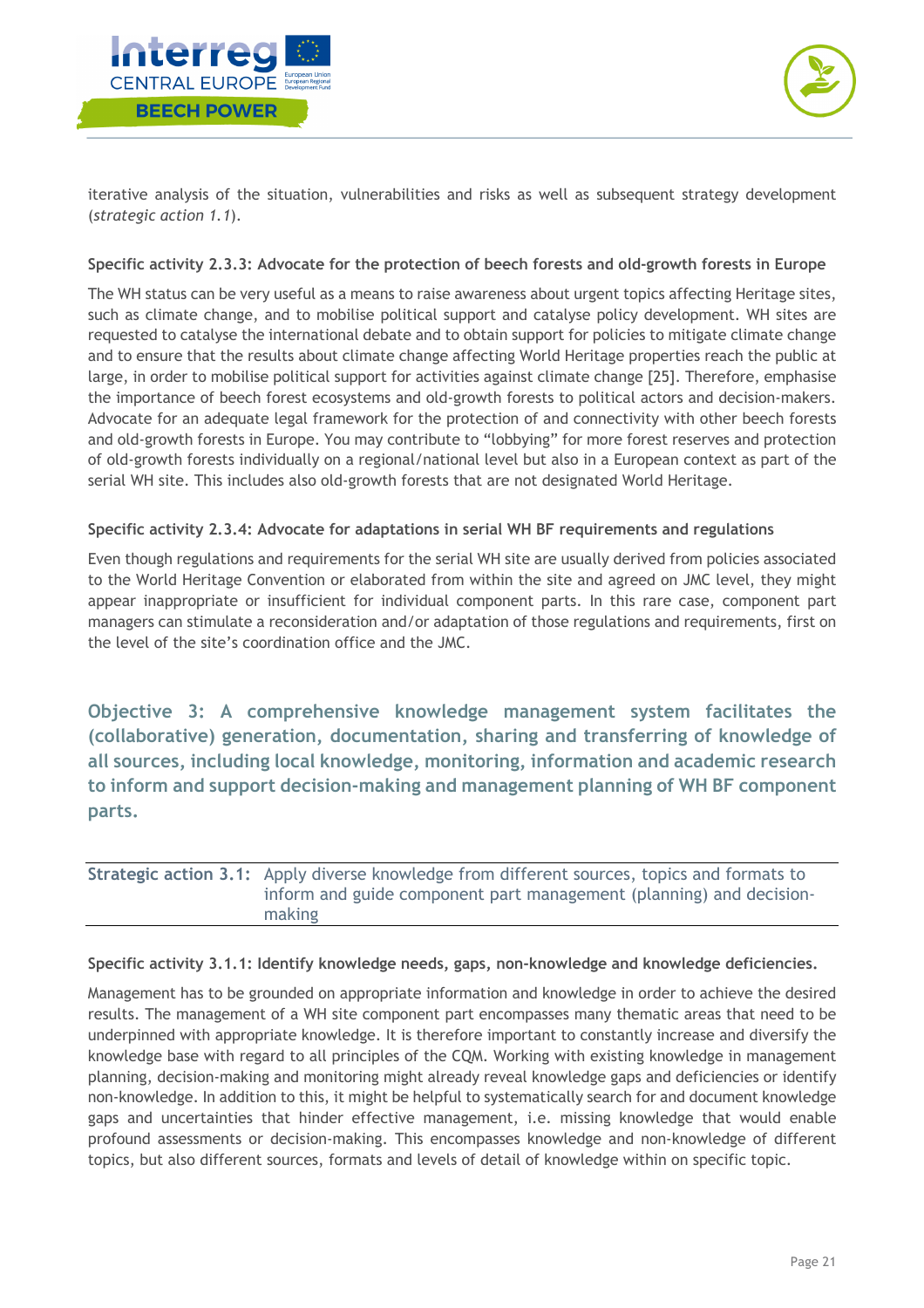



**Specific activity 3.1.2: Obtain, collect and apply necessary existing and available knowledge of different sources, topics and formats in management (planning) and decision-making**

Identified knowledge needs and gaps must be addressed in order to facilitate effective component part management. In many cases, the required knowledge is already existent and needs to be discovered, collected and made available for effective management. Knowledge can exist in different forms and formats, can have different origins and histories, might come from different sources, sectors and disciplines and might be accepted differently. Knowledge may be gained from various existing and potential partners. It may be necessary to search for new sources of knowledge and/or to tap into known but unused ones. In order to fill revealed knowledge gaps, to facilitate planning and decision-making as well as monitoring component part managers might have to also contribute to generating new knowledge. On the one hand they could enter into new research activities and data generation with regard to the specific component part. They may also contribute to the (collaborative and coordinated) generation of new knowledge relevant for effective WH site and component part management by initiating and participating in joint research activities, implementation projects or other forms of knowledge creation. It is important to collect and document relevant knowledge in an appropriate way to facilitate, underpin and evaluate management planning and decision-making and make it comprehensive and accessible for all parties involved. For effective management, it is not only important to collect and generate knowledge, but also to recognise and make use of it in management planning and decision-making, e.g. to integrate it in situation analysis, risk assessment or strategy development. It is especially important to not only rely on one type of knowledge, such as scientific knowledge, but to also consider other types, formats and sources of knowledge such as traditional or local knowledge that might come in different formats like stories or songs [12].

## **Strategic action 3.2: Contribute to and participate in collaborative research, knowledge exchange and collective learning**

### **Specific activity 3.2.1: Disseminate and share relevant knowledge to relevant partners**

Knowledge on beech forests, their management and related topics that has been collected or generated by one component part may not only be relevant for management planning and decision-making of the specific area but also for other WH BF component part managers or other area managers with similar management goals (e.g. protected areas, old-growth forest managers). Also local and regional actors and stakeholders should be part of an active knowledge exchange and cooperation. It is recommended to share knowledge in a targeted way with partners, actors and other stakeholders of component part management and make it available for other interested and relevant parties (e.g. by publication or contribution to knowledge exchange platforms). For the protection of European beech forest in general it is also highly recommended to disseminate research and monitoring results and other kinds of knowledge with a wider audience e.g., national and international recipients, and other sectors (e.g. regional planning, agricultural sector).

### **Specific activity 3.2.2: Participate in knowledge exchange and coordinated cooperative knowledge management processes within the serial WH site**

Participate in cooperative knowledge management in order to fulfil the obligations with regard to monitoring and reporting linked with the WH status and to contribute to proper coordination and governance of the serial WH site they are part of. Connect to other component parts by setting up communication channels and by contributing relevant experiences, knowledge, products, publications, concepts, best practice examples, maps or research results to the WH BF knowledge exchange platform $^2$ . Participate in collaborative training and capacity building through the exchange of specialists. Make use of the strong history of cooperation between State Parties participating in the serial WH site, to learn from component parts that

<sup>2</sup> Contact the Coordination Office of the serial World Heritage Beech Forest site for access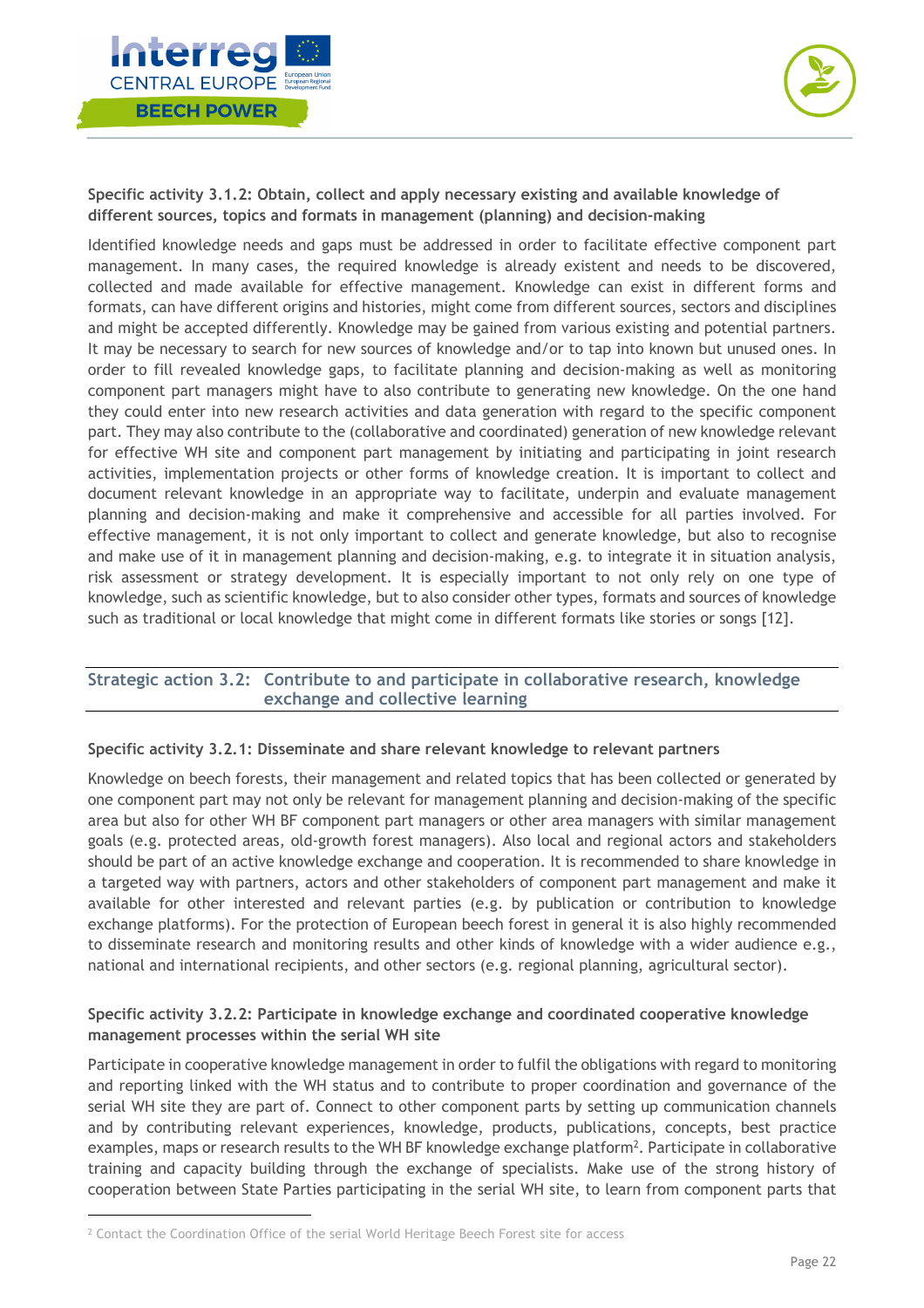



have been inscribed longer to avoid the same conservation issues elsewhere and to build upon the European Beech Forest Network as a useful initiative to network all beech forest in Europe [20]. To take knowledge exchange a step beyond the serial WH site, identify other WH sites (including cultural sites) in the region of the respective component part and set up partnership and cooperation formats.

## **Specific activity 3.2.3: Engage in collaborative research activities and projects**

In the Joint Declaration of Intent for the serial WH site the state parties agreed to participate in cooperative and transnational research programmes and projects (incl. inventories, responses to climate change, research on natural forest ecosystems). This can be considered one core activity between component parts of the serial WH BF site but should not be restricted to this. You may thus contribute to this by initiating and participating in cooperative research activities, implementation projects or other forms of collective learning within the serial WH site. You may also initiate and contribute to research activities such as projects, joint publications or permanent cooperation with other research partners on local, regional, national or international level such as universities or national research institutes. It is recommended to identify relevant institutions in the region and set up cooperation on specific topics. In addition, the active cooperation with student's theses in the context of field research should be considered. Especially with regard to natural disasters and climate change, several WH policies and WHC decisions demand to strengthen international cooperation and knowledge sharing amongst WH sites but also with other partners that have responsibility, resources and expertise related to climate change [11].

## **Objective 4: Institutional capacities and resources are adequate and continuously developed for effective component part management.**

## **Strategic action 4.1:** Ensure adequate human resources (staff, skills, knowledge) regarding strategic, adaptive and proactive management planning and continuously develop them as needed for effective WH site management.

## **Specific activity 4.1.1: Analyse human resources needs, availability and deficiencies to plan and implement strategic component part management**

The component parts should analyse their available human resources regarding quantity (How many people are working there? How many working hours are available for which topic?) and quality, i.e. abilities, competences, knowledge and skills [18]. Find out if available human resources are adequate to implement strategic management of the component part [13]. Examine if available human resources carry sufficient capacity to effectively deal with the various topics of WH component part management, such as

- integrated strategic conservation management
- adaptive management
- dealing with climate change and other risk management
- understanding WH Convention and concepts
- management and reporting of the serial WH BF site
- research & monitoring
- ¡ stakeholder involvement and community engagement
- sustainable regional development
- site interpretation and presentation
- communication, education & outreach
- **EXECOSE SERVIER IS ASSESSING** management effectiveness
- tourism & visitor management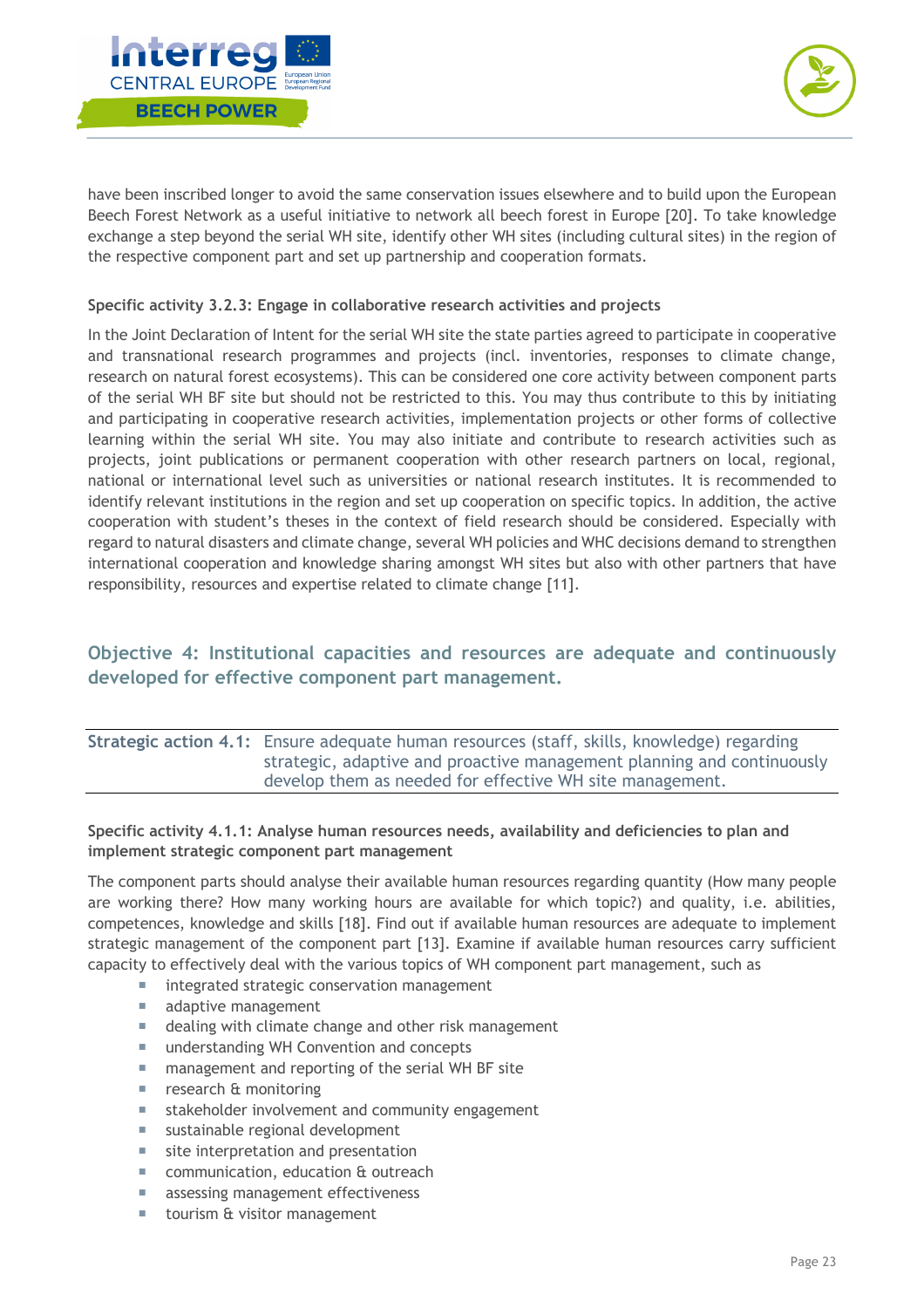



- law enforcement
- administration and financial management including fund-raising
- **E** international cooperation.

Current and potential deficiencies and needs for capacity building, training and staff development programmes should be identified within this exercise.

## **Specific activity 4.1.2: (Re)Allocate human resources for WH component part management**

Make sure that human resource needs arising from strategic WH component part management are adequately met. One important step is to define clear responsibilities for WH management, for example by dedicating single staff or a whole department of the administrating management unit especially to WH component part management. Further, adequate human resources should be make available for all relevant aspects of strategic component part management. For example, a sufficient amount of and well-trained staff should be allocated to each of the principles and criteria of the *Code of Quality Management*. In order to meet identified needs, management might require different allocation and distribution of existing human resources (e.g., reallocate staff time to inadequately addressed topics [18], assign staff to more suitable working fields). It is also important to allocate an adequate number of staff to ensure feasible workload per person.

## **Specific activity 4.1.3: Develop capacities of human resources**

Based on the results of the analysis of available human resources (4.1.1) specific development needs should be addressed at this point. Ensure adequate staffing and necessary expertise to sufficiently address management objectives and priorities for effective WH BF component part management. Further, the development of skills and knowledge of existing staff with regard to various topics embedded in component part management need to be addressed by adequate staff development programmes, trainings and other joint capacity-building measures.

This may include different formats such as webinars, conferences, language courses or exchange among specialists, for example between WH component parts. Besides capacity-building with regard to specific topics like climate change, regional sustainable development, monitoring or education also administrative and management expertise must be ensured among the staff. In particular, staff should be enabled to care for fund-raising and financial management. In this context, training in writing project applications should be provided to key staff members of the component part management teams alongside with the assessment of appropriate funding schemes that can be targeted for different purposes on regional, national and international level.

## **Strategic action 4.2:** Ensure sufficient quantity and quality as well as adequate management of financial and material (equipment, infrastructure, facilities) resources to meet strategic management needs.

Effective management also depends on adequate material and financial resources. The WH Committee requests committed funding arrangements to safeguard consistent site management at component level [22]. Component part managers should therefore make their own efforts to manage and demand this.

### **Specific activity 4.2.1: Analyse the need, availability and use of financial and material resources**

In order to adequately manage financial and material resources such as equipment, infrastructure or other facilities it is necessary to review their availability and make an objective evaluation of their adequacy and adequate use [13][18]. Is sufficient funding available for all activities and necessary staff? Are available resources such as equipment, facilities and infrastructure sufficient to meet management needs? Is the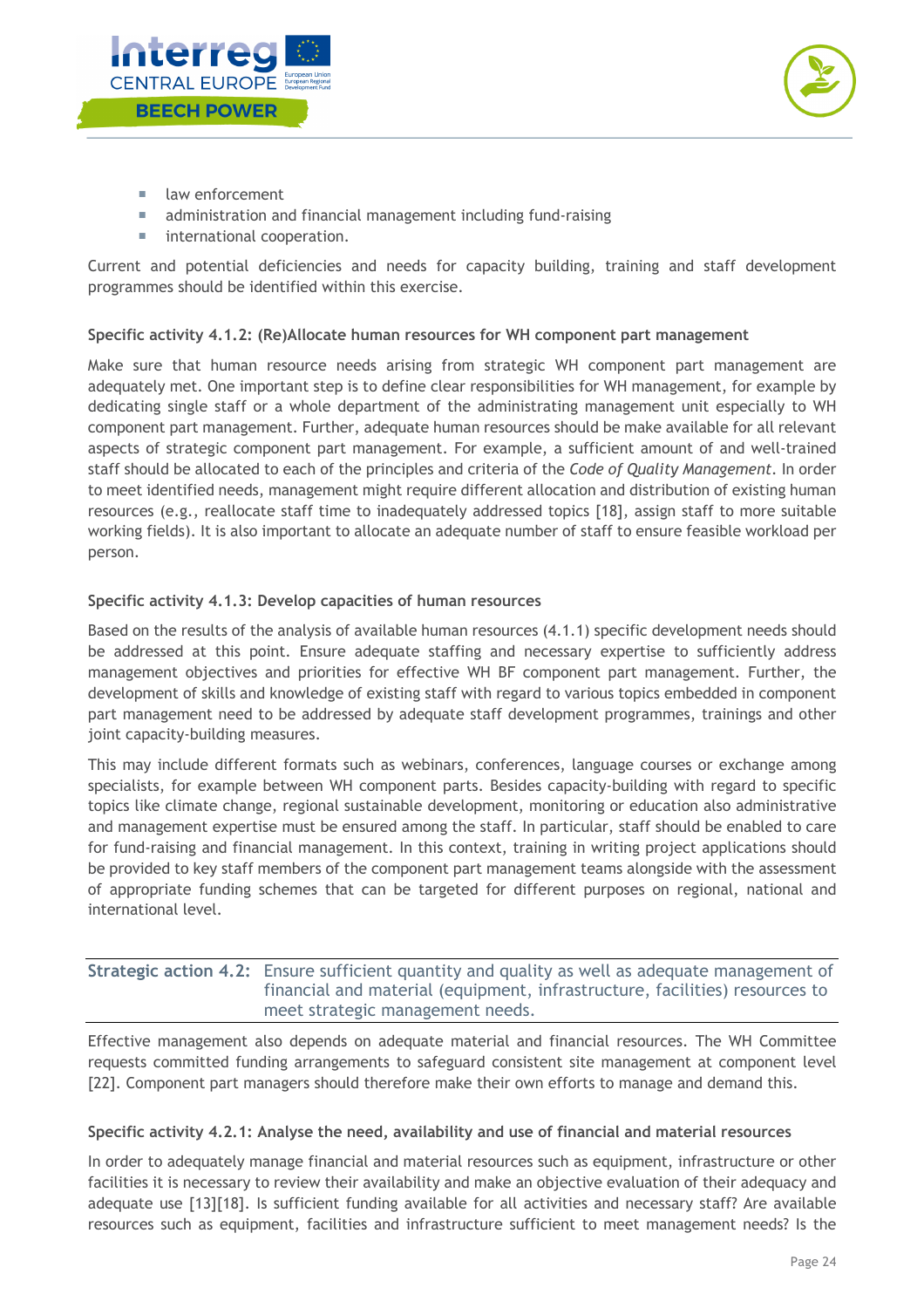



current budget sufficient to management property effectively? Review the quantity of resources, e.g., budgets, equipment, infrastructure and quality of resources, e.g. budget distribution, condition of infrastructure, and find out where staff time and resources are being directed. Compare the level of resources available for management to estimated requirements [18]. From this analysis you can derive concrete resource needs that have not been covered and find ways to meet them.

## **Specific activity 4.2.2: (Re)Allocate financial and material resources**

Financial and material resources must be (re-)allocated to match management objectives and priorities of the serial WH BF site as well as the specific component part and to address deficiencies effectively [12]. Resource requirements have to be identified with regard to the specific management goals and activities. Resources must be allocated or reallocated accordingly. It is important to allocate a sufficient amount of resources and staff for each of the principles of the *Code of Quality Management*. Further, appropriate cost reductions must be identified [12] to make resources available. Management might require different levels of specific inputs (e.g., more funding of staff, less for equipment) or different allocation and distribution of existing resources (i.e. reallocate resources to inadequately addressed topics)[18].

## **Specific activity 4.2.3: Demand and advocate for sustainable funding at federal and national level**

Demand and advocate for sustainable funding arrangements and commitments dedicated especially for WH site management at federal and national level to safeguard consistent management of the component part.

## **Specific activity 4.2.4: Advocate for long-term support of the financial stability of the WH property**

Advocate via the national level on the level of the JMC for long-term support of the financial stability of the WH property, for example by the creation of a WH beech forest foundation. This could be funded by the involved States Parties and should have the aim to fund different kinds of projects to strengthen overall management and the protection of the OUV and should help to implement the objectives of the UNESCO WH site in the regions surrounding the component parts.

### **Specific activity 4.2.5: Diversify the funding portfolio**

Make sure that funding for component management comes from different sources apart from national/government funding to ensure a certain self-sufficiency. This may include fund-raising campaigns, site-based revenues from site presentation (e.g. entry fees), tourism, education activities or merchandise, local taxes, site-based funds, NGO or other third-party funds but also bilateral and multilateral aid, European funds or WH funding options and assistance [12]. Make sure that a substantial component of the revenue from economic benefits of tourism are returned to component part management activities [12]. Analyse and assess opportunities for public and private funding, such as calls for projects, competitions in your region, country, but also on international level. You may apply for (project-based) funding for a regional manager of the WH region (component part and surrounding region) to integrate different sectors and to support the development of additional project funding ideas together with the stakeholders. It is also helpful to establish partnerships and consortia concerning funding where appropriate.

**Objective 5: A process of governance, local decision making and planning is contingent on a fully open, transparent, public and participatory partnership approach and effectively contributes to the overall coordination and governance of the serial WH site.**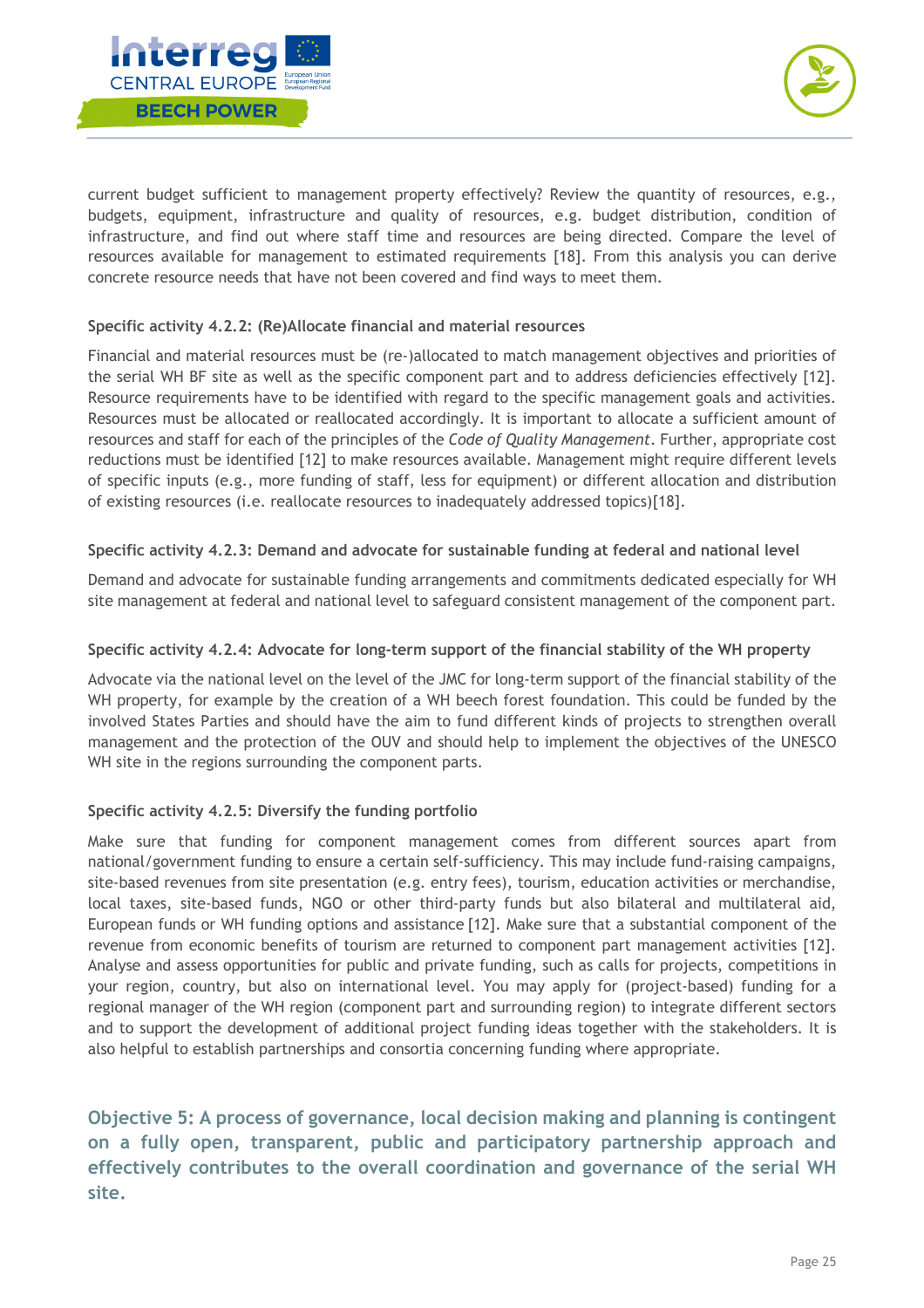



## **Strategic action 5.1:** Contribute to the overall coordination and governance of the serial WH site following the Integrated Management System (IMS) and other specifications for the serial WH site.

## **Specific activity 5.1.1: Participate in organisational groups specified by the IMS**

If not yet implemented, each component part should strive for being represented in the respective National Steering Group and ensure representation in the JMC. Furthermore, thematic experts (and their tasks) should be identified, appointed for and invited to actively participate in thematic working groups.

## **Specific activity 5.1.2: Keep active exchange with the bodies of the IMS and the coordination office**

Keep regular contact and contribute to the active exchange with the bodies of the IMS and the WH site's coordination office.

## **Specific activity 5.1.3: Set up and maintain an Integrated Management Panel**

Set up and maintain an Integrated Management Panel for stakeholder participation as specified in the IMS.

## **Specific activity 5.1.4: Participate in joint development of common WH BF management standards**

Participate in and contribute to the joint development of common standards for governance and management of WH site component parts.

## **Strategic action 5.2:** Follow the approach of good governance<sup>3</sup> in component part management effectively involving the whole range of stakeholders

Promote and encourage active participation and involvement of local stakeholders and closely collaborate with the regional population, local communities, municipalities and key stakeholders in the decision and implementation of management tasks and the development of the region where the component part is located. Pursue a partnership approach and fully respect and engage all stakeholders.

It is recommended to consult further guidelines such as:

- **EXECUM** POWER Governance strategy I Activating and involving regional stakeholders in participatory planning processes (O.T1.1)
- **EXECH POWER Strategy for the active involvement of stakeholder in WH beech forest buffer** zone management (O.T2.1)
- **EXECUTE:** BEECH POWER Strategy for conflict management in buffer zones of WH Beech Forests (0.T2.2)

**Strategic action 5.3:** Engage in the governance processes of the surrounding region and embedding systems as a key actor

### **Specific activity 5.3.1 Engage in regional governance processes**

Get involved in regional governance processes of the surroundings and embedding systems such as the surrounding region or nearby communities as a major actor and advocate for European beech forests in

<sup>3</sup> As defined in BEECH POWER Governance strategy I – Activating and involving regional stakeholders in participatory planning processes (O.T1.1).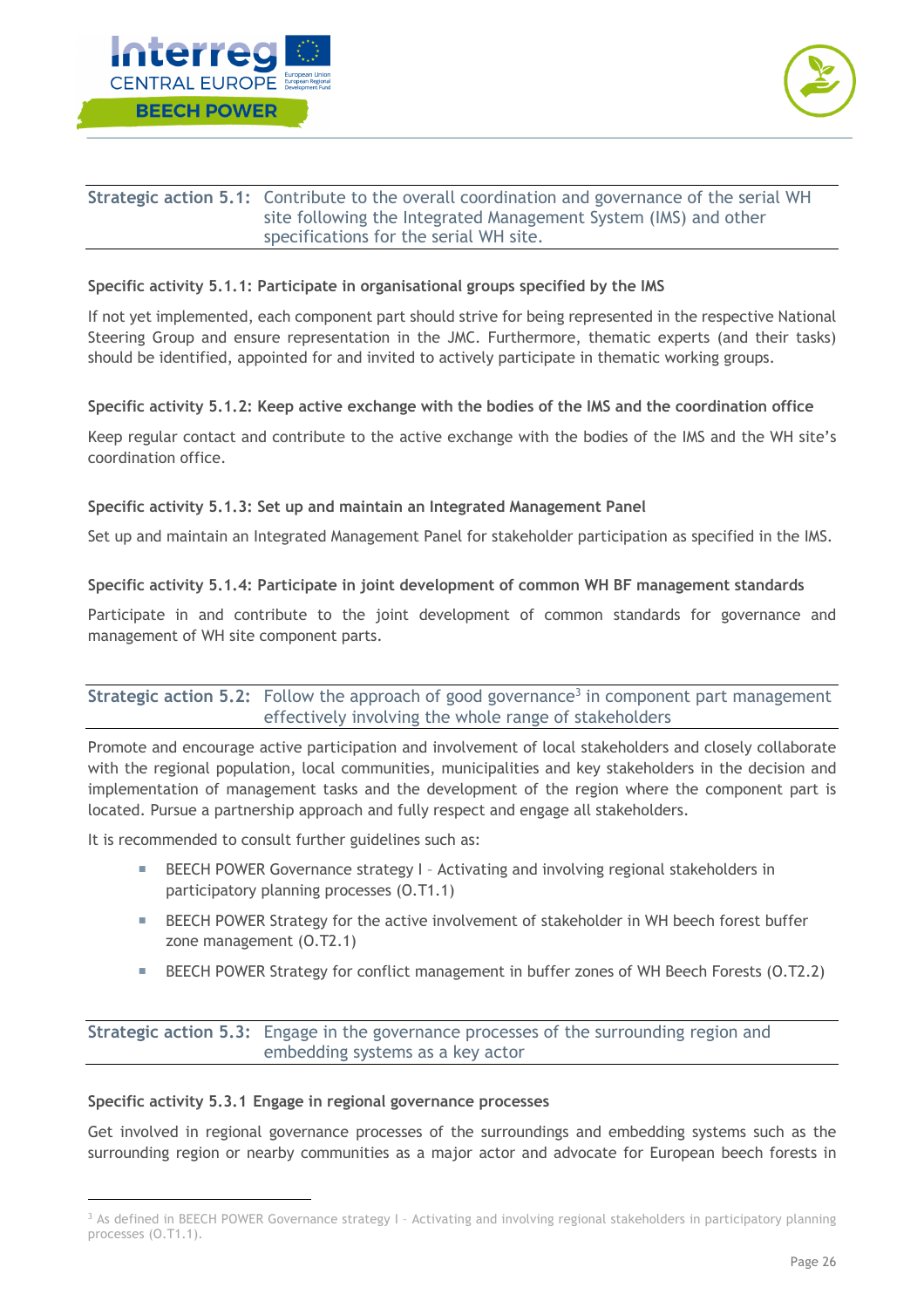



general and the WH component part in particular. Actively participate in and contribute to regional development committees and decision-making processes.

### **Specific activity 5.3.2: Align approaches**

Align your approach to regional sustainable development with relevant partners and actors. Identify other WH sites (including cultural sites) in the region of the respective component part and set up partnership and cooperation of different formats.

## **Objective 6: A coherent programme of education and outreach contributes significantly to the understanding, awareness and appreciation for beech forests and the serial WH site as well as the role of the individual component part therein.**

Education is a broad field including all levels from early learners up to adult education and even research (e.g. at universities) as well as many other different forms. The serial WH site also has an educational mission set by UNESCO, which component part administrations should contribute to by communicating the values of World Heritage and European Beech Forests. There should be a priority on increasing old growth forest research and education throughout the whole of Europe.

| <b>Strategic action 6.1:</b> Develop and engage in a broad program of delivery in environmental |
|-------------------------------------------------------------------------------------------------|
| education on European beech forests, their values and contribution to                           |
| human well-being across all levels of society                                                   |

## **Specific activity 6.1.1: Actively develop and implement education activities for local recipients on the value of European beech forests and the need to preserve them**

Component parts are encouraged to organise awareness-raising and education activities especially for the local communities in order to increase understanding and appreciation of the need and approaches to preserve European beech forests [7] and mobilise their active participation in component part management. Identify schools (e.g. UNESCO project schools) and kindergartens as well as further educational institutes in the regional surrounding of the component part to set up cooperation formats to include UNESCO WH topics (e.g. in school teaching) and to implement further WH beech forests-related educational programmes and projects. Develop material and concepts for education of the local population and stakeholders, as e.g. guided tours to the beech forests in the component parts. Connect also to wilderness educational instruments, e.g. offer guided tours, overnight stays in the forest. Make use of existing material with a focus on beech forests, e.g. *The World Heritage in Young Hands Kit4* . Train multipliers, especially schoolteachers and rangers to enable them to implement programs and courses with relation to WH beech forests and connected topics. For further ideas how to integrate the topic of WH beech forests in local education activities consult:

**EXECUM** POWER Governance strategy II - Integrating natural heritage in regional and communal sustainable development (O.T1.1).

### **Specific activity 6.1.2: Provide and support education on European beech forests beyond the local level**

Provide and support education for a wide range of recipients at all levels also beyond the region around the component part, e.g., for forest managers, university students, protected area managers, tourism agencies.

<sup>4</sup> https://whc.unesco.org/en/educationkit/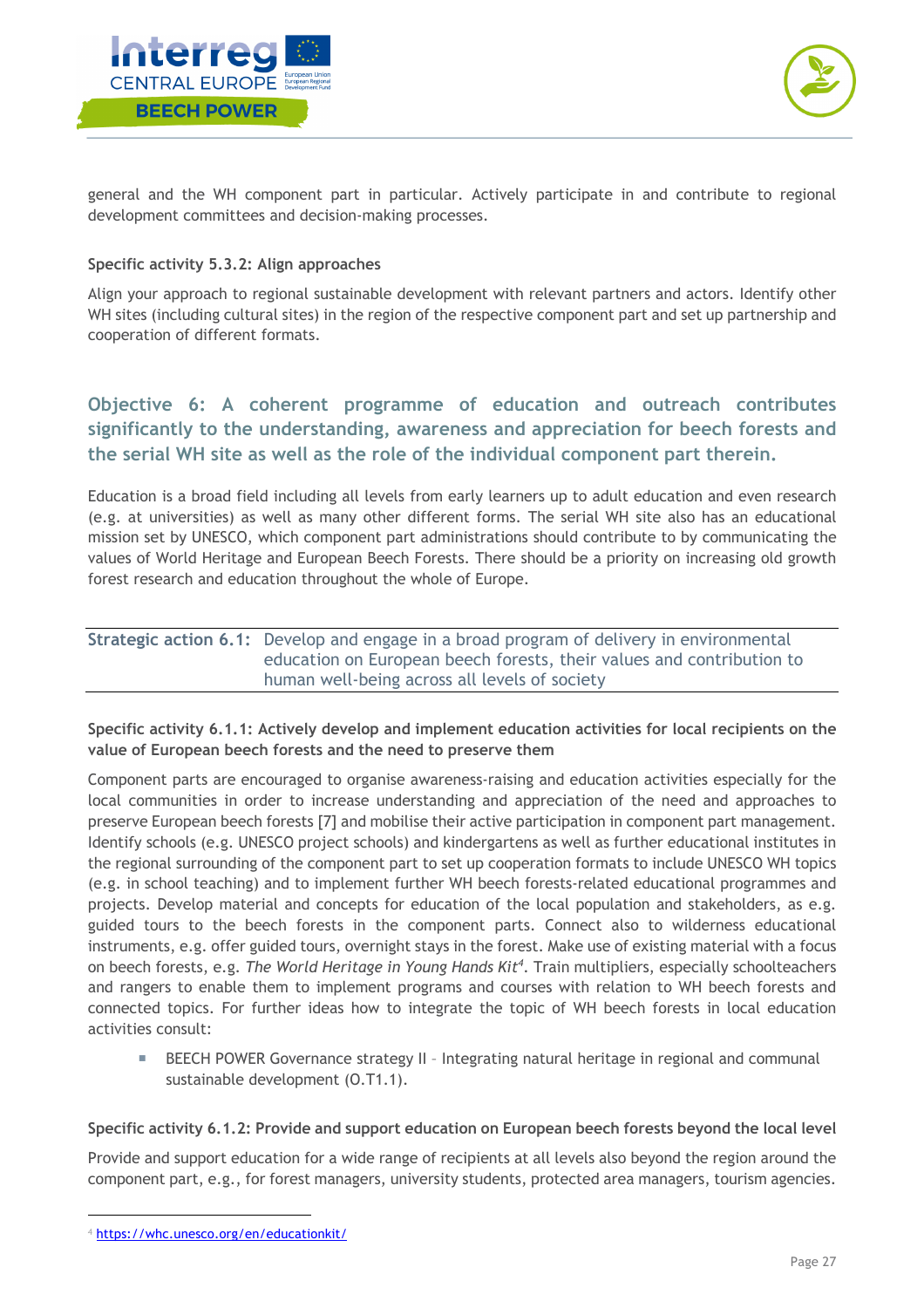



This might include knowledge transfer of different formats like thematic workshops, lectures, field activities, excursions, conferences etc. Seek cooperation with other formal or informal education institutions [12] like universities, national forest services, forest academies etc. Integrate the component part in academic education as research and monitoring site, for excursions or teaching. Point out the importance of beech forest ecosystems and old-growth forests towards any institution directly or indirectly dealing with them including ministries within the same or of other European countries, regional authorities, policy-makers and non-governmental organisation.

## **Specific activity 6.1.3: Communicate implications of climate change**

WH sites can be a means to raise awareness about the impacts of climate change upon World Heritage and to communicate best practices in vulnerability assessments, adaptation strategies, mitigation opportunities, and pilot projects [11]. Component part managers are advised to use the network of the serial WH site to highlight the threats posed by climate change to natural heritage and to demonstrate management actions that need to be taken to meet such threats both within the properties and in the wider context. The results about climate change affecting World Heritage properties must reach the public at large [25].

Especially with regard to natural disasters and climate change, several WH policies and WHC decisions demand to strengthen international cooperation and knowledge sharing amongst WH sites but also with other partners that have responsibility, resources and expertise related to climate change [11] aiming at

- $\Box$  mitigating impacts of major natural disasters affecting World Heritage properties and reducing vulnerabilities on lives, properties and livelihoods [26],
- $\Box$  advocating relevant climate change research, by influencing and supporting partners that are mandated to carry out such research [11],
- $\Box$  catalysing the international debate and obtaining public and political support for policies to mitigate climate change [10][11],
- $\Box$  communicating best practices in vulnerability assessments, adaptation strategies, mitigation opportunities, and pilot projects [11].

## **Strategic action 6.2:** Develop and implement a programme of awareness-raising for the component part, its values, management requirements and contributions to local well-being amongst local and regional stakeholders

### **Specific activity 6.1.1: Inform the public on component part management decisions, activities and opportunities to participate**

For regular information of local stakeholders and the general public on component part management decisions, activities and participation formats it is necessary to initiate and invigorate effective communication structures on local and regional level. Contact lists of all relevant stakeholders, institutions, responsible authorities on regional, national and international level could be elaborated and a communication manager may be appointed to maintain these. Relevant information should be conveyed via different formats appropriate to targeted recipient groups including public events, e-mail-lists, newsletters, social media or local press. Component parts and responsible PAs should provide publicly available information about the management (staff) regarding tasks and responsibilities, e.g. via their website. Since management does not only happen on local level but (being a serial WH site) also on a transnational level, the component part should make sure that also information of this kind (e.g. the coordination office newsletter) is transferred to local target groups in appropriate time frames and formats providing translation into the local language, if necessary.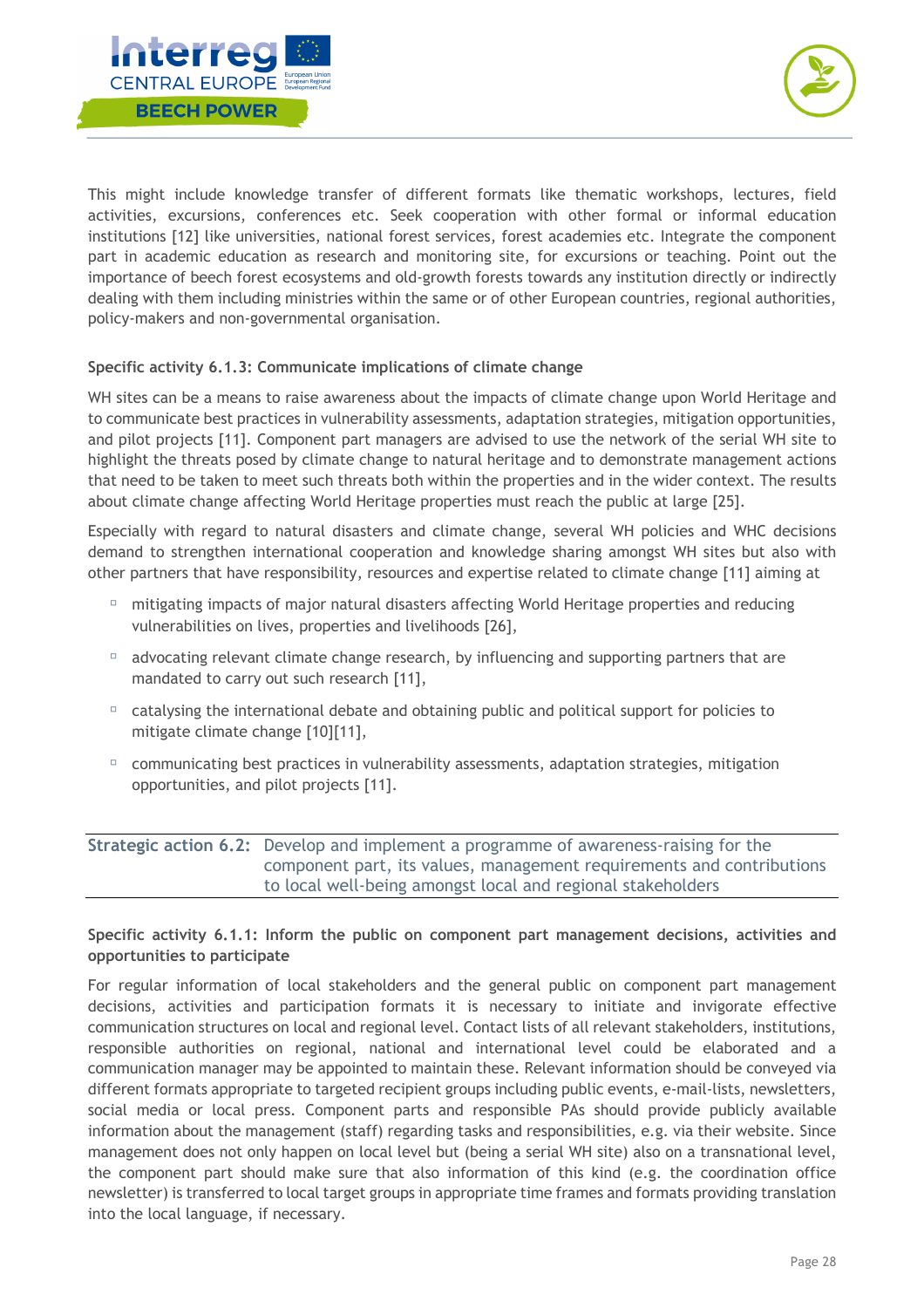



**Specific activity 6.2.2: Incorporate the topic into local education**

For details how to integrate the topic of WH component part values and contributions in local education activities consult:

**EXECH POWER Governance strategy II - Integrating natural heritage in regional and communal** sustainable development (O.T1.1).

Make use of specific education tools such as UNESCO's WH Education Kit<sup>5</sup>; UNESCO Associated Schools programme<sup>6</sup>; WH Volunteers Initiative<sup>7</sup> [12].

Also consider citizen science learning programs as part of local knowledge development, learning by doing, awareness raising and interpretation.

**Specific activity 6.2.3: Emphasise contributions of the WH component part to the well-being of the local and wider community**

Increase the understanding and appreciation of the role of the protected WH beech forests for the life and well-being of the local and wider community by the implementation of targeted information events and public relations work in the region (e.g. using thematic events: WH Day, day of the forest, etc.). Communicate and inform about the important ecosystem services and further contribution these forests provide for the local population and sustainable regional development.

## **Objective 7: Presentation, marketing and visitor management of the component part account for its management as part of the serial transnational WH site, are coherent and adequate to the sensitivity of the site**

**Strategic action 7.1:** Implement a coherent visitor information and management system

In order to guide and control visitors taking account of the sensitivity of the site, a coherent visitor and management systems must be planned, implemented and constantly adapted to changing circumstances and needs. It must comply with existing regulations and requirements for WH Beech Forest such as the Buffer zone guidance document [21] and with the principles of the CQM.

For details on specific activities of visitor management in WH BF buffer zones and surrounding regions consult:

**EXECUAL POWER Strategies for visitor management and knowledge transfer in buffer zones of WH** Beech Forests PAs (O.T2.3)

**Strategic action 7.2:** Present and market the component part and its management as part of the serial transnational WH site

## **Specific activity 7.2.1:Present the component part as UNESCO World Heritage**

In all presentation and communication, it is important that properties present themselves as World Heritage and that visitors experience them as such. The use of the World Heritage emblem can be useful to further

<sup>5</sup> https://whc.unesco.org/en/educationkit/

<sup>6</sup> https://www.unesco.de/en/education/unesco-associated-schools

<sup>7</sup> https://whc.unesco.org/en/whvolunteers/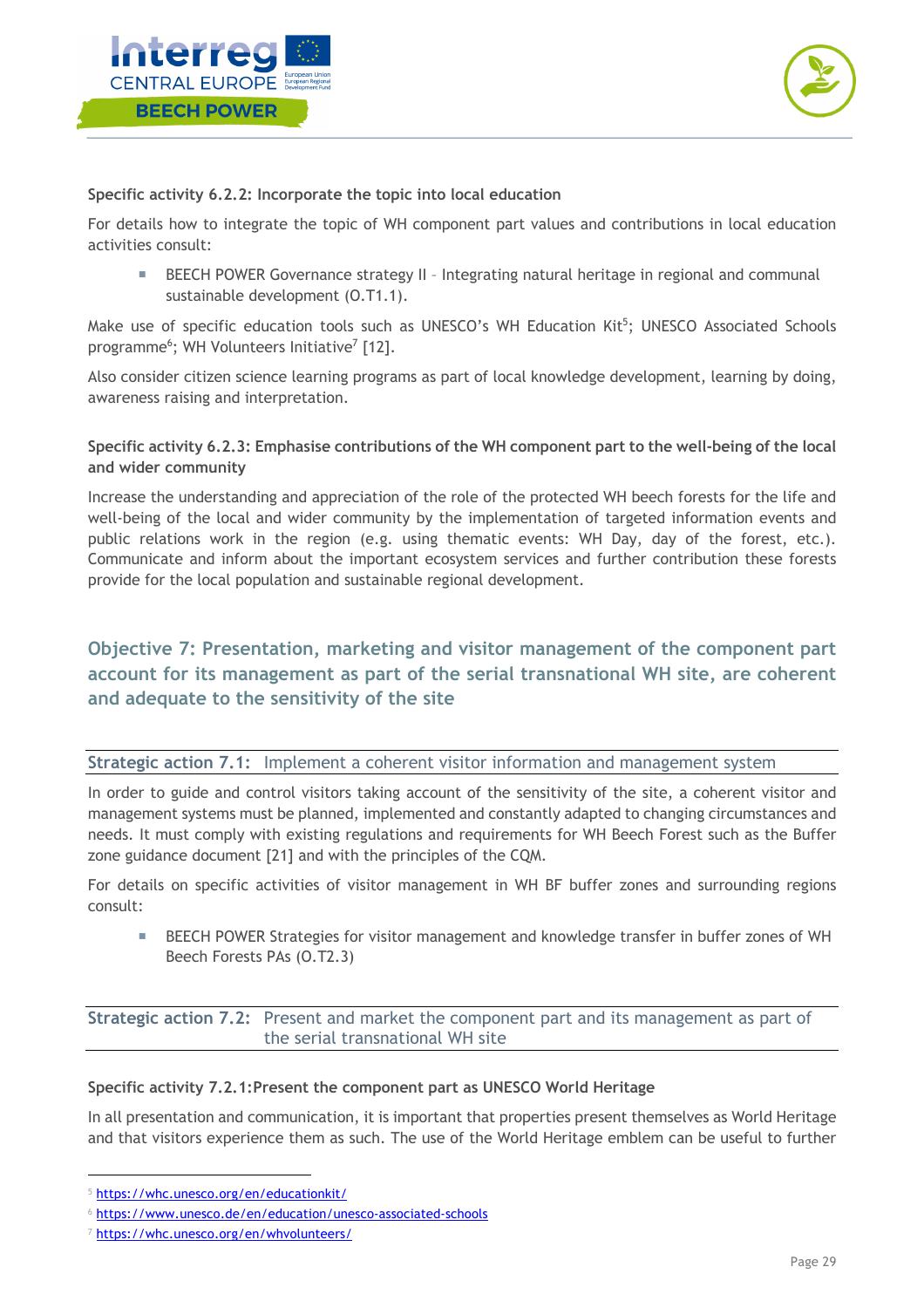



the aims and optimize knowledge of the World Heritage Convention. It can enhance the marketing value of products associated to the WH site. However, its abuse, e.g. for inappropriate unauthorized commercial or other purposes, must be prevented [7].

## **Specific activity 7.2.2: Present the component part as part of a serial World Heritage property**

Make sure that in all information, presentation and interpretation facilities and activities the component part is presented as one part of a transnational, serial World Heritage Site. The use of the WH emblem and the official logo(s), e.g. the beech leaf, needs to be promoted and used. You may emphasise the significant role of the component part within this series, but above all acknowledge the affiliation and allegiance to the serial WH site in communication. You could also refer to other component parts and their specific values in your communication activities and materials. It is recommended to use templates provided by the coordination office as well as best practice examples from other component parts.

## **Objective 8: Component part management supports and contributes to community development and capacity-building as well as to the well-being of the local population within a framework of regional sustainable development.**

The WH Convention requires the adoption of a general policy, which aims to give the cultural and natural heritage a function in the life of the community [27]. World Heritage properties may sustain biological and cultural diversity and provide ecosystem services and other benefits, which may contribute to the quality of life and well-being of communities concerned [7]. Management should therefore recognise the close links and interdependence of biological diversity and local cultures within the socio-ecological system of WH property as well as fundamental role of component parts for the resilience of communities [6] strengthening the ability to resist, absorb and recover from effects of natural hazards and climate change [6]. For this, component part management may support a variety of ongoing and proposed uses that are ecologically and culturally sustainable [7]. Supporting community development can contribute to the creation of regional ownership of and shared responsibility for the WH site [6]. Since state parties have agreed to participate in sustainable development in the adjacent areas of the component parts in the Joint Declaration of Intent this obligation must be adequately reflected in site-level management.

**Strategic action 8.1:** Ensure that the component part has a positive impact on the well-being of the local population and the sustainable development of communities

## **Specific activity 8.1.1: Explore and monitor the function of the component part for regional sustainable development**

Analyse the role the component part plays or could play for the well-being of the local population and regional sustainable development, for example with regard to ecosystem services of different kinds or secondary benefits. Find out about human well-being in the region and (in) how (far) local stakeholders use and access the ecosystem services they need for their well-being. Also, assemble evidence of the socioecological and socio-economic benefits generated by these sites [12]. Identify needs and shortcomings of local human well-being and regional sustainable development as well as (potential) conflicts with component part management.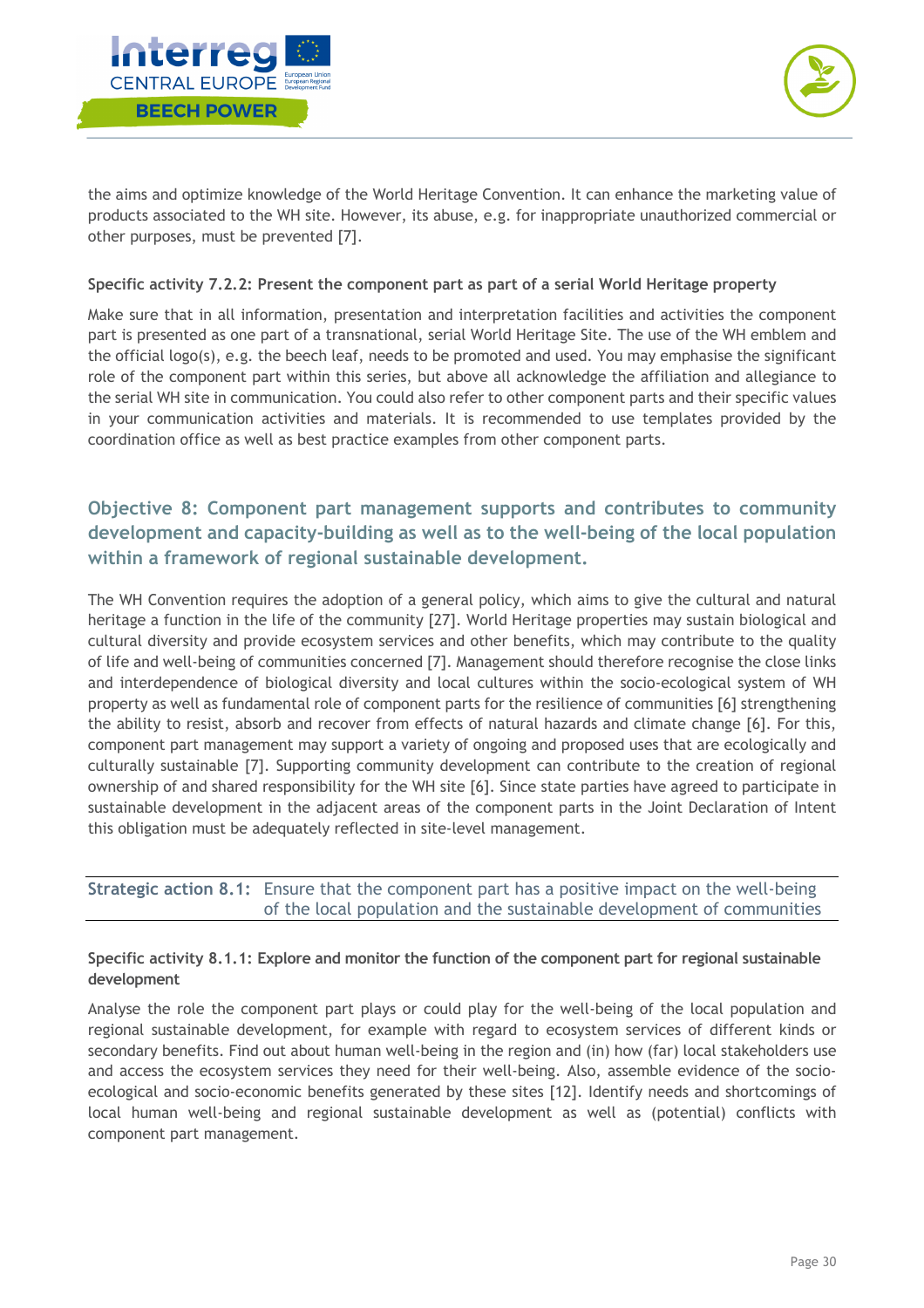



**Specific activity 8.1.2: Develop and offer instruments to compensate, redress or re-establish lost revenues for local land users and communities due to component part management and regulation**

Counteract the (potential) initial deterioration of community well-being due to protection and land use restrictions through appropriate measures and instruments. Provide compensation or redress for income losses and lost opportunities for local land users and communities. Support re-establishment of income and revenue and initiate the joint creation of alternatives and identification of new opportunities [7]. Those who profit from the WH site should be held accountable to make a fair contribution for implementing protective regulations [12].

#### **Specific activity 8.1.3: Engage in regional sustainable development targeting community well-being**

Component part management must contribute to safeguarding human well-being, especially of local communities. The component part not only provides basic ecosystems services for local communities and surrounding regions but may also contribute to human well-being in other ways. It is therefore useful to define, strengthen and promote the role of the component part for sustainable community and regional development and to initiate and actively participate in concrete activities supporting this process. Component part management can target the creation and promotion of additional benefits arising from the WH status. It might prove useful to promote the UNESCO WH Beech Forests brand as an image carrier in the region and opportunity for sustainable regional development. An important issue is to support communities and projects in the creation and maintenance of local jobs in favour of component part protection. Actively support ongoing and proposed (land) uses that are ecologically and culturally sustainable (e.g. organic farming). Initiate and engage in collaborative management systems together with with local communities, land-users and other relevant stakeholders for the sustainable use of land and resources around the component part [7][17]. Further guidance on how to integrate natural heritage in regional and communal sustainable development is provided in:

**EXECT POWER Governance Strategy II - Integrating natural heritage in regional and communal** sustainable development (O.T1.1).

## **Specific activity 8.1.4: Safeguard equitable sharing of benefits that arise from the component part and its WH status**

Component part management must not compromise and should rather enhance human well-being and contribute to community development. Therefore, ensure that no one is disadvantaged or harmed by the generation and sharing of benefits from the component part and its WH status. Consider all stakeholder groups equally in benefit sharing, also non-local groups. If inequity is discovered, advocate for changes in the mode of benefit sharing, support the creation of additional benefits for disadvantaged stakeholders or reduce access to benefits of those who take advantage of the situation. Monitor if created values and benefits, or specific activities connected to that, compromise human well-being – locally or elsewhere. If they do, advocate for their reduction, adaptation or abolishment.

### **Specific activity 8.1.5: Advise and guide the development of sustainable tourism in the region**

The WH Committee generally encourages to ensure sustainable planning and management of tourism and to contribute to the implementation of the *WH Centre's World Heritage and Sustainable Tourism Programme*  [28] since tourism can be a driver for preservation and conservation of cultural and natural heritage and a vehicle for sustainable development [29]. States parties of the serial WH site have agreed to participate in sustainable tourism in the Joint Declaration of Intent being aware that tourism can be socially, culturally and economically disruptive, and have a devastating effect on fragile environments and local communities if not managed well. Those responsible for component part management and (regional) tourism stakeholders share the responsibility for the conservation of the WH component parts and for sustainable development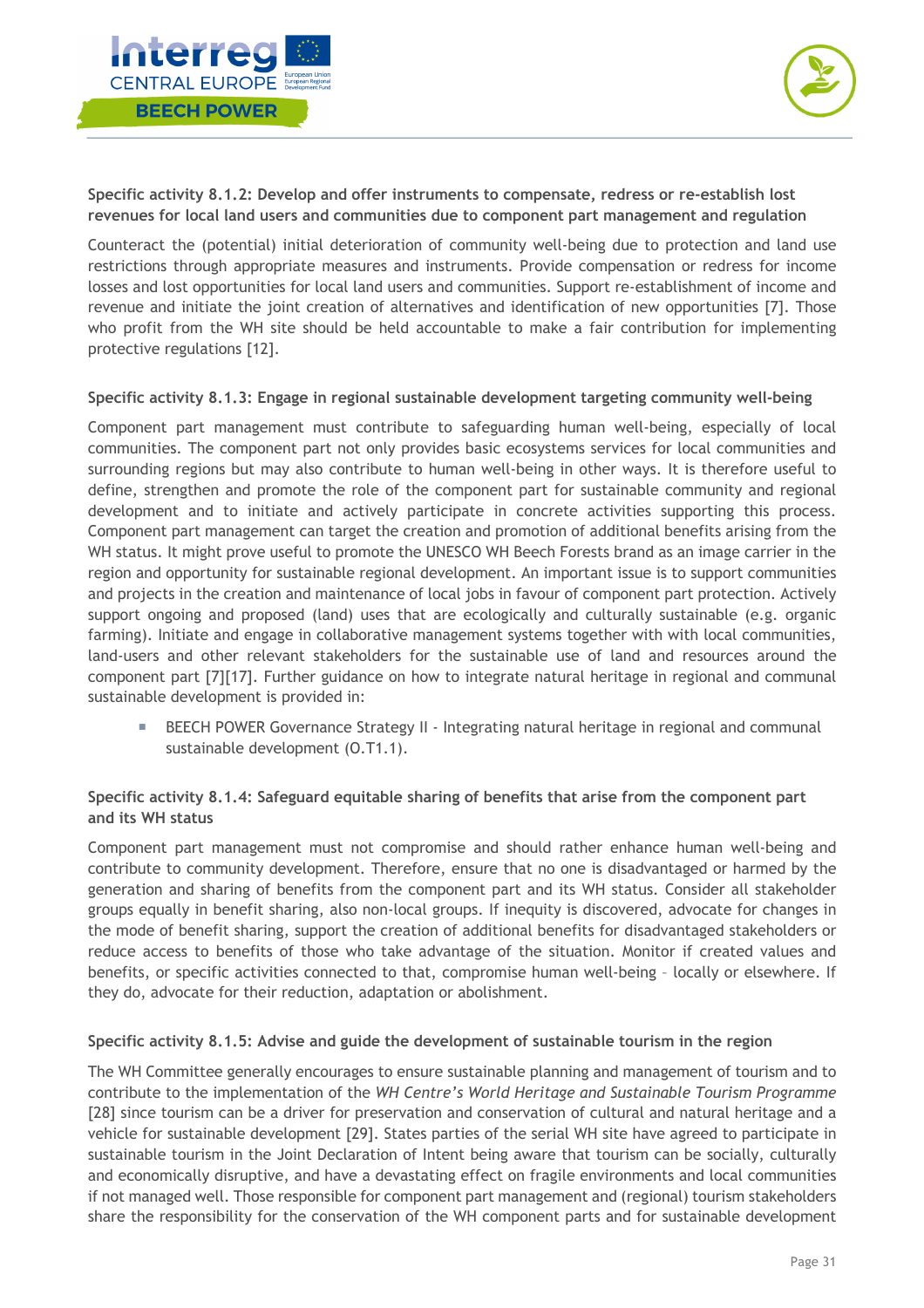



through appropriate tourism management [29]. Initiate and engage in the development of such comprehensive tourism management plan or a sustainable tourism strategy, including a set of measures to address the tourism pressure on the component part [5]. Encourage soft tourism, e.g. "leave no trace" tourism only.

Make sure that prior to any development of tourism facilities (resort development, ski facilities, golf resorts, etc.) its potential impact on the OUV is thoroughly assessed [5]. If appropriate to the carrying capacity of the site, positively promote the UNESCO brand and the respective component part itself for tourism development on a national and international level. Support the marketing of touristic offers related to the WH component part through tourism associations and create WH partner networks (guesthouses, artists, small and medium enterprises producing regional sustainable products, etc.). In this context consider the pilot marketing strategies, which were implemented in the BEECH POWER project as examples. Initiate cooperation between regional tourism organisations and tourism service providers. Enter cooperative management agreements with local groups and tourism agencies [22]. Engage in the development of tourism offers with local businesses. Involve local communities in meaningful and beneficial tourism ventures [12]. Help concerned stakeholders to develop and submit projects to increase tourism in the region. Further guidance on sustainable tourism management is provided in

**EXECUTE:** BEECH POWER Strategies for visitor management and knowledge transfer in buffer zones of WH Beech Forests beech forest PAs (O.T2.3).

## **Strategic action 8.2:** Pursue a partnership approach for regional sustainable development

## **Specific activity 8.2.1: Promote and support community capacity-building to enable sustainable regional development**

Support communities in developing capacities that enable them to participate in and advance sustainable regional development. This can be realised in different forms and approaches. For example, the targeted exchange of knowledge on specific topics like land use or ecosystem functionality might be an important step. Supporting funding applications or offering training for community administration staff are further possibilities. Capacity-building can target specific topics like tourism development or ecosystem-based adaptation to climate change and/or concrete addressees like the community administration, civil associations or specific stakeholders.

### **Specific activity 8.2.2: Improve cooperation and conflict resolution between and with specific stakeholder groups**

Contribute to the improvement of the cooperation with and conflict resolution between specific stakeholder groups, for example through offering platforms/room for discussion or installing specific conflict resolution groups, to solve local conflicts between different stakeholders. Increase the acceptance and regional anchoring of the component part and its management by providing incentives and specific offers for the local population (e.g. free guided tours, reduced entrance fees, free information material, etc.). Management strategies should account for conflict prevention, promote conflict resolution and contribute to post-conflict recovery [6]. Further guidance on conflict management can give the *Strategy for conflict management in buffer zones of WH Beech Forests* produced in the BEECH POWER project. Component part management should acknowledge the reality of cultural diversity within and around the WH property and promote respect for this diversity [6].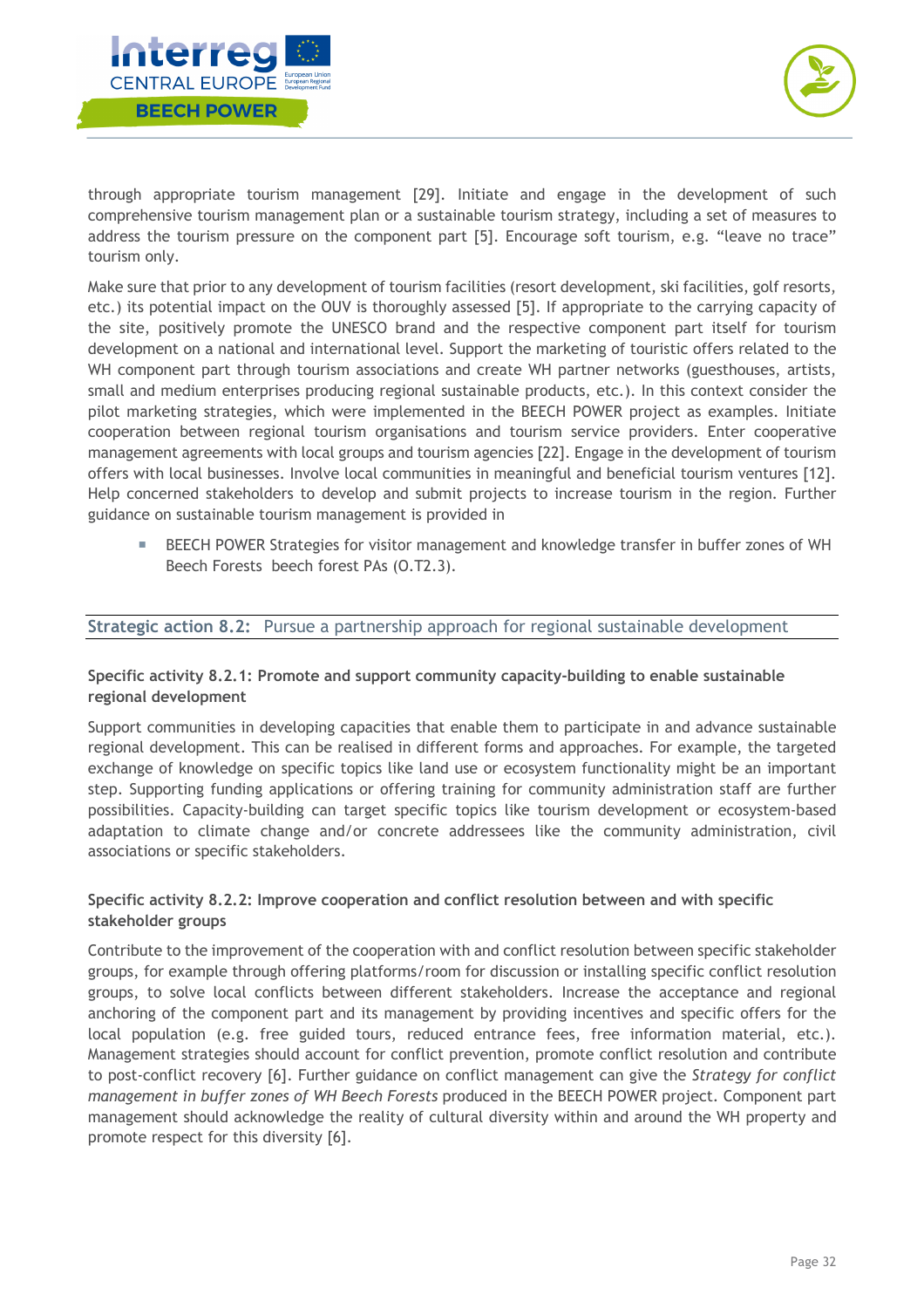



**Specific activity 8.2.3: Initiate and maintain active cooperation with and between regional actors for regional sustainable development**

Active cooperation with and between regional actors for regional sustainable development can take different formats. This may include funded projects, permanent cooperation, and supportive activities like presenting the WH topic in regional visitor centres and information points or thematic events. You may be creative finding suitable ways of cooperating with and amongst a wide range of regional actors and stakeholders.

## **Specific activity 8.2.4: Align regional sustainable development approach with other WH component parts and offer support**

Approaches to regional sustainable development should be aligned with neighbouring or other component parts with regard to regional sustainable development and offer support within your scope of possibility and capacity. For this, find adequate partners, jointly identify common themes and aspects of regional sustainable development as well as chances of such a cooperation. On this basis elaborate and jointly implement a common approach. Keep the exchange active and adapt the procedure if necessary.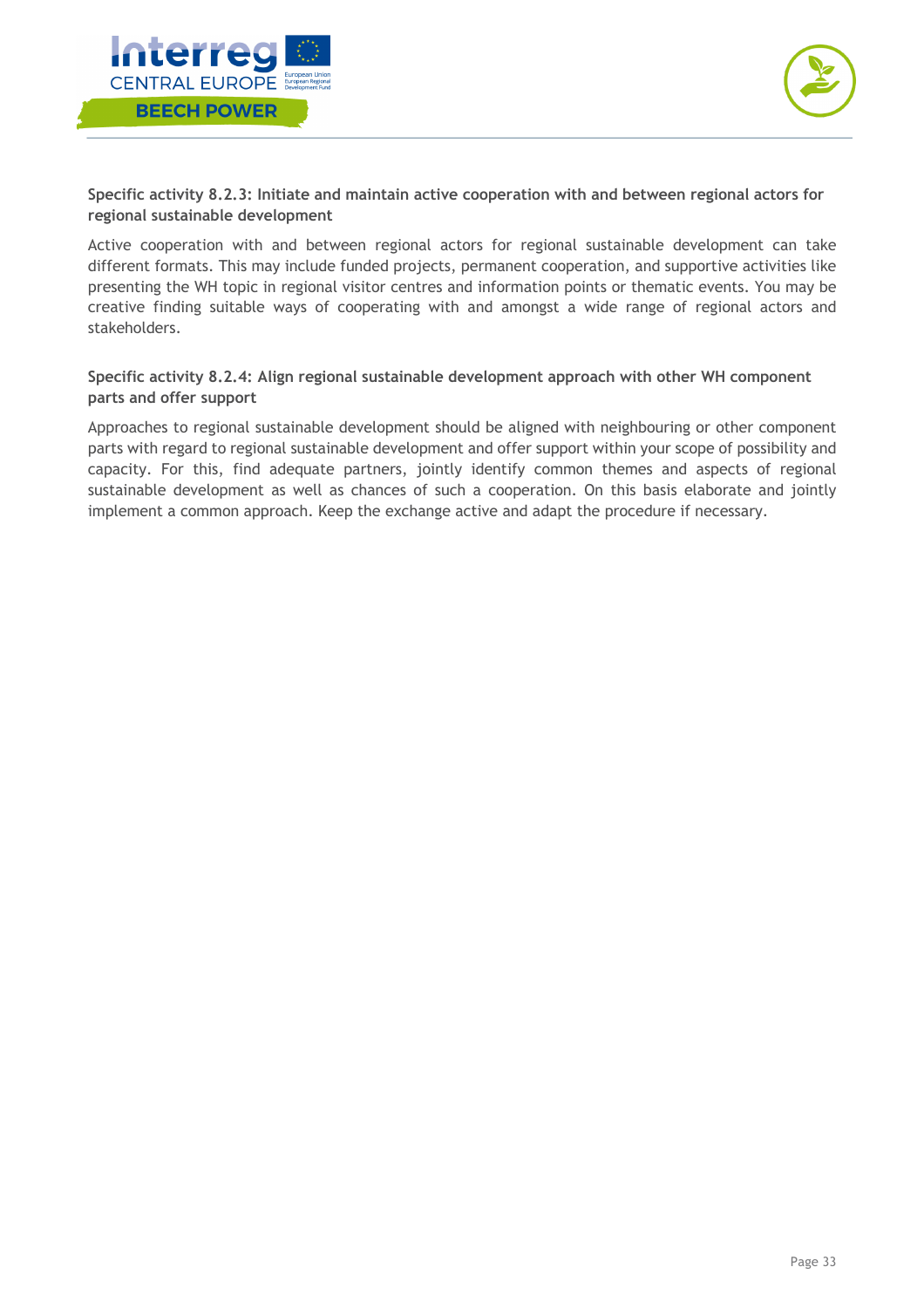



## **5. References**

- [1] Barredo Cano, J.I., Brailescu, C., Teller, A., Sabatini, F.M., Mauri, A. and Janouskova, K. (2021): Mapping and assessment of primary and old-growth forests in Europe, EUR 30661 EN, Publications Office of the European Union, Luxembourg ISBN 978-92-76-34229-8, doi:10.2760/13239, JRC124671. https://publications.jrc.ec.europa.eu/repository/handle/JRC124671
- [2] UNESCO, World Heritage Committee (2017): Decision 41 COM 8B.7. Ancient and Primeval Beech Forests of the Carpathians and Other Regions of Europe (Albania, Austria, Belgium, Bulgaria, Croatia, Italy, Germany, Romania, Slovenia, Slovakia, Spain, Ukraine)(WHC/17/41.COM/18). https://whc.unesco.org/archive/2017/whc17-41com-18-en.pdf
- [3] Osipova, E., Emslie-Smith, M., Osti, M., Murai, M., Åberg, U. and Shadie, P. (2020): IUCN World Heritage Outlook 3: A conservation assessment of all natural World Heritage sites, November 2020. Gland, Switzerland: IUCN. https://doi.org/10.2305/IUCN.CH.2020.16.en
- [4] IUCN (2020): Ancient and Primeval Beech Forests of the Carpathians and Other Regions of Europe 2020 Conservation Outlook Assessment. https://worldheritageoutlook.iucn.org/explore-sites/wdpaid/903141
- [5] UNESCO, World Heritage Convention: World Heritage Policy Compendium. https://whc.unesco.org/en/compendium; https://www.unesco.de/sites/default/files/2019- 07/Wolrd\_Heritage\_Policy\_Compendium.pdf
- [6] UNESCO (2015): Policy for the Integration of a Sustainable Development Perspective into the Processes of the World Heritage Convention (WHC-15/20.GA/INF.13). General Assembly of State Parties of the World Heritage Convention. https://whc.unesco.org/en/sustainabledevelopment/
- [7] UNESCO, World Heritage Centre (2021): Operational Guidelines for the Implementation of the World Heritage Convention (WHC.21/01). UNESCO World Heritage Centre, Paris. http://whc.unesco.org/en/guidelines/
- [8] UNESCO, World Heritage Committee (2006): The World Heritage Centre's Natural Heritage Strategy (WHC-06/30.COM/INF.6A). Vilnius, Lithuania. http://whc.unesco.org/en/documents/6517
- [9] Kirchmeir, H. and Kovarovics, A. (eds.)(2016): Nomination Dossier to the UNESCO for the Inscription on the World Heritage List. "Primeval Beech Forests of the Carpathians and Other Regions of Europe" as extension to the existing Natural World Heritage Site "Primeval Beech Forests of the Carpathians and the Ancient Beech Forests of Germany" (1133bis). Klagenfurt, Austria. https://whc.unesco.org/en/list/1133/documents/
- [10] UNESCO, World Heritage Committee (2006): Strategy to Assist States Parties to Implement Appropriate Management Responses. Endorsed by Decision 30 COM 7.1 Issues Related to the State of Conservation of World Heritage Properties: the Impacts of Climate Change on World Heritage Properties (WHC-06/30.COM/7.1). https://whc.unesco.org/archive/2006/whc06-30com-07.1e.pdf
- [11] UNESCO (2007): Policy document on the impact of Climate Change on World Heritage properties (WHC-07/16.GA/10). UNESCO, Paris. http://whc.unesco.org/en/documents/9281
- [12] UNESCO, ICCROM, ICOMOS, & IUCN (2012): Managing Natural World Heritage. World Heritage Resource Manual. Paris, France: UNESCO World Heritage Centre. https://whc.unesco.org/en/managing-natural-worldheritage/
- [13] UNESCO (2008): Enhancing our Heritage Toolkit. Assessing management effectiveness of natural World Heritage sites. World Heritage Papers No 23*.* Paris, France: UNESCO World Heritage Centre. https://whc.unesco.org/en/series/23/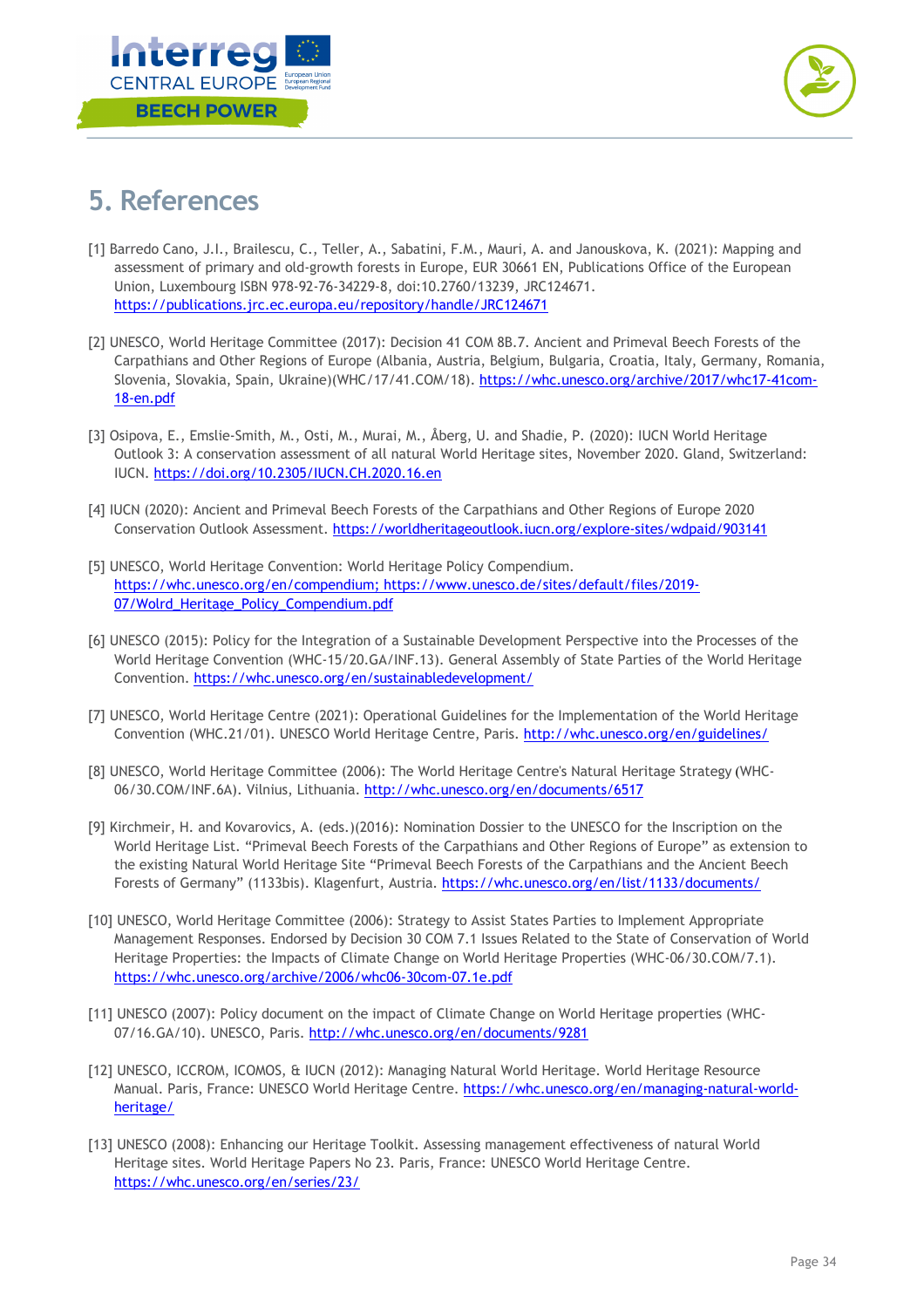



- [14] Ibisch, P. L., and Hobson, P. R. (2014): MARISCO. Adaptive MAnagement of vulnerability and RISk at CONservation sites. A guidebook for risk-robust, adaptive and ecosystem-based conservation of biodiversity. Eberswalde: Centre for Econics and Ecosystem Management. https://www.marisco.training/resources/manual/
- [15] CMP (2020): Open Standards for the Practice of Conservation. Version 4.0. Conservation Measures Partnership. https://conservationstandards.org/wp-content/uploads/sites/3/2020/10/CMP-Open-Standards-for-the-Practiceof-Conservation-v4.0.pdf
- [16] Ringbeck, B. (2008): Managementpläne für Welterbestätten. Ein Leitfaden für die Praxis. Deutsche UNESCO-Kommission e.V., Bonn. https://www.unesco.de/sites/default/files/2018- 06/Managementplaene\_Welterbestaetten.pdf
- [17] Geyer, J., Kreft, S., Jeltsch, F., and Ibisch, P. (2017): Assessing climate change-robustness of protected area management plan–the case of Germany. PLoS ONE 12(10): e0185972. https://doi.org/10.1371/journal.pone.0185972
- [18] Hockings, M., Stolton, S., Leverington, F., Dudley, N. and Courrau, J. (2006): Evaluating Effectiveness: A framework for assessing management effectiveness of protected areas. 2nd edition. IUCN, Gland, Switzerland and Cambridge, UK. https://portals.iucn.org/library/sites/library/files/documents/PAG-014.pdf
- [19] UNESCO, World Heritage Committee (2017): Decision 41 Com 7. State of Conservation of the Properties Inscribed on the World Heritage List. WHC/17/41.COM/7. http://whc.unesco.org/archive/2017/whc17-41com-7-en.pdf
- [20] IUCN (2017): World Heritage Nomination IUCN Technical Evaluation. Primeval Beech Forests of the Carpathians and other regions of Europe (Albania, Austria, Belgium, Bulgaria, Croatia, Italy, Romania, Slovenia, Spain, Ukraine)(N 1133ter). https://whc.unesco.org/en/list/1133/documents/
- [21] World Natural Heritage Beech Forests (2021; unpub.): Guidance document on buffer zone management and buffer zone zonation. Coordination Office.
- [22] UNESCO, World Heritage Committee (2017) Decision 41 COM 8B.7. Ancient and Primeval Beech Forests of the Carpathians and Other Regions of Europe (Albania, Austria, Belgium, Bulgaria, Croatia, Germany, Italy, Romania, Slovakia, Slovenia, Spain, Ukraine) (N 1133ter). UNESCO, Paris. https://whc.unesco.org/en/decisions/7300/
- [23] UNESCO, World Heritage Committee (2018): Decision 42COM 7B.71. State of conservation of properties inscribed on the World Heritage List. Ancient and Primeval Beech Forests of the Carpathians and Other Regions of Europe (Albania, Austria, Belgium, Bulgaria, Croatia, Germany, Italy, Romania, Slovakia, Slovenia, Spain, Ukraine)(N 1133ter) Decision 42 Com 7. State of Conservation of World Heritage Properties (WHC/18/42.COM/7). http://whc.unesco.org/archive/2018/whc18-42com-7B-en.pdf
- [24] UNESCO, World Heritage Committee (2019): Decision 43 COM 7B.13. State of conservation of properties inscribed on the World Heritage List. Ancient and Primeval Beech Forests of the Carpathians and Other Regions of Europe (Albania, Austria, Belgium, Bulgaria, Croatia, Germany, Italy, Romania, Slovakia, Slovenia, Spain, Ukraine) (N 1133ter) (WHC/19/43.COM/7). https://whc.unesco.org/en/decisions/7477/
- [25] UNESCO, World Heritage Committee (2005): Decision 29 Com 7B.a. Threats to World Heritage Properties. https://whc.unesco.org/en/decisions/351/
- [26] UNESCO, World Heritage Committee (2018): Decision 42 Com 7. State of Conservation of World Heritage Properties (WHC/18/42.COM/7). http://whc.unesco.org/archive/2018/whc18-42com-7-en.pdf
- [27] UNESCO, World Heritage Committee (2006): Strategy to Assist States Parties to Implement Appropriate Management Responses. Endorsed by Decision 30 COM 7.1 Issues Related to the State of Conservation of World Heritage Properties: the Impacts of Climate Change on World Heritage Properties (WHC-06/30.COM/7.1). https://whc.unesco.org/archive/2006/whc06-30com-07.1e.pdf